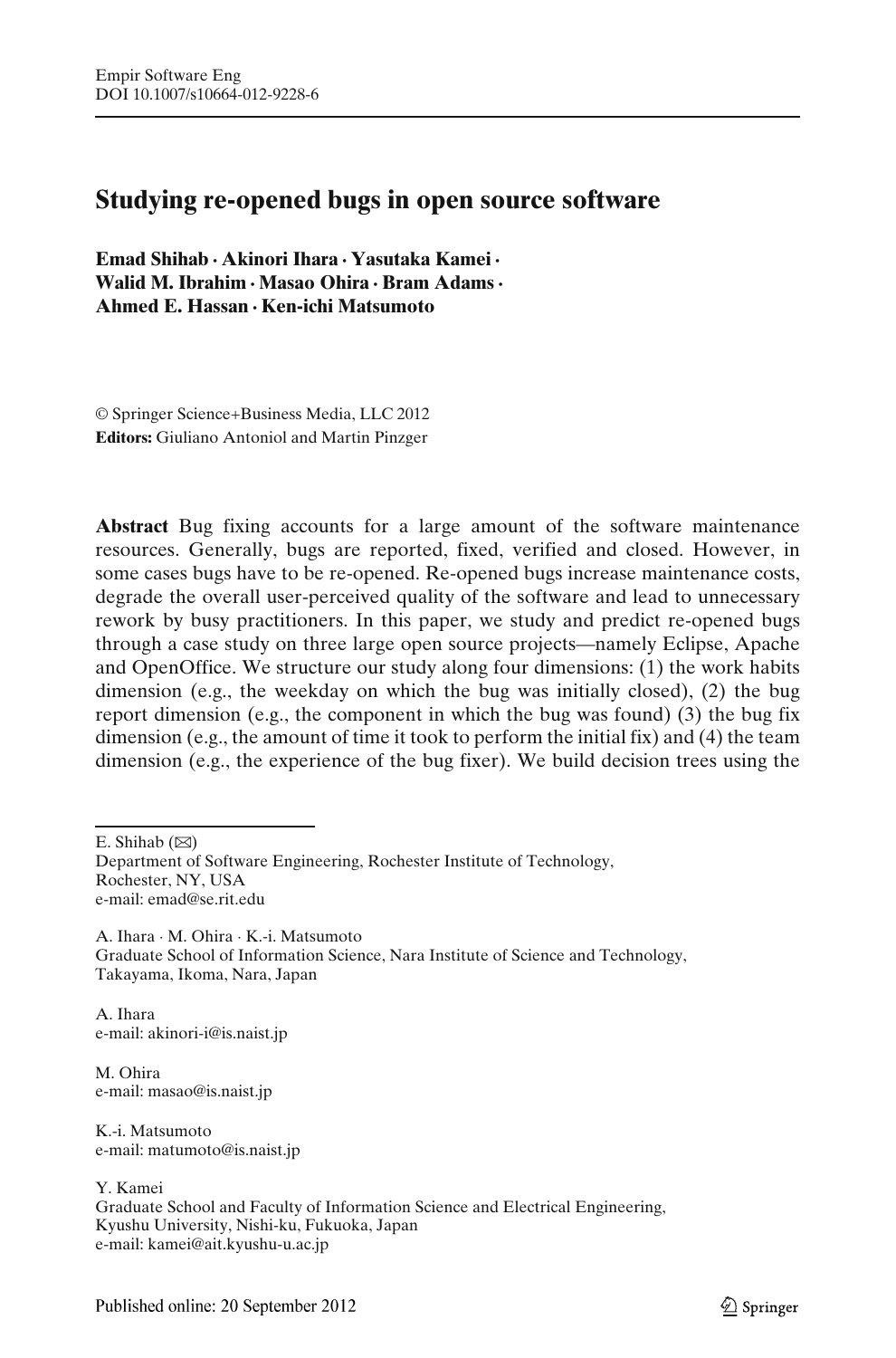aforementioned factors that aim to predict re-opened bugs. We perform top node analysis to determine which factors are the most important indicators of whether or not a bug will be re-opened. Our study shows that the comment text and last status of the bug when it is initially closed are the most important factors related to whether or not a bug will be re-opened. Using a combination of these dimensions, we can build explainable prediction models that can achieve a precision between 52.1–78.6 % and a recall in the range of 70.5–94.1 % when predicting whether a bug will be re-opened. We find that the factors that best indicate which bugs might be re-opened vary based on the project. The comment text is the most important factor for the Eclipse and OpenOffice projects, while the last status is the most important one for Apache. These factors should be closely examined in order to reduce maintenance cost due to re-opened bugs.

**Keywords** Bug reports**·** Re-opened bugs**·** Open source software

### **1 Introduction**

Large software systems are becoming increasingly important in the daily lives of many people. A large portion of the cost of these software systems is attributed to their maintenance. In fact, previous studies show that more than 90 % of the software development cost is spent on maintenance and evolution activities (Erlik[h](#page-31-0) [2000](#page-31-0)).

A plethora of previous research addresses issues related to software bugs. For example, software defect prediction work uses various code, process, social structure, geographic distribution and organizational structure metrics to predict buggy software locations (e.g., files or directories) (Zimmermann et al[.](#page-33-0) [2007](#page-33-0); Cataldo et al[.](#page-31-0) [2009;](#page-31-0) D'Ambros et al[.](#page-31-0) [2009](#page-31-0); Graves et al[.](#page-31-0) [2000;](#page-31-0) Moser et al[.](#page-32-0) [2008](#page-32-0); Bird et al[.](#page-31-0) [2009b](#page-31-0); Nagappan et al[.](#page-32-0) [2008\)](#page-32-0). Other work focuses on predicting the time it takes to fix a bug (Panje[r](#page-32-0) [2007](#page-32-0); Weiss et al[.](#page-33-0) [2007](#page-33-0); Kim and Whitehea[d](#page-32-0) [2006\)](#page-32-0).

This existing work typically treats all bugs equally, meaning, the existing work did not differentiate between re-opened and new bugs. Re-opened bugs are bugs that were closed by developers, but re-opened at a later time. Bugs can be re-opened for

W. M. Ibrahim · A. E. Hassan Software Analysis and Intelligence Lab (SAIL), Queen's University, Kingston, ON, Canada

W. M. Ibrahim e-mail: walid@cs.queensu.ca

A. E. Hassan e-mail: ahmed@cs.queensu.ca

B. Adams Lab on Maintenance, Construction and Intelligence of Software (MCIS), École Polytechnique de Montréal, Montréal, QC, Canada e-mail: bram.adams@polymtl.ca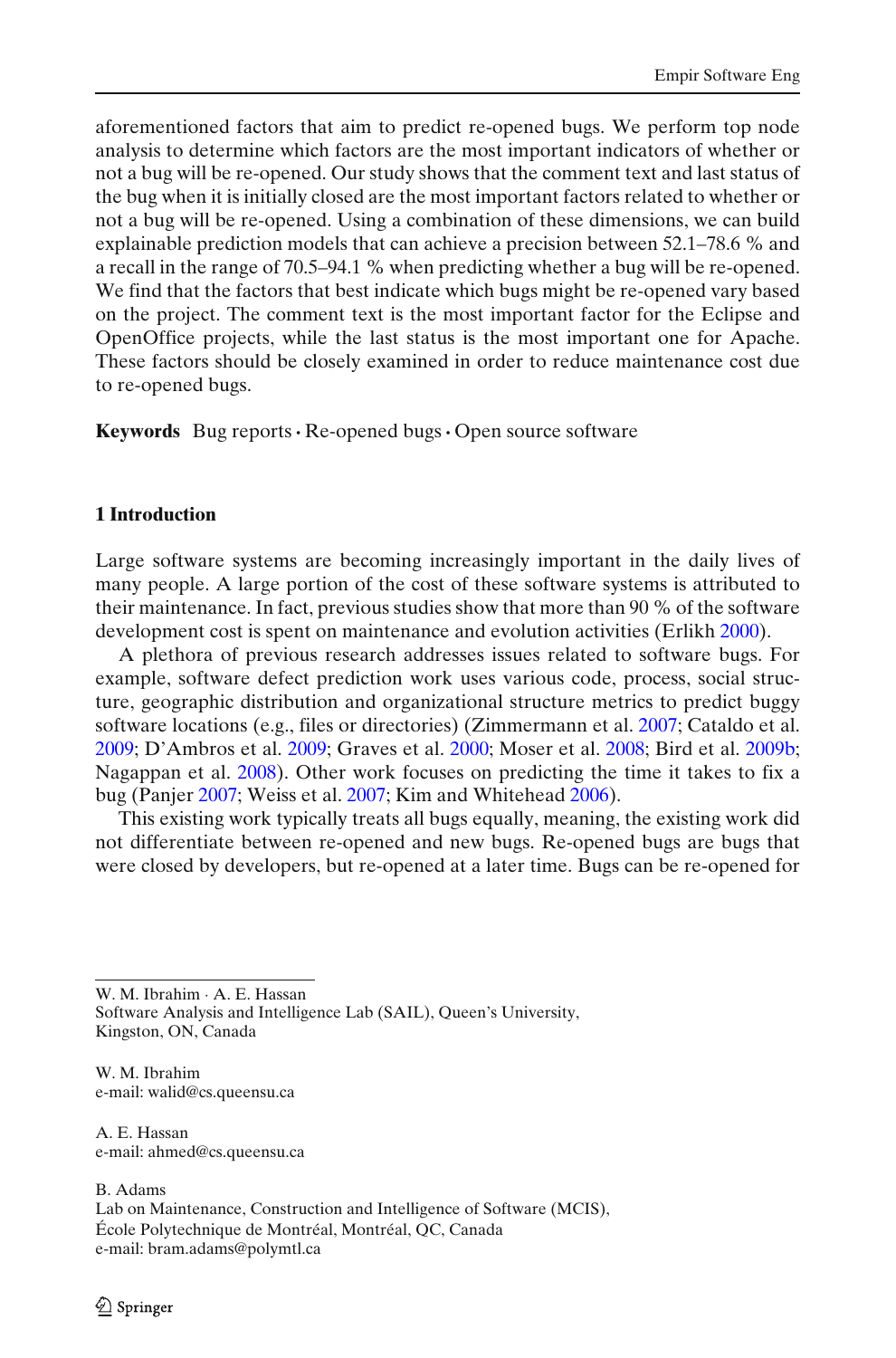a variety of reasons. For example, a previous fix may not have been able to fully fix the reported bug. Or the developer responsible for fixing the bug was not able to reproduce the bug and might close the bug, which is later re-opened after further clarification.

Re-opened bugs take considerably longer to resolve. For example, in the Eclipse Platform 3.0 project, the average time it takes to resolve (i.e., from the time the bug is initially opened till it is fully closed) a re-opened bug is more than twice as much as a non-reopened bug (371.4 days for re-opened bugs vs. 149.3 days for non-reopened bugs). An increased bug resolution time consumes valuable time from the alreadybusy developers. For example, developers need to re-analyze the context of the bug and read previous discussions when a bug is re-opened. In addition, such re-opened bugs degrade the overall user-perceived quality of the software and often lead to additional and unnecessary rework by the already-busy practitioners.

This paper presents an exploratory study to determine factors that indicate whether a bug will be re-opened. Knowing which factors are attributed to re-opened bugs prepares practitioners to think twice before closing a bug. For example, if it is determined that bugs logged with high severity are often re-opened, then practitioners can pay special attention (e.g., by performing more thorough reviews) to such bugs and their fixes.

We combine data extracted from the bug and source control repositories of the Eclipse, Apache and OpenOffice open source projects to extract 24 factors that are grouped into four different dimensions:

- 1. **Work habits dimension**: which is used to gauge whether the work habits of the software practitioners initially closing the bug affect its likelihood of being reopened. The main reason for studying this dimension is to possibly provide some insights about process changes (e.g., avoiding closing bugs during specific times) that might lead to a reduction in bug re-openings.
- 2. **Bug report dimension**: which is used to examine whether information in the bug report can be used to determine the likelihood of bug re-opening. The main reason for examining this dimension is to see whether information contained in the bug report can be used to hint a higher risk of a bug being re-opened in the future. Practitioners can then be warned about such data in order to reduce bug re-openings.
- 3. **Bug fix dimension**: which is used to examine whether the fix made to address a bug can be used to determine the likelihood of a bug being re-opened. The reason for studying this dimension is to examine whether certain factors related to the bug fix increase the likelihood of it being re-opened later. Insights about issues that might increase the likelihood of a bug being re-opened are helpful to practitioners so they can know what to avoid when addressing bugs.
- 4. **Team dimension**: which is used to determine whether the personnel involved with a bug can be used to determine the likelihood of a bug being re-opened. The reason for using this dimension is to examine whether certain personnel (e.g., more experienced personnel) should avoid or be discouraged to address bugs, in order to reduce bug re-openings.

To perform our analysis, we build decision trees and perform a Top Node analysis (Hassan and Zhan[g](#page-32-0) [2006;](#page-32-0) Sayyad and Lethbridg[e](#page-33-0) [2001\)](#page-33-0) to identify the most important factors in building these decision trees. Furthermore, we use the extracted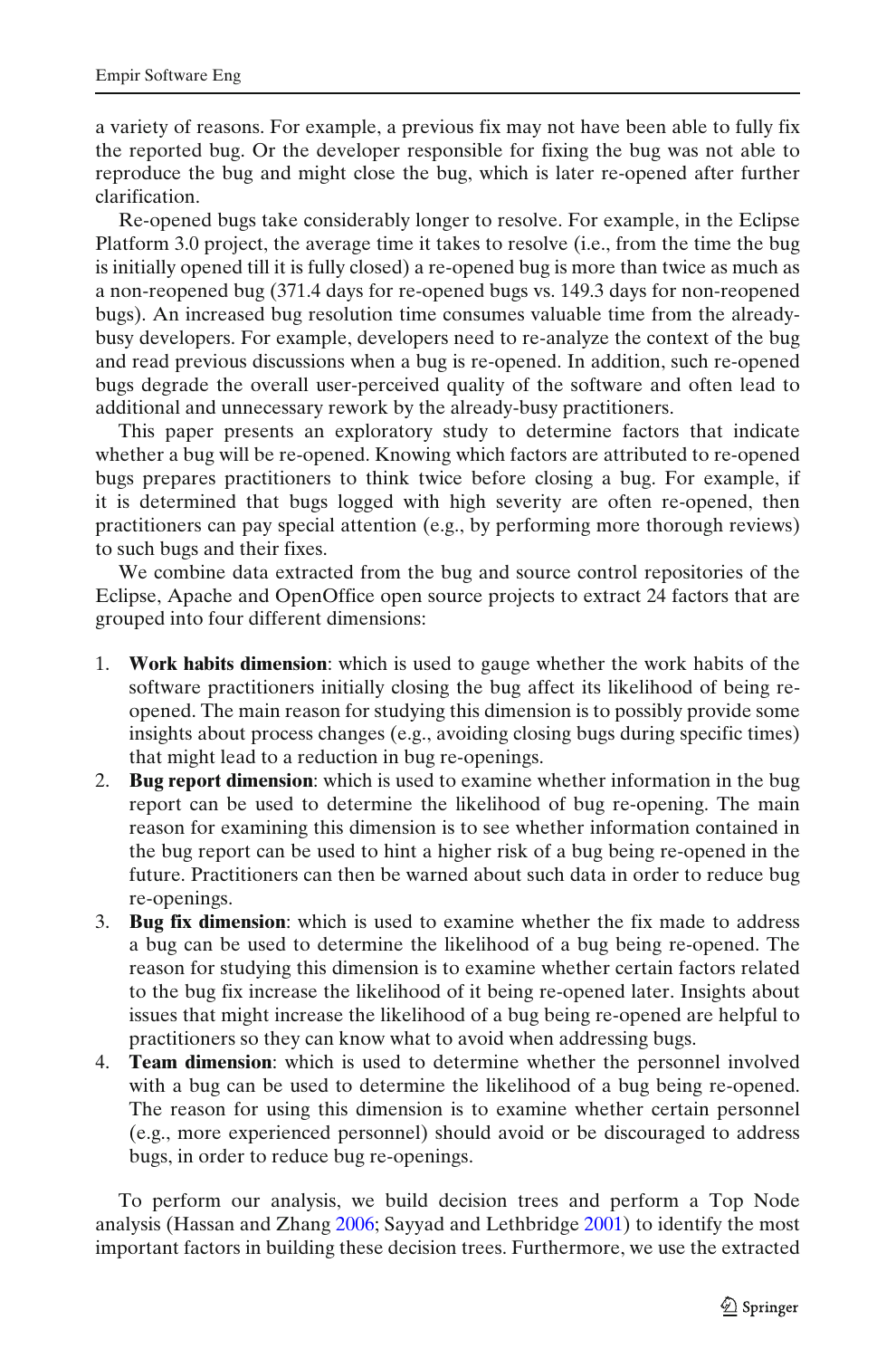factors to predict whether or not a closed bug will be re-opened in the future. In particular, we aim to answer the following research questions:

Q1. Which of the extracted factors indicate, with high probability, that a bug will be re-opened?

The factors that best indicate re-opened bugs vary based on the project. The comment text is the most important factor for the Eclipse and OpenOffice projects, while the last status is the most important one for Apache.

Q2. Can we accurately predict whether a bug will be re-opened using the extracted factors?

We use 24 different factors to build accurate prediction models that predict whether or not a bug will be re-opened. Our models can correctly predict whether a bug will be re-opened with precision between 52.1–78.6 % and recall between 70.5–94.1 %.

This paper extends an earlier conference paper (Shihab et al[.](#page-33-0) [2010](#page-33-0)), in which we study and predict re-opened bugs in the Eclipse project. In this paper, we extend our previous work by conducting our study on two additional Open Source Systems (OSS), the Apache HTTP server and OpenOffice. Doing so reduces the threat to external validity and improves the generalizability of our findings since the three systems come from different domains (i.e., Integrated Development Environment (IDE) vs. Web Server vs. Productivity Suite) and are written in different programming languages (i.e.,  $C/C++$  vs. Java). In addition, we compare our findings for the three projects and provide insight about the way in which the important factors impact the likelihood of a bug being re-opened.

The rest of the paper is organized as follows. Section 2 describes the life cycle of a bug. Section [3](#page-4-0) presents the methodology of our study. We detail our data processing steps in Section [4.](#page-11-0) The case study results are presented in Section [5.](#page-14-0) We compare the prediction results using different algorithms in Section [6.](#page-22-0) The threats to validity and related work are presented in Sections [8](#page-27-0) and [9,](#page-28-0) respectively. Section [10](#page-30-0) concludes the paper.

#### **2 The Bug Life Cycle**

Bug tracking systems, such as Bugzilla [\(http://www.bugzilla.org/\)](http://www.bugzilla.org/), are commonly used to manage and facilitate the bug resolution process. These bug tracking systems record various characteristics about reported bugs, such as the time the bug was reported, the component the bug was found in and any discussions related to the bug. The information stored in bug tracking systems is leveraged by many researchers to investigate different phenomena (e.g., to study the time it takes to resolve bugs Mockus et al[.](#page-32-0) [2002](#page-32-0); Herraiz et al[.](#page-32-0) [2008\)](#page-32-0).

The life cycle of a bug can be extracted from the information stored in the bug tracking systems. We can track the different states that bugs have gone through and reconstruct their life cycles based on these states. For example, when bugs are initially logged, they are confirmed and labeled as new bugs. Then, they are triaged and assigned to developers to be fixed. After a developer fixes the bug, the fix is verified and the bug closed.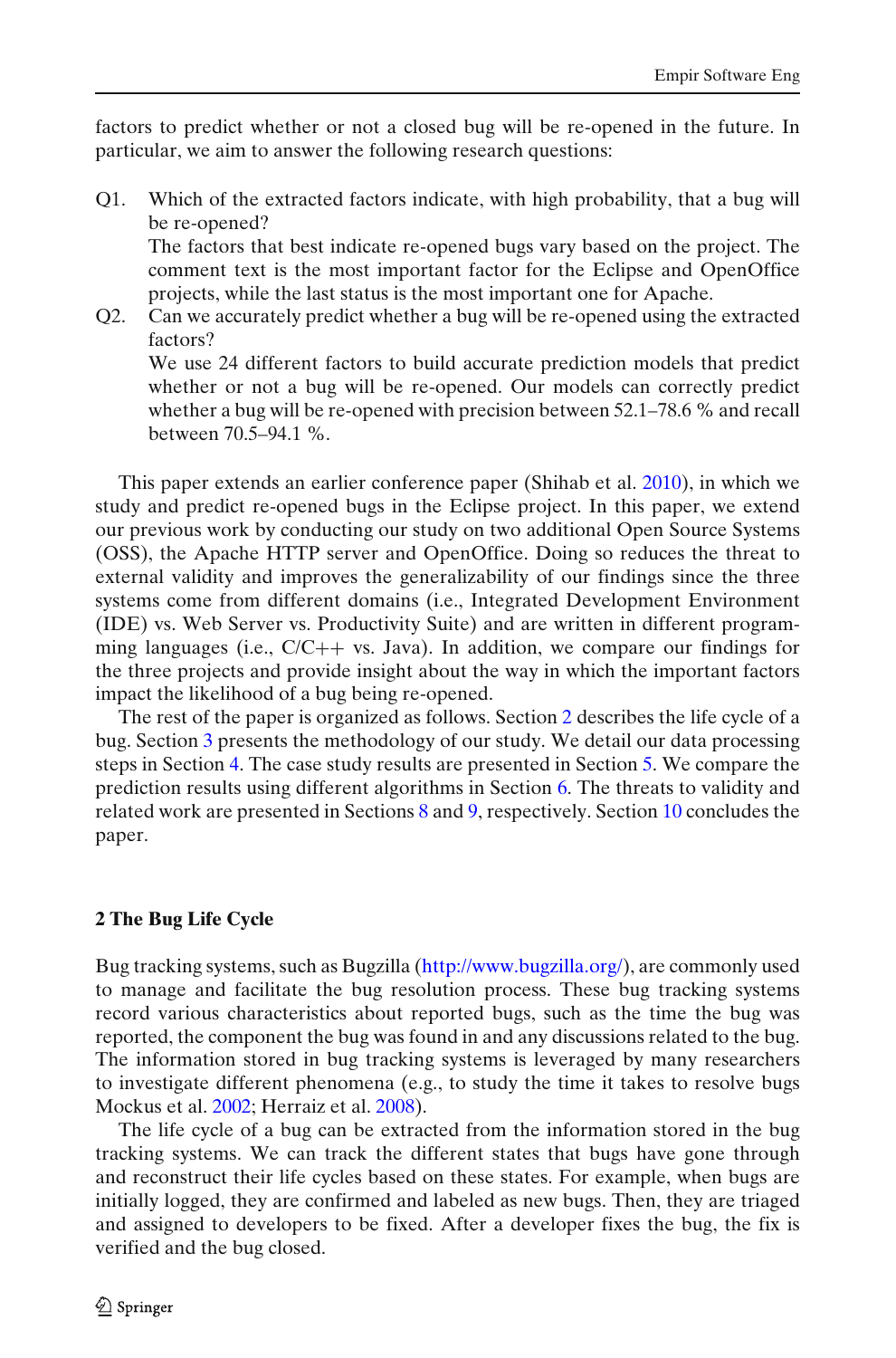<span id="page-4-0"></span>

**Fig. 1** Bug resolution process (Bugzilla a bug's life cycle. [https://bugs.eclipse.org/bugs\)](https://bugs.eclipse.org/bugs)

A diagram representing the majority of the states bugs go through is shown in Fig. 1. When developers, testers or users experience a bug, they log/submit a bug report in the bug tracking system. The bug is then set to the *Opened* state. Next, the bug is triaged to determine whether it is a real bug and whether it is worth fixing. After the triage process, the bug is accepted and its state is updated to *New*. It then gets assigned to a developer who will be responsible to fix it (i.e., its state is *Assigned*). If a bug is known to a developer beforehand,<sup>1</sup> it is assigned to that developer, who implements the fix, after which the bug directly goes from the *New* state to the *Resolved*\_*FIXED* state. More typically, bugs are assigned to the most qualified developer (i.e., they go to the *Assigned* state), who then implements a fix for the bug, after which its state transitions into *Resolved*\_*FIXED*. In certain cases, a bug is not fixed by the developers because it is identified as being invalid (i.e., state *Resolved*\_*INVALID*), a decision was made to not fix the bug (i.e., state *Resolved*\_*WONTFIX*), it is identified as a duplicate of another bug (i.e., state *Resolved*\_*DUPLICATE*) or the bug is not reproducible by the developer (i.e., state *Resolved*\_*WORKSFORME*). Once the bug is resolved, it is verified by another developer or tester (state *Verif ied*\_*FIXED*) and finally closed (state *Closed*).

However, in certain cases, bugs are re-opened after their closure. This can be due to many reasons. For example, a bug might have been incorrectly fixed and resurfaces. Another reason might be that the bug was closed as being a duplicate and later re-opened because it was not actually a duplicate.

In general, re-opened bugs are not desired by software practitioners because they degrade the overall user-perceived quality of the software and often lead to additional and unnecessary rework by the already-busy practitioners. Therefore, in this paper we set out to investigate which factors best predict re-opened bugs. Then, we use these factors to build accurate prediction models to predict re-opened bugs.

#### **3 Approach to Predict Re-opened Bugs**

In this section, we describe the factors used to predict whether or not a bug will be reopened. Then, we present decision trees and motivate their use in our study. Finally, we present the metrics used to evaluate the performance of the prediction models.

<sup>&</sup>lt;sup>1</sup>For example, in some cases developers discover a bug and know how to fix it, however they create a bug report and assign it to themselves for book-keeping purposes.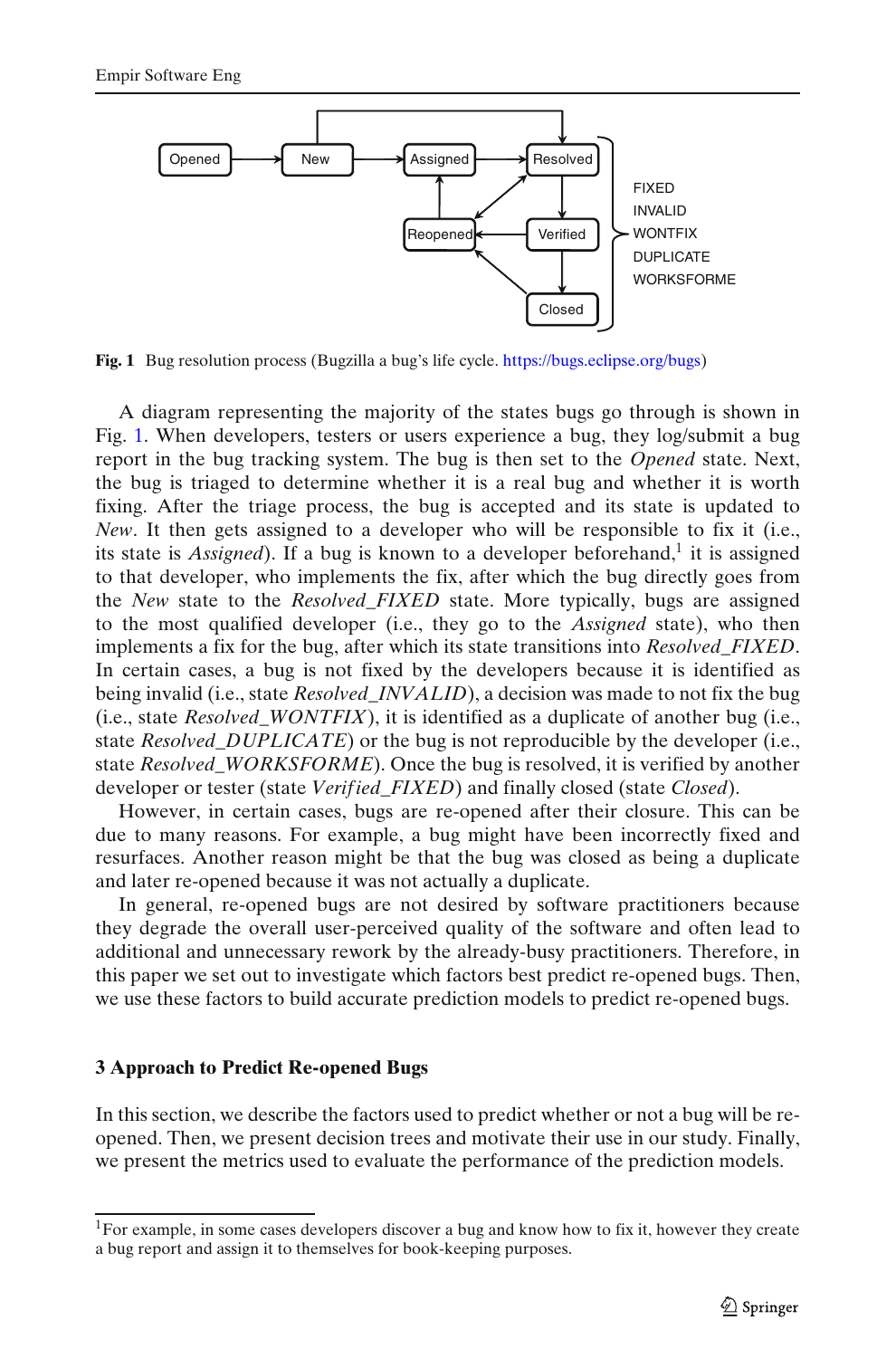### 3.1 Dimensions Used to Predict if a Bug will be Re-opened

We use information stored in the bug tracking system, in combination with information from the source control repository of a project to derive various factors that we use to predict whether a bug will be re-opened.

Table [1](#page-6-0) shows the extracted factors, the type of the factor (e.g., numeric or nominal), an explanation of the factor and the rationale for using each factor. We have a total of 24 factors that cover four different dimensions. We describe each dimension and its factors in more detail next.

*Work Habits Dimension* Software developers are often overloaded with work. This increased workload affects the way these developers perform. For example, Sliwerski ´ et al[.](#page-33-0) [\(2005\)](#page-33-0) showed that code changes are more likely to introduce bugs if they were done on Fridays. Anbalagan and Vou[k](#page-31-0) [\(2009](#page-31-0)) showed that the time it takes to fix a bug is related to the day of the week when the bug was reported. Hassan and Zhan[g](#page-32-0) [\(2006](#page-32-0)) used various work habit factors to predict the likelihood of a software build failure.

These prior findings motivate us to include the work habit dimension in our study on re-opened bugs. For example, developers might be inclined to close bugs quickly on a specific day of the week to reduce their work queue and focus on other tasks. These quick decisions may cause the bugs to be re-opened at a later date.

The work habit dimension consists of four different factors. The factors of the work habit dimension are listed in Table [1.](#page-6-0) The time factor was defined as a nominal variable that can be morning (7 AM to 12 Noon), afternoon (Noon to 5 PM), evening (5 PM to 12 midnight) or night (midnight to 7 AM), indicating the hours of the day that the bug was initially closed on in the timezone of the project.

*Bug Report Dimension* When a bug is reported, the reporter of the bug is required to include information that describes the bug. This information is then used by the developers to understand and locate the bug. Several studies use that information to study the amount of time required to fix a bug (Mockus et al[.](#page-32-0) [2002](#page-32-0)). For example, Panje[r](#page-32-0) [\(2007](#page-32-0)) showed that the severity of a bug has an effect on its lifetime. In addition, a study by Hooimeijer and Weime[r](#page-32-0) [\(2007](#page-32-0)) showed that the number of comments attached to a bug report affects the time it takes to fix it.

We believe that attributes included in a bug report can be leveraged to determine the likelihood of a bug being re-opened. For example, bugs with short or brief descriptions may need to be re-opened later because a developer may not be able to understand or reproduce them the first time around.

A total of 11 different factors make up the bug report dimension. They are listed in Table [1.](#page-6-0)

*Bug Fix Dimension* Some bugs are harder to fix than others. In some cases, the initial fix to the bug may be insufficient (i.e., it did not fully fix the bug) and, therefore, the bug needs to be re-opened. We conjecture that more complicated bugs are more likely to be re-opened. There are several ways to measure the complexity of a bug fix. For example, if the bug fix requires many files to be changed, this might be an indicator of a rather complex bug (Hassa[n](#page-32-0) [2009\)](#page-32-0).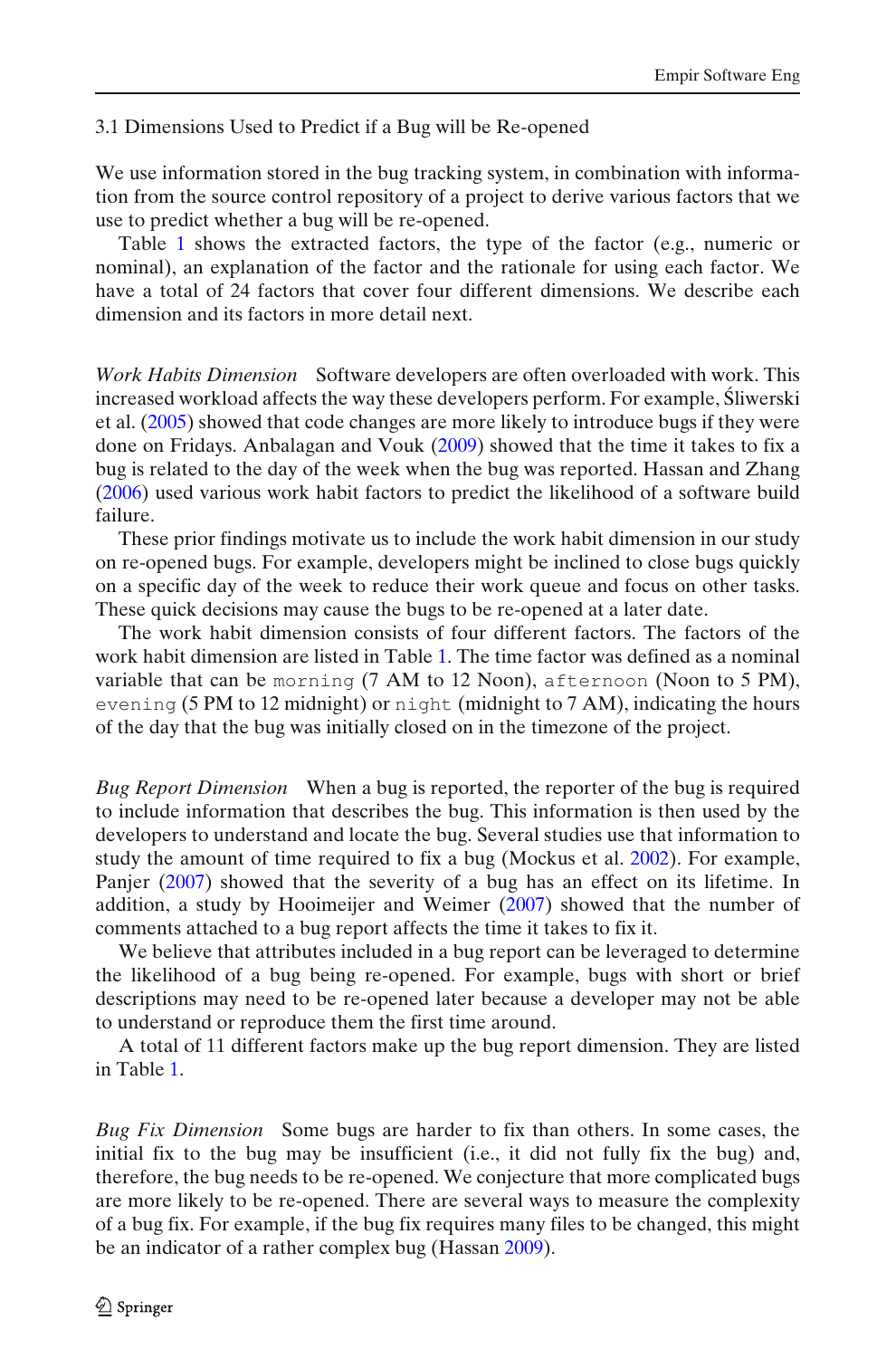<span id="page-6-0"></span>

|             | Table 1 Factors considered in our study |         |                                                                                                                                                                        |                                                                                                                                                  |
|-------------|-----------------------------------------|---------|------------------------------------------------------------------------------------------------------------------------------------------------------------------------|--------------------------------------------------------------------------------------------------------------------------------------------------|
| Dim         | Factor                                  | Type    | Explanation                                                                                                                                                            | Rationale                                                                                                                                        |
| Work habits | Time                                    | Nominal | Time in hours (morning, afternoon, evening,<br>night) when the bug was first closed                                                                                    | (e.g., late afternoons) are more/less likely<br>Bugs closed at certain times in the day<br>to be re-opened                                       |
|             | Weekday                                 | Nominal | Day of the week (e.g., Mon or Tue) when<br>the bug was first closed                                                                                                    | Bugs closed on specific days of the week (e.g., Fridays)<br>are more/less likely to be re-opened                                                 |
|             | Month day                               | Numeric | Calendar day of the month (0-30) when<br>the bug was first closed                                                                                                      | Bugs closed at specific periods like the beginning, mid<br>or end of the month are more/less likely<br>to be re-opened                           |
|             | Month                                   | Numeric | Month of the year (0-11) when the bug<br>was first closed                                                                                                              | Bugs closed in specific months (e.g., during holiday<br>months like December) are more/less likely<br>to be re-opened                            |
|             | Day of year                             | Numeric | Day of the year (1-365) when the bug<br>was first closed                                                                                                               | Bugs closed in specific times of the year(e.g., later on<br>in the year) are more/less likely to be re-opened                                    |
| Bug report  | Component                               | Nominal | Component the bug was found in<br>(e.g., UI, Debug or Search)                                                                                                          | bugs found in these components are more/less<br>Certain components might be harder to fix;<br>likely to be re-opened                             |
|             | Platform                                | Nominal | Platform (e.g., Windows, MAC, UNIX)<br>the bug was found in                                                                                                            | therefore, their bugs are more likely to be re-opened<br>Certain platforms are harder to fix bugs for, and                                       |
|             | Severity                                | Numeric | Severity of the reported bug. A high severity<br>severity (i.e., 1) indicates an enhancement<br>(i.e., 7) indicates a blocker bug and a low                            | to fix and are more likely to be re-opened<br>Bugs with high severity values are harder                                                          |
|             | Priority                                | Numeric | Priority of the reported bug. A low priority<br>and a high priority value (i.e., 5) indicates<br>value (i.e., 1) indicates an important bug<br>a bug of low importance | Bugs with low priority value (i.e., high importance)<br>are likely to get more careful attention and have<br>a smaller chance of being re-opened |
|             | list<br>Number in CC                    | Numeric | Number of persons in the cc list of the logged<br>bugs before the first re-open                                                                                        | Bugs that have persons in the cc list are followed more<br>closely, and hence, are more/less likely<br>to be re-opened                           |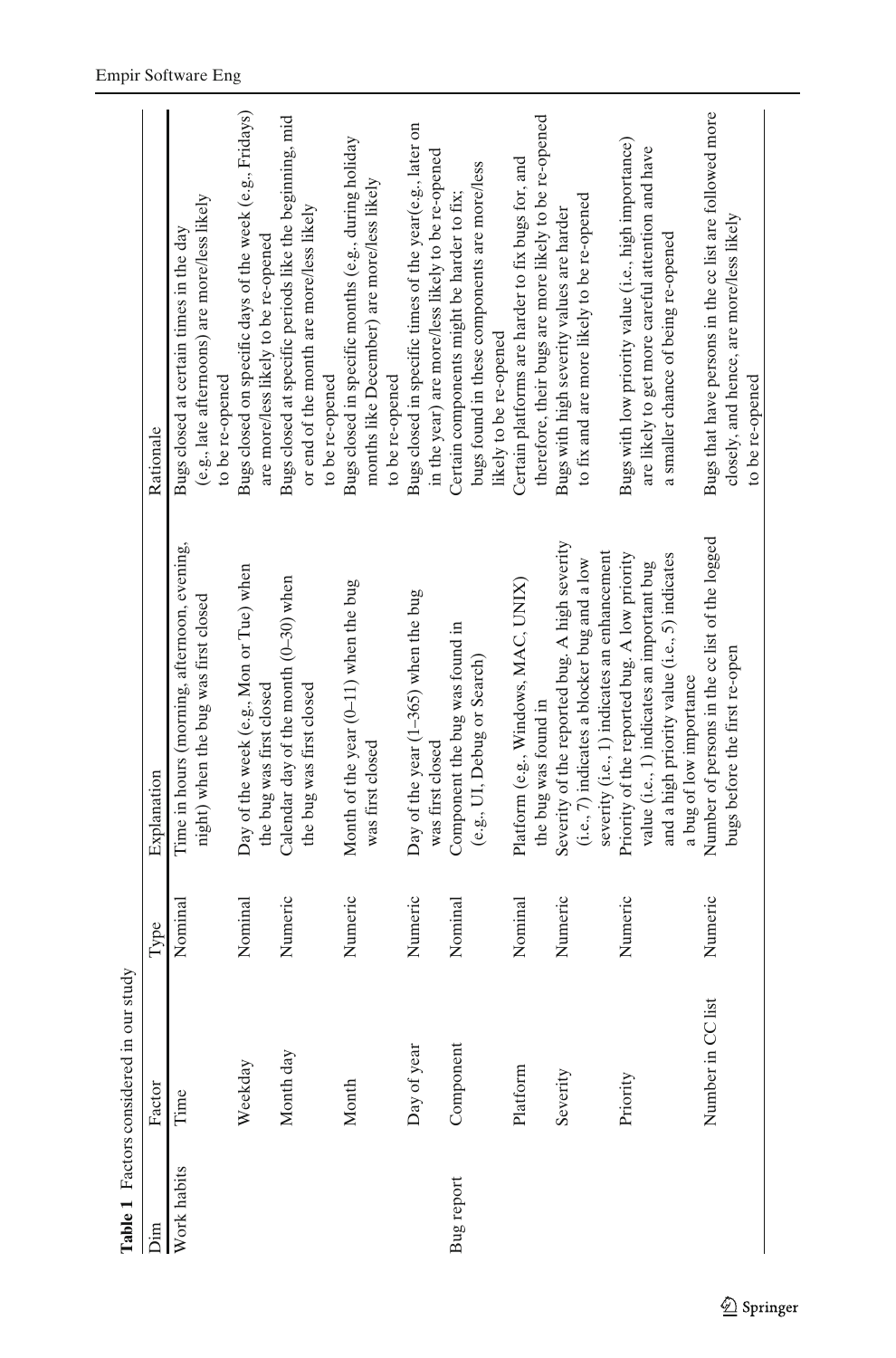|         | Table 1 (continued) |                |                                                                                                                               |                                                                                                                                               |
|---------|---------------------|----------------|-------------------------------------------------------------------------------------------------------------------------------|-----------------------------------------------------------------------------------------------------------------------------------------------|
| Dim     | Factor              | Type           | Explanation                                                                                                                   | Rationale                                                                                                                                     |
|         | Description size    | Numeric        | The number of words in the description<br>of the bug                                                                          | Bugs that are not described well (i.e., have a short<br>description) are more likely to be re-opened                                          |
|         | Description text    | Bayesian score | The text content of the bug description                                                                                       | Words included in the bug description (e.g., complex<br>or difficult) can indicate whether the bug is more<br>likely to be re-opened          |
|         | Number of comments  | Numeric        | The number of comments attached to a bug<br>report before the first re-open                                                   | The higher the number of comments, the more likely<br>the bug is controversial. This might lead to a higher<br>chance of it being re-opened   |
|         | Comment size        | Numeric        | The number of words in all comments attached<br>to the bug report before the first re-open                                    | the discussion about the bug and the more/less<br>The longer the comments are, the more<br>likely it will be re-opened                        |
|         | Comment text        | Bavesian score | The text content of all the comments attached<br>to the bug report before the first re-open                                   | may indicate whether a bug will be re-opened.<br>The comment text attached to a bug report                                                    |
|         | Priority changed    | Boolean        | States whether the priority of the bug was<br>changed after the initial report before<br>the first re-open.                   | generally followed more closely and are less<br>Bugs that have their priorities increased are<br>likely to be re-opened                       |
|         | Severity changed    | <b>Boolean</b> | was changed after the initial report before<br>States whether the severity of the bug<br>the first re-open.                   | generally followed more closely and are less likely<br>Bugs that have their severities increased are<br>to be re-opened.                      |
| Bug fix | Time days           | Numeric        | The time it took to resolve a bug, measured<br>in days. For re-opened bugs, we measure<br>the time to perform the initial fix | The time it takes to fix a bug is indicative<br>of its complexity and hence the chance<br>of finding a good fix                               |
|         | Last status         | Nominal        | The last status of the bug when it is closed<br>for the first time                                                            | (e.g., Worksforme or duplicate), they are more/less<br>When bugs are closed using certain statuses<br>likely to be re-opened                  |
|         | No. of files in fix | Numeric        | The number of files edited to fix the bug<br>for the first time                                                               | by an increase in the number of files that need<br>to be edited, are more likely to be re-opened<br>Bugs that require larger fixes, indicated |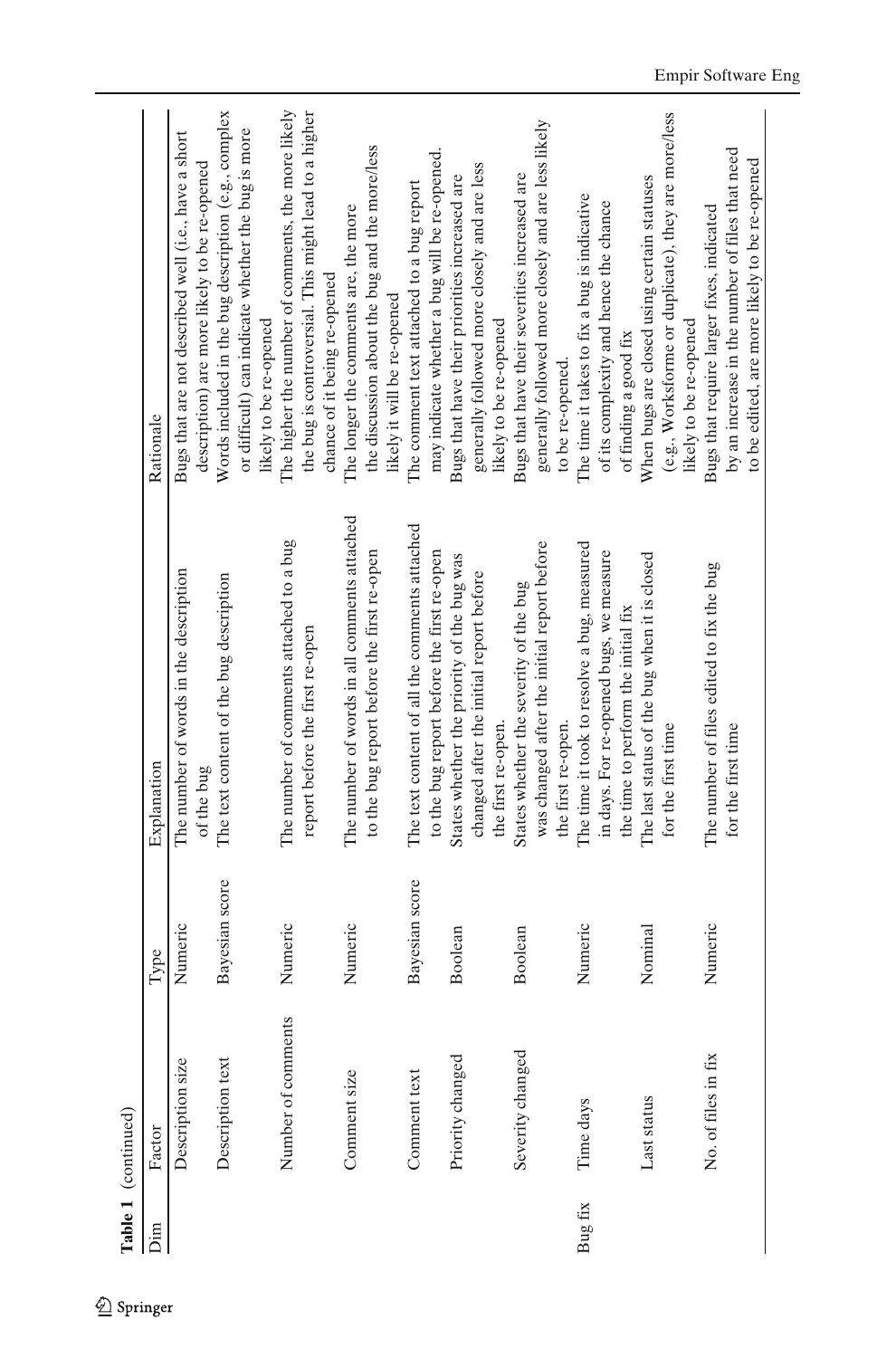| String<br>String<br>Type<br>Reporter experience<br>Fixer experience<br>Reporter name<br>Fixer name<br>Factor<br>eople | The number of bugs reported by the bug reporter<br>The number of bug fixes the initial fixer<br>Name of the initial bug fixer<br>before reporting this bug<br>Name of the bug reporter<br>Explanation<br>Numeric<br>Numeric | likely to be re-opened (e.g., some reporters may do a<br>Experienced fixers are more familiar with the project,<br>to provide in bug reports, therefore their bugs less<br>Bugs reported by specific individuals are more/less<br>likely to be re-opened (e.g., developers that work<br>Bugs fixed by specific individuals are more/less<br>Experienced reporters know what information<br>on complex functionality)<br>poor job reporting bugs)<br>likely to be re-opened<br>Rationale |
|-----------------------------------------------------------------------------------------------------------------------|-----------------------------------------------------------------------------------------------------------------------------------------------------------------------------------------------------------------------------|-----------------------------------------------------------------------------------------------------------------------------------------------------------------------------------------------------------------------------------------------------------------------------------------------------------------------------------------------------------------------------------------------------------------------------------------------------------------------------------------|
|                                                                                                                       | performed before fixing this bug                                                                                                                                                                                            | therefore their bugs are less likely to be re-opened                                                                                                                                                                                                                                                                                                                                                                                                                                    |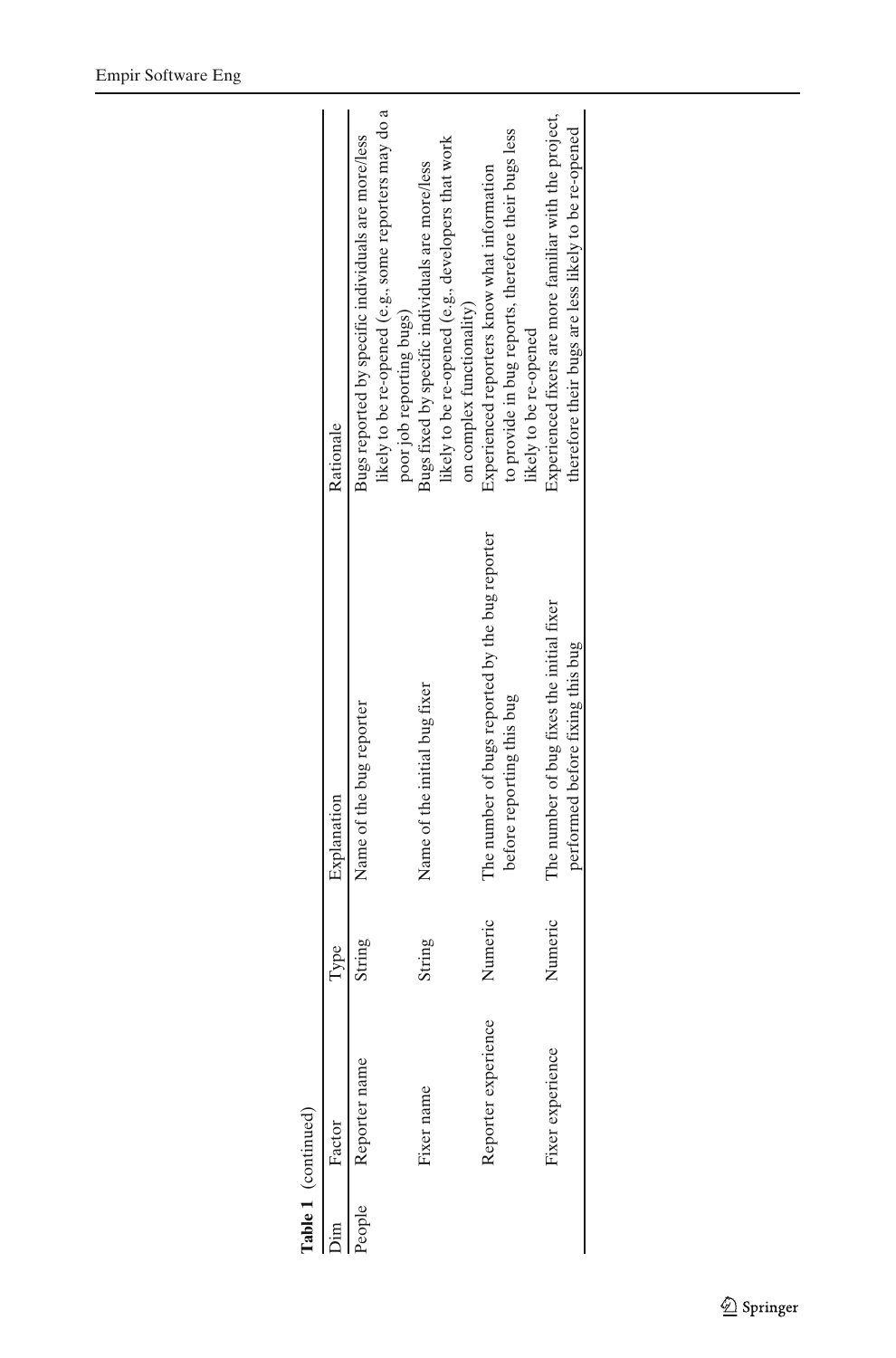The bug fix dimension uses factors to capture the complexity of the initial fix of a bug. Table [1](#page-6-0) lists the three factors that measure the time it took to fix the bug, the status before the bug was re-opened and the number of files changed to fix the bug.

*People Dimension* In many cases, the people involved with the bug report or the bug fix are the reason that it is re-opened. Reporters may not include important information when reporting a bug, or they lack the experience (i.e., they have never reported a bug before). On the other hand, developers (or fixers) may lack the experience and/or technical expertise to fix or verify a bug, leading to the re-opening of the bug.

The people dimension, listed in Table [1,](#page-6-0) is made up of four factors that cover bug reporters, bug fixers and their experience.

The four dimensions and their factors listed in Table [1](#page-6-0) are a sample of the factors that can be used to study why bugs are reopened. We plan (and encourage other researchers) to build on this set of dimensions to gain more insights into why bugs are re-opened.

#### 3.2 Building Decision Tree-Based Predictive Models

To determine if a bug will be re-opened, we use the factors from the four aforementioned dimensions as input to a decision tree classifier. Then, the decision tree classifier predicts whether or not the bug will be re-opened.

We chose to use a decision tree classifier for this study since it offers an explainable model. This is very advantageous because we can use these models to understand what attributes affect whether or not a bug will be re-opened. In contrast, most other classifiers produce "black box" models that do not explain which attributes affect the predicted outcome.

To perform our analysis, we divide our data set into two sets: a training set and a test set. The training set is used to train the decision tree classifier. Then, we test the accuracy of the decision tree classifier using our test set.

The C4.5 algorithm (Quinla[n](#page-32-0) [1993\)](#page-32-0) was used to build the decision tree. Using the training data, the algorithm starts with an empty tree and adds decision nodes or leafs at each level. The information gain using a particular attribute is calculated and the attribute with the highest information gain is chosen. Further analysis is done to determine the cut-off value at which to split the attribute. This process is repeated at each level until the number of instances classified at the lowest level reaches a specified minimum. Having a large minimum value means that the tree will be strict in creating nodes at the different levels. On the contrary, making this minimum value small (e.g., 1) will cause many nodes to be added to the tree. To mitigate noise in our predictions and similar to previous studies (Ibrahim et al[.](#page-32-0) [2010](#page-32-0)), our case study sets this minimum node size to 10.

To illustrate, we provide an example tree produced by the fix dimension, shown in Fig. [2.](#page-10-0) The decision tree indicates that when the time\_days variable (i.e., the number of days to fix the bug) is greater than 13.9 and the last status is Resolved Fixed, then the bug will be re-opened. On the other hand, if the time\_days variable is less than or equal to 13.9 and the number of files in the fix is less than or equal to 4 but greater than 2, then the bug will not be re-opened. Such explainable models can be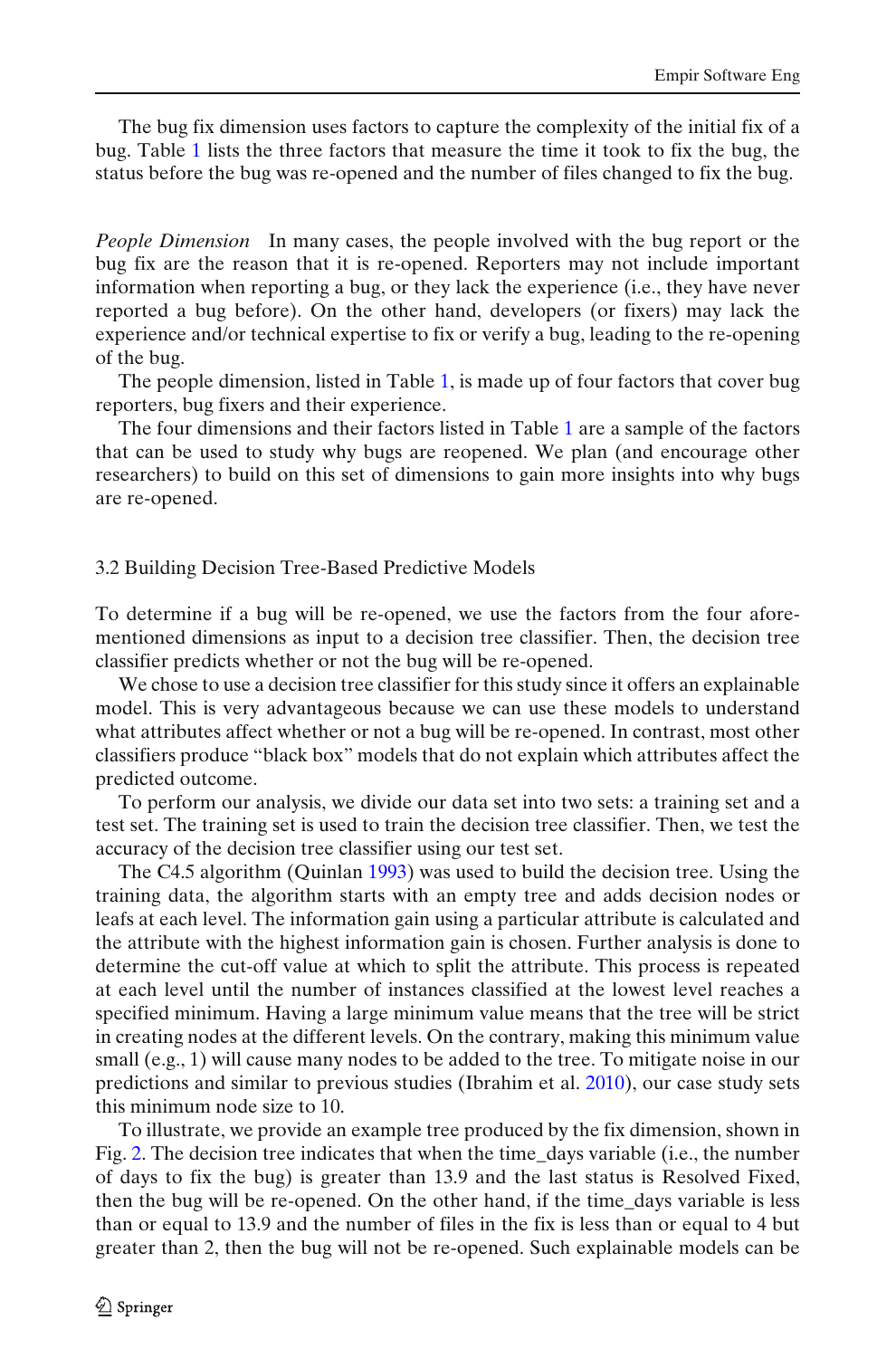<span id="page-10-0"></span>

**Fig. 2** Sample decision tree

leveraged by practitioners to direct their attention to bugs that require closer review before they are closed.

### 3.3 Evaluating the Accuracy of Our Models

To evaluate the predictive power of the derived models, we use the classification results stored in a confusion matrix. Table 2 shows an example of a confusion matrix.

We follow the same approach used by Kim et al[.](#page-32-0) [\(2008\)](#page-32-0), using the four possible outcomes for each bug. A bug can be classified as re-opened when it truly is re-opened (true positive, TP); it can be classified as re-opened when actually it is not re-opened (false positive, FP); it can be classified as not re-opened when it is actually re-opened (false negative, FN); or it can be classified as not re-opened and it truly is not re-opened (true negative, TN). Using the values stored in the confusion matrix, we calculate the widely used Accuracy, Precision, Recall and F-measure for each class (i.e., re-opened and not re-opened) to evaluate the performance of the predictive models.

The accuracy measures the number of correctly classified bugs (both the reopened and the not re-opened) over the total number of bugs. It is defined as:

$$
Accuracy = \frac{TP + TN}{TP + FP + TN + FN}.
$$
 (1)

Since there are generally less re-opened bugs than not re-opened bugs, the accuracy measure may be misleading if a classifier performs well at predicting the majority class (i.e., not re-opened bugs). Therefore, to provide more insights, we measure the precision and recall for each class separately.

1. **Re-opened precision:** Measures the percentage of correctly classified re-opened bugs over all of the bugs classified as re-opened. It is calculated as  $P(re) = \frac{TP}{TP+FP}$ .

| <b>Table 2</b> Confusion matrix | Classified as | True class |             |
|---------------------------------|---------------|------------|-------------|
|                                 |               | Re-open    | Not re-open |
|                                 | Re-open       | TР         | FP          |
|                                 | Not re-open   | FN         | TN          |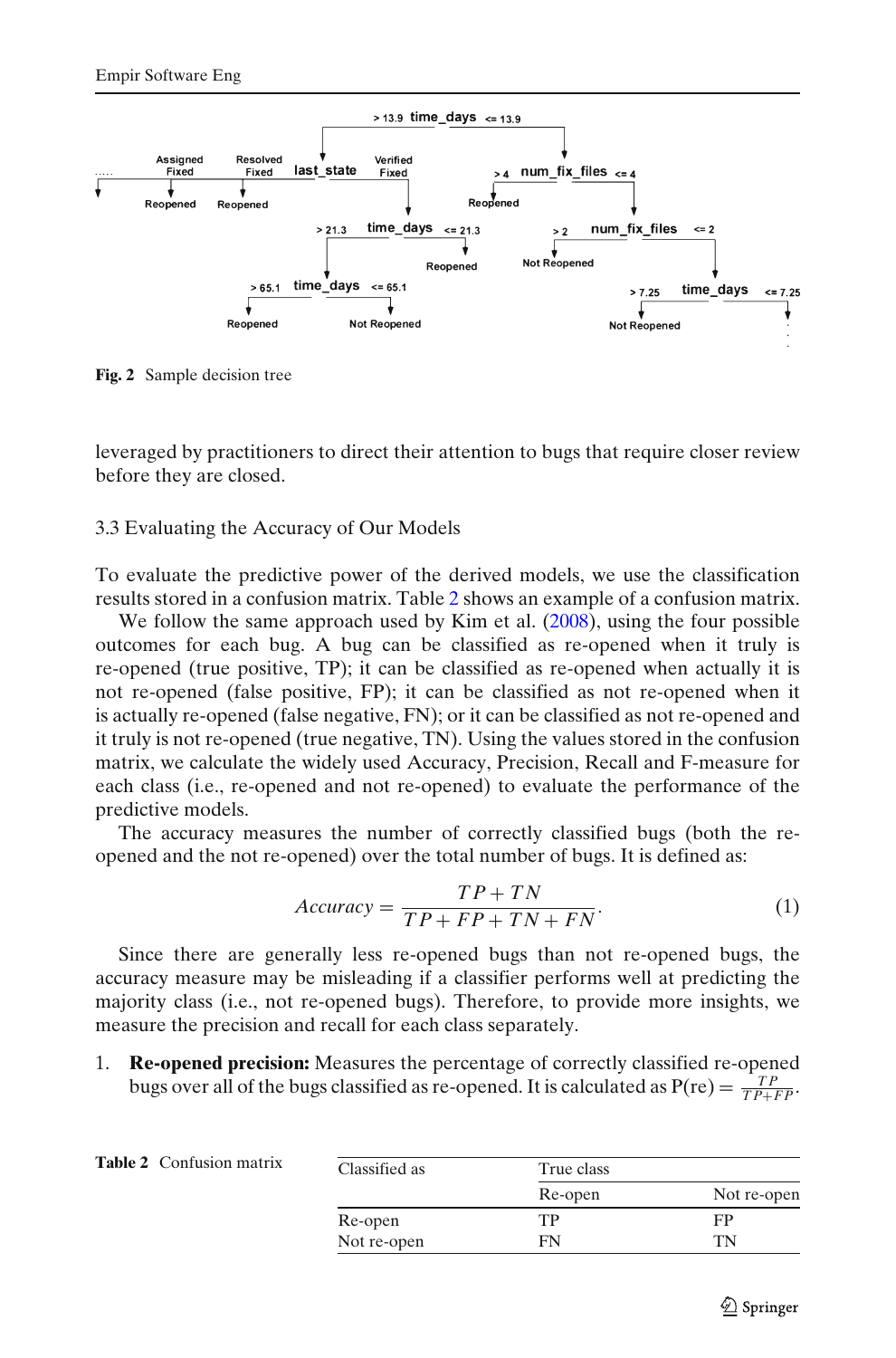- <span id="page-11-0"></span>2. **Re-opened recall:** Measures the percentage of correctly classified re-opened bugs over all of the actually re-opened bugs. It is calculated as  $R(re) = \frac{TP}{TP+FN}$ .
- 3. **Not re-opened precision:** Measures the percentage of correctly classified, not reopened bugs over all of the bugs classified as not re-opened. It is calculated as  $P(nre) = \frac{TN}{TN + FN}$ .
- 4. **Not re-opened recall:** Measures the percentage of correctly classified not reopened bugs over all of the actually not re-opened bugs. It is calculated as  $R(nre) = \frac{TN}{TN+FP}$ .
- 5. **F-measure:** Is a composite measure that measures the weighted harmonic mean of precision and recall. For re-opened bugs it is measured as F-measure(re) =  $\frac{2*P(re)*R(re)}{P(re)+R(re)}$  and for bugs that are not re-opened F-measure(nre) =  $\frac{2*P(nre)*R(nre)}{P(nre)+R(nre)}$ .

A precision value of 100 % would indicate that every bug we classified as (not) re-opened was actually (not) re-opened. A recall value of 100 % would indicate that every actual (not) re-opened bug was classified as (not) re-opened.

To estimate the accuracy of the model, we employ 10-fold cross validation (Efro[n](#page-31-0) [1983\)](#page-31-0). In 10-fold cross validation, the data set is partitioned into ten sets. Each of the ten sets contains 1/10 of the total data. Each of the ten sets is used once for validation (i.e., to test accuracy) and the remaining nine sets are used for training. We repeat this 10-fold cross validation ten times (i.e., we build 100 decision trees in total) and report the average.

# **4 Data Processing**

To conduct our case study, we used three projects: Eclipse Platform 3.0, Apache HTTP Server and OpenOffice. The main reason we chose to study these three projects in our case study is because they are large and mature Open Source Software (OSS) projects that have a large user base and a rich development history. The projects also cover different domains (i.e., Integrated Development Environment (IDE) vs. Web Server vs. Productivity Suite) and are written in different programming languages (i.e.,  $C/C++$  vs. Java). We leveraged two data sources from each project, i.e., the bug database and the source code control (CVS) logs.

To extract data from the bug databases, we wrote a script that crawls and extracts bug report information from the project's online Bugzilla databases. The reports are then parsed and different factors are extracted and used in our study.

Most of the factors can be directly extracted from the bug report, however, in some cases we needed to combine the data in the bug report with data from the CVS logs. For example, one of our factors is the number of files that are changed to implement the bug fix. In most cases, we can use the files included in the submitted patch. However, sometimes the patch is not attached to the bug report. In this case, we search the CVS logs to determine the change that fixed the bug.

We used the J-REX (Shang et al[.](#page-33-0) [2009](#page-33-0)) tool, an evolutionary code extractor for Java-based software systems, to perform the extraction of the CVS logs. The J-REX tool obtains a snapshot of the Eclipse CVS repository and groups changes into transactions using a sliding window approach (Sliwerski et al[.](#page-33-0)  $2005$ ). The extracted logs contain the date on which the change was made, the author of the change, the comments by the author to describe the change and the files that were part of the change. To map the bugs to the changes that fixed them, we used the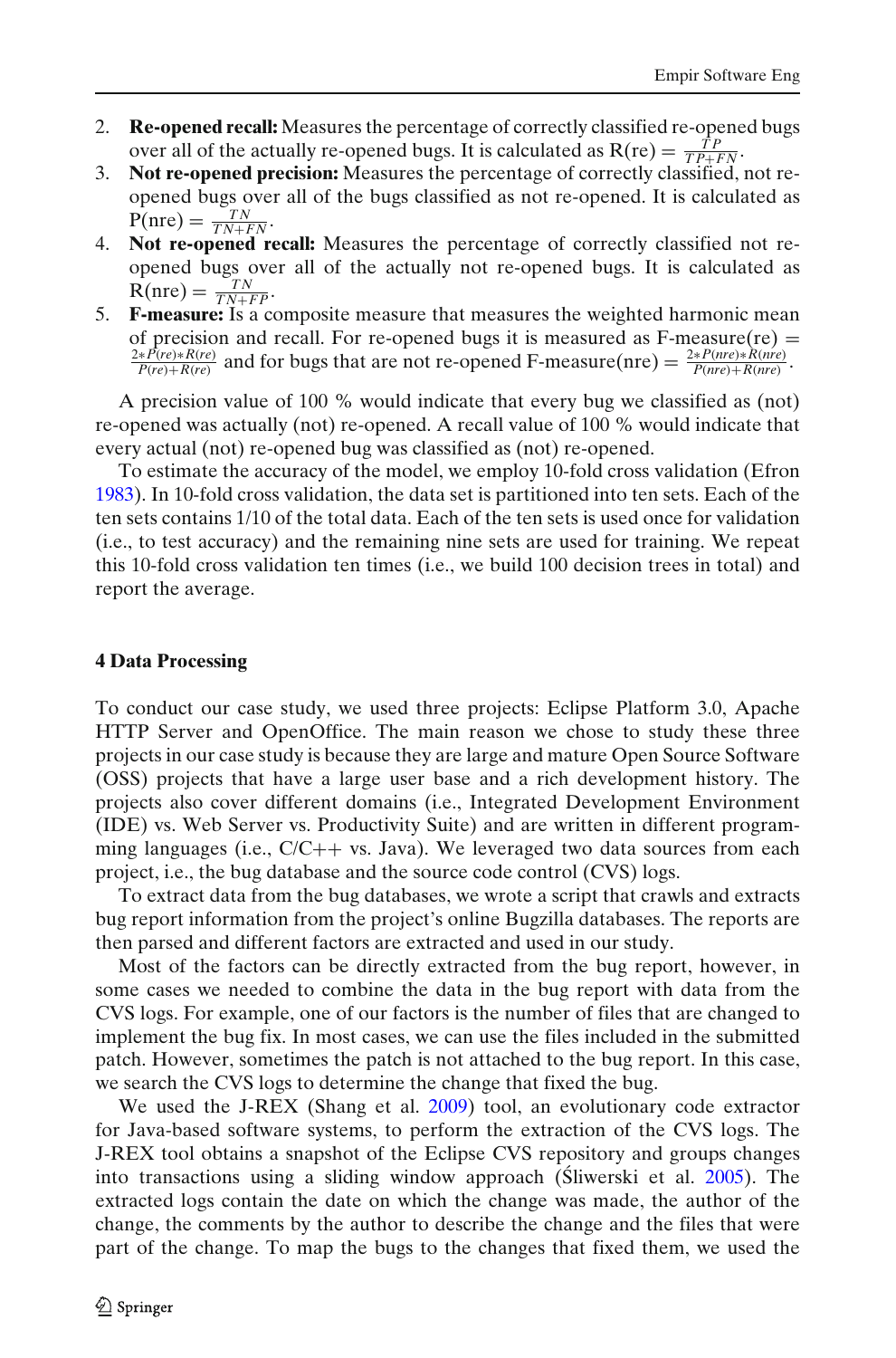<span id="page-12-0"></span>

| <b>Table 3</b> Bug report data<br>statistics |                                                  | Eclipse | Apache<br><b>HTTP</b> | OpenOffice |
|----------------------------------------------|--------------------------------------------------|---------|-----------------------|------------|
|                                              | Total extracted bug reports                      | 18.312  | 32,680                | 106,015    |
|                                              | Resolved bug reports                             | 3,903   | 28,738                | 86,993     |
|                                              | Bug reports linked to code<br>changes or patches | 1.530   | 14.359                | 40,173     |
|                                              | Re-opened bug reports                            | 246     | 927                   | 10.572     |
|                                              | Not re-opened bug reports                        | 1.284   | 13.432                | 29,601     |

approach proposed by Fischer et al[.](#page-31-0) [\(2003\)](#page-31-0) and later used by Zimmermann et al[.](#page-33-0) [\(2007](#page-33-0)), which searches in the CVS commit comments for the bug IDs. To validate that the change is actually related to the bug, we made sure that the date of the change is on or prior to the close date of the bug. That said, there is no guarantee that the commits are bug fixes as they may be performing other types of changes to the code.

To use the bug reports in our study, we require that they be resolved and contain all of the factors we consider in our study. Table 3 shows the number of bug reports used from each project. To explain the data in Table 3, we use the Eclipse project as an example. We extracted a total of 18,312 bug reports. Of these 18,312 reports, only 3,903 bug reports were resolved (i.e., they were closed at least once). Of the resolved bug reports, 1,530 could be linked to source code changes and/or submitted patches. We use those 1,530 bug reports in our study. Of the 1,530 bug reports studied, 246 were re-opened and 1,284 were not.

For each bug report, we extract 24 different factors that cover the four dimensions described in Table [1.](#page-6-0) Most of the factors were directly derived from the bug or code databases. However, two factors in the bug report dimension are text-based and required special processing. Similar to prior work (Mizuno et al[.](#page-32-0) [2007](#page-32-0); Mizuno and Hat[a](#page-32-0) [2010\)](#page-32-0), we apply a Naive Bayesian classifier (Meyer and Whatele[y](#page-32-0) [2004](#page-32-0)) on the description text and comment text factors to determine keywords that are associated with re-opened and non-reopened bugs. We use a Naive Bayesian classifier since it is commonly used to process text in spam filters due to its simplicity, its linear computation time and accuracy (Michelakis et al[.](#page-32-0) [2004\)](#page-32-0). For this, we use a training set that is made up of two-thirds randomly selected bug reports. The Bayesian classifier is trained using two corpora that are derived from the training set. One corpus contains the description and comment text of the re-opened bugs<sup>2</sup> and the other corpus contains the description and comment text of the bugs that were not reopened. The content of the description and comments are divided into tokens, where each token represents a single word. Since the bug comments often contain different types of text (e.g., code snippets), we did not stem the words or remove stop words. Prior work showed that stemming and removing stop words has very little influence on the final results of a Naive Bayesian model (Androutsopoulos et al[.](#page-31-0) [2000](#page-31-0)).

The occurrence of each token is calculated and each token is assigned a probability of being attributed to a re-opened or not re-opened bug. These probabilities are based on the training corpus. Token probabilities are assigned based on how far their spam probability is from a neutral 0.5. If a token has never been seen before, it is

<sup>&</sup>lt;sup>2</sup>For re-opened bugs, we used all the comments posted before the bugs were re-opened.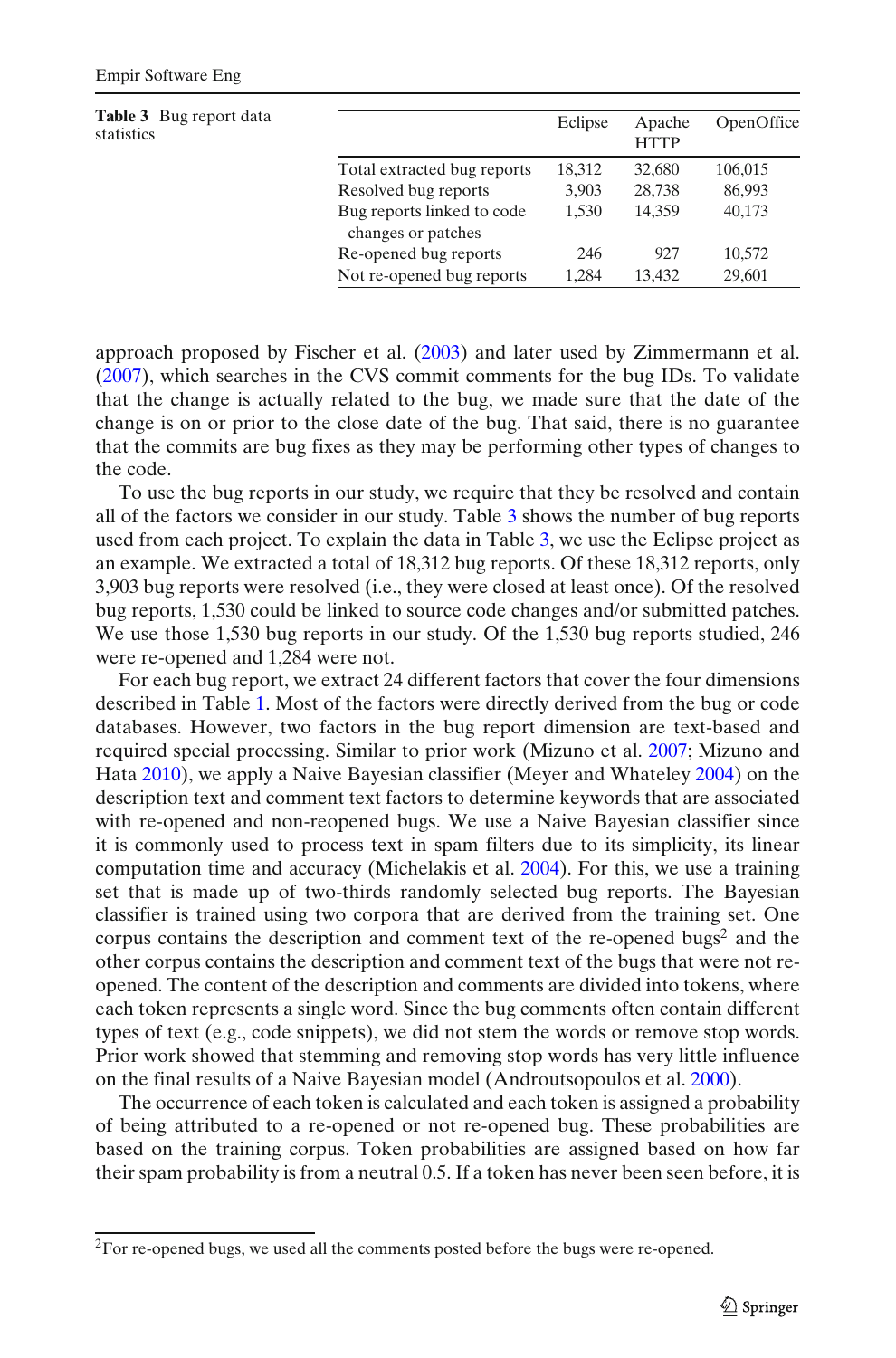assigned a probability of 0.4. The reason for assigning a low probability to new tokens is that they are considered innocent. The assumption here is that tokens associated with spam (or in our case re-opened bugs) will be familiar.

The probabilities of the highest 15 tokens are combined into one (Graha[m](#page-31-0) [2002\)](#page-31-0), which we use as a score value that indicates whether or not a bug will be reopened. The choice of 15 tokens is motivated by prior work (e.g., Ibrahim et al[.](#page-32-0) [2010\)](#page-32-0). Generally, the number of tokens provides a tradeoff between accuracy and complexity (i.e., having too little tokens may not capture enough information and having too many tokens may make the models too complex). A score value close to 1 indicates that the bug is likely to be re-opened and vice versa. The score values of the description and comment text are then used in the decision tree instead of the raw text.

*Dealing with Imbalance in Data* One issue that many real-world applications (e.g., in vision recognition (Sánchez et al[.](#page-33-0) [2001\)](#page-33-0), bioinformatics (Barandela et al[.](#page-31-0) [2003\)](#page-31-0), credit card fraud detection (Chan and Stolf[o](#page-31-0) [1998\)](#page-31-0) and bug prediction (Sayyad and Lethbridg[e](#page-33-0) [2001\)](#page-33-0)) suffer from is data imbalance. What this means is that one class (i.e., majority) usually appears a lot more than another class (i.e., minority). This causes the decision tree to learn factors that affect the majority class without trying to learn about factors that affect the minority class. For example, in Eclipse the majority class is non-reopened bugs which has 1,284 bugs and the minority class is re-opened bugs, which contains 246 bugs. If the decision tree simply predicts that none of the bugs will be re-opened, then it will be correct 83.9 % of the time (i.e.,  $\frac{1284}{1530}$ ). We discuss this observation in more detail in Section [6.](#page-22-0)

To deal with this issue of data imbalance, we must increase the weight of the minority class. A few different approaches have been proposed in the literature:

- 1. **Re-weighting the minority class:** Assigns a higher weight to each bug report of the minority class. For example, in our data, we would give a weight of 5.2 (i.e.,  $\frac{1284}{246}$ ) to each re-opened instance.
- 2. **Re-sampling the data:** Over- and under- sampling can be performed to alleviate the imbalance issue. Over-sampling increases the minority class instances to become at the same level as the majority class. Under-sampling decreases the majority class instances to reach the same level as the minority class. Estabrooks and Japkowic[z](#page-31-0) [\(2001\)](#page-31-0) recommend performing both under- and over-sampling, since under-sampling may lead to useful data being discarded and over-sampling may lead to over-fitted models.

We built models using both re-weighting and re-sampling using the AdaBoost algorithm (Freund and Schapir[e](#page-31-0) [1995\)](#page-31-0) available in the WEKA machine learning framework (Witten and Fran[k](#page-33-0) [2005](#page-33-0)). We performed both over- and under-sampling on the training data and predicted using an imbalanced test data set (since real-life data is imbalanced). We did the same using the re-weighting approach. Using resampling achieves better prediction results, therefore we decided to only use this in all our experiments. A similar finding was made in previous work (Ibrahim et al[.](#page-32-0) [2010\)](#page-32-0).

It is important to note here that we re-sampled the training data set only. The test data set was not re-sampled or re-weighted in any way and maintained the same ratio of re-opened to non-re-opened bugs as in the original data set.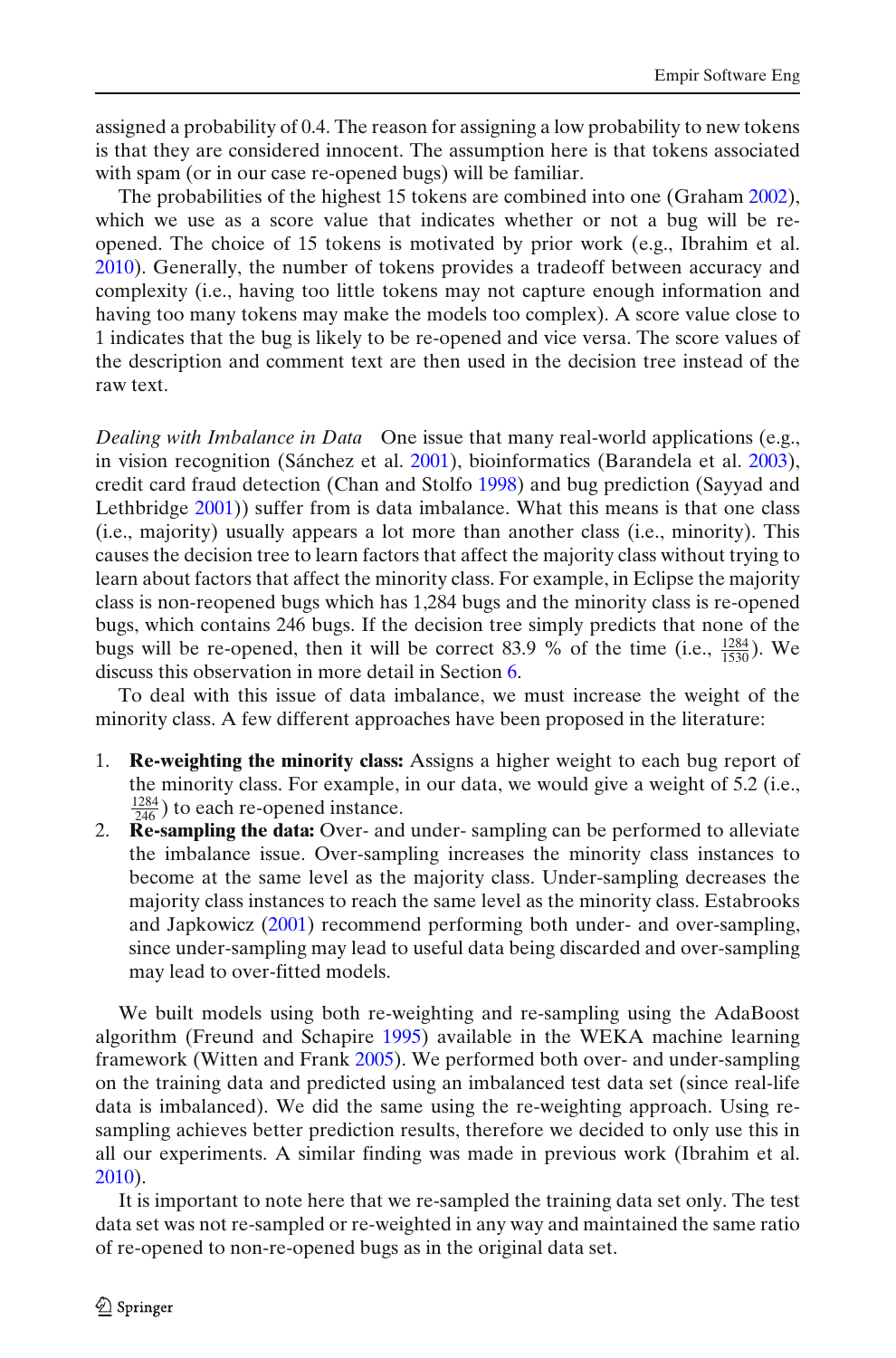### <span id="page-14-0"></span>**5 Case Study Results**

In this section, we present the results of our case study on the Eclipse Platform 3.0, Apache HTTP server and OpenOffice projects. We aim to answer the two research questions posed earlier. To answer the first question we perform a Top Node analysis (Hassan and Zhan[g](#page-32-0) [2006;](#page-32-0) Sayyad and Lethbridg[e](#page-33-0) [2001](#page-33-0)) using each of the dimensions in isolation (to determine the best factors within each dimension) and using all of the dimensions combined (to determine the best factors across all dimensions). Then, we use these dimensions to build decision trees that accurately predict whether or not a bug will be re-opened.

## Q1. *Which of the extracted factors indicate, with high probability, that a bug will be re-opened?*

We perform *Top Node analysis* to identify factors that are good indicators of whether or not a bug will be re-opened. In Top Node analysis, we examine the top factors in the decision trees created during our  $10 \times 10$ -fold cross validation. The most important factor is always the root node of the decision tree. As we move down the decision tree, the factors become less and less important. For example, in Fig. [2,](#page-10-0) the most important factor in the tree is time\_days. As we move down to level 1 of the decision tree, we can see that last\_state and num\_fix\_files are the next important factors and so on. In addition to the level of the tree that a factor appears in, the occurrence of a factor at the different levels is also important. The higher the occurrence, the stronger the confidence about the importance of that factor.

### 5.1 Team Dimension

Table [4](#page-15-0) presents the results of the Top Node analysis for the team dimension. For the **Eclipse** project, the reporter name and the fixer name are the most important factors in the team dimension. Out of the 100 decision trees created (i.e.,  $10 \times 10$ -fold cross validation), the reporter name is the most important in 51 trees and the fixer name was the most important in the remaining 49 trees. In **Apache** the reporter name is the most important factor in all 100 decision trees created for the team dimension. On the other hand, in **OpenOffice** the fixer name is the most important factor in all 100 decision trees.

Hence, our finding shows that the reporter name and the fixer name are the most important factors in the team dimension. This indicates that some reporters and developers are more likely to have their bugs re-opened than others. The fixer experience is also important, ranking highly in level 1 of the decision trees of the Eclipse and OpenOffice projects.

It is important to note that in level 1 of the tree presented in Table [4,](#page-15-0) the frequencies of the attributes sum up to more than 200 (which would be the case when the attributes used were binary). This is because the Fixer name and reporter name variables are of type string and are converted to multiple nominal variables. Therefore, the frequencies of the attributes at level 1 of the tree sum up to more than 200.

This effect also made it hard to understand the concrete effect of the most important factors in each project. For example, a decision tree would say "if developer A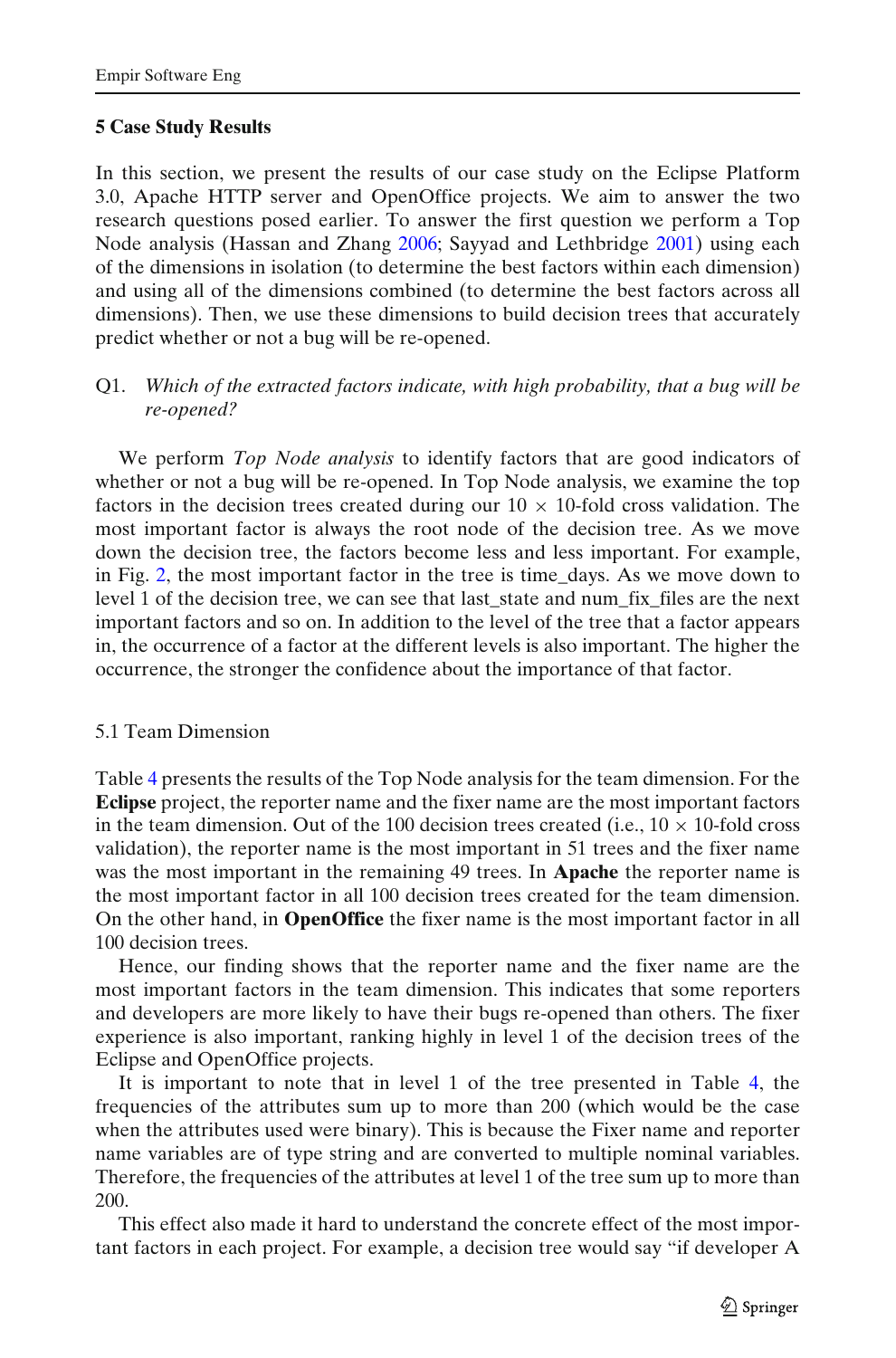| Level    | Eclipse |                     | Apache |                     |      | OpenOffice          |
|----------|---------|---------------------|--------|---------------------|------|---------------------|
|          | #       | Attribute           | #      | Attribute           | #    | Attribute           |
| $\Omega$ | 51      | Reporter name       | 100    | Reporter name       | 100  | Fixer name          |
|          | 49      | Fixer name          |        |                     |      |                     |
| 1        | 315     | Fixer experience    | 1098   | Fixer name          | 1490 | Fixer experience    |
|          | 277     | Reporter name       | 1013   | Fixer experience    | 480  | Reporter name       |
|          | 248     | Reporter experience | 862    | Reporter experience | 176  | Reporter experience |
|          | 202     | Fixer name          |        |                     |      |                     |

<span id="page-15-0"></span>**Table 4** Top node analysis of the team dimension

is the fixer and the developer experience is  $> 10$  bugs, then the bug is re-opened". Another branch of the tree might say "if developer B is the fixer and the developer experience is  $> 10$  bugs, then the bug is not re-opened". In such a case, it is difficult to determine the effect of the developer experience factor.

Therefore, in addition to examining the decision trees, we generated logistic regression models and used the coefficients of the factors to quantify the effect of the factor on a bug being re-opened (Mocku[s](#page-32-0) [2010](#page-32-0)). In particular, we report the odds ratios of the analyzed factors. Odds ratios are the exponent of the logistic regression coefficients and indicate the increase to the likelihood of a bug being re-opened that 1 unit increase of the factor value causes. Odds ratios greater than 1 indicate a positive relationship between the independent (i.e., factors) and dependent variables (i.e., an increase in the factor value will cause an increase in the likelihood of a bug being reopened). For example, an odds ratio of 1.06 means that for each unit increase in the value of the factor, the likelihood of a bug being re-opened increases by 6 %. Odds ratios less than 1 indicate a negative relationship, or in other words, an increase in the independent variable will cause a decrease in the likelihood of the dependent variable. For example, an odds ratio of 0.99 means that for a one unit increase in the value of a factor, the likelihood of a bug being re-opened decreases by 1 %.

Different fixer and reporter names were associated with different effects on a bug being re-opened. For the sake of privacy, we do not mention the effect of specific fixer and reporter names, and only discuss the effect of the fixer and reporter experience on a bug being re-opened.

In Eclipse, we found a negative, but weak, effect between the reporter experience (odds ratio 0.99) and developer experience (odds ratio 0.99) and the likelihood of a bug being re-opened. This means that more experienced reporters and developers are less likely to have their bugs re-opened. In Apache we also found a negative and weak effect on reporter experience (odds ratio 0.99) and the likelihood of a bug being re-opened. In OpenOffice, we found a negative and weak effect between the developer experience (odds ratio 0.99) and the likelihood of a bug being re-opened.

### 5.2 Work Habit Dimension

Table [5](#page-16-0) shows the results of the Top Node analysis for the work habit dimension. In **Eclipse** and **Apache**, the day of the year and the day of the month the bug was closed in, were the most important factors. In the 100 decision trees created, the day of the year was the most important factor 76 and 97 times for Eclipse and Apache, respectively. For Apache, another important factors (i.e., in level 1) is the weekday that the bugs were closed in. For **OpenOffice**, the week day factor is the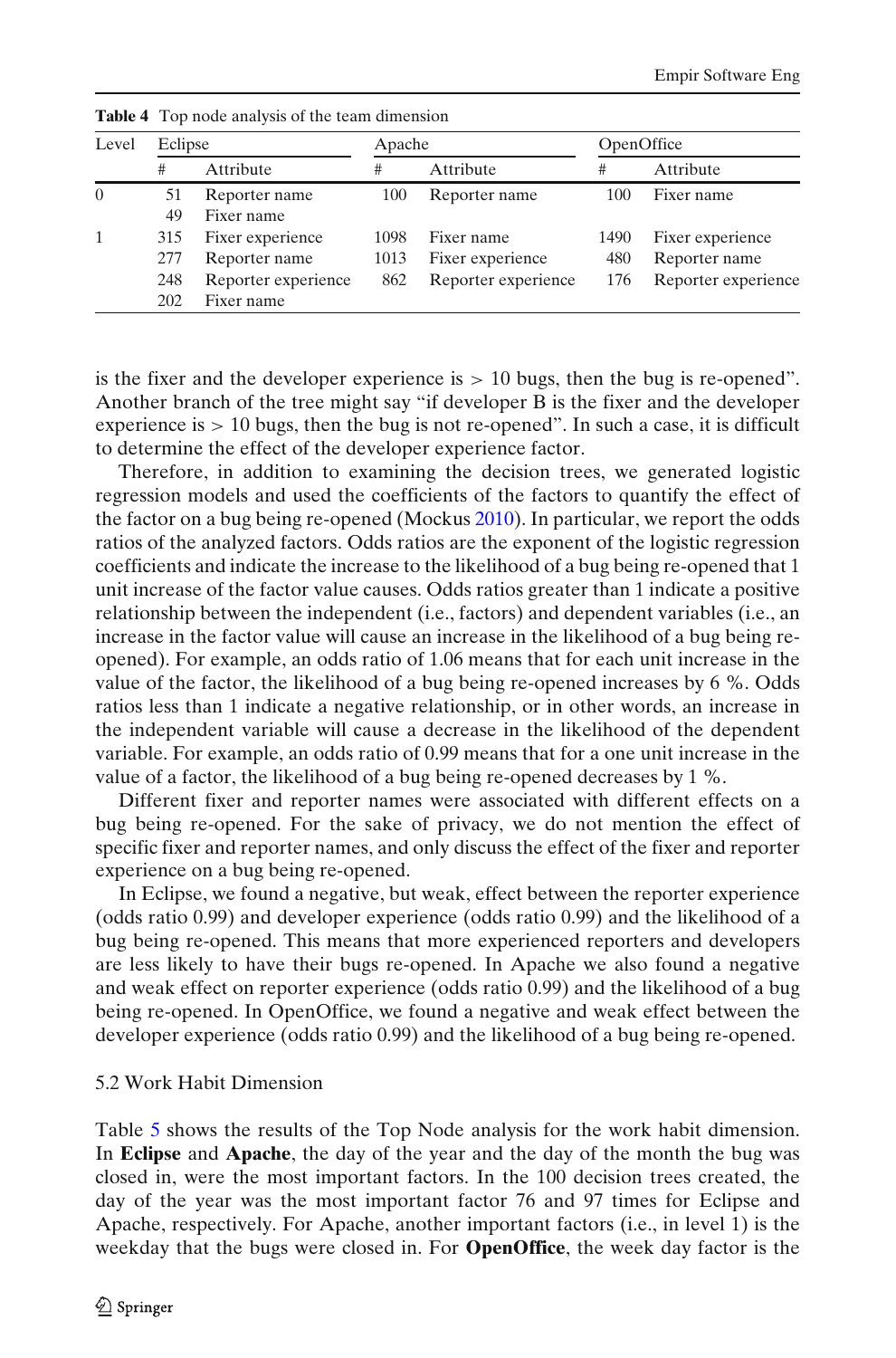| Level    | Eclipse |             | Apache |             | OpenOffice |             |
|----------|---------|-------------|--------|-------------|------------|-------------|
|          | #       | Attribute   | #      | Attribute   | #          | Attribute   |
| $\Omega$ | 76      | Day of year | 97     | Day of year | 90         | Week day    |
|          | 20      | Month day   | 3      | Month day   | 10         | Time        |
|          | 2       | Time        |        |             |            |             |
|          | 1       | Week day    |        |             |            |             |
|          | 1       | Month day   |        |             |            |             |
| 1        | 39      | Day of year | 73     | Week day    | 412        | Day of year |
|          | 31      | Month day   | 68     | Month day   | 134        | Time        |
|          | 22      | Month       | 30     | Day of year | 73         | Month       |
|          | 20      | Time        | 7      | Time        | 28         | Month day   |
|          | 15      | Week day    | 3      | Month       | 23         | Week day    |
|          | 6       | Day of year |        |             |            |             |

<span id="page-16-0"></span>**Table 5** Top node analysis of the work habit dimension

most important factor in 90 of the decision trees built for the OpenOffice project. The time factor was the most important in 10 of the 100 decision trees. Similar to the Eclipse and Apache projects, the day of the year was also important for the OpenOffice project (i.e, in level 1).

Examining the effect of the important factors for Eclipse showed that bugs closed later on in the year (i.e., day of the year) are more likely to be re-opened (odds ratio 1.05). We also find that bugs reported later in the month are less likely to be reopened (odds ratio 0.95). In Apache, bugs closed later in the year have a negative, but weak, effect on bug re-opening (odds ratio 0.99). In OpenOffice, we found a negative relationship to bug re-opening for bugs closed on all days of the week (odds ratios in the range of 0.79–0.99), except for Wednesday where there was a positive relationship (odds ratio 1.03). For time, we find a weak and positive relationship between bugs closed in the morning (odds ratio 1.07) or at night (odds ratio 1.04) with bug re-opening.

# 5.3 Bug Fix Dimension

Table 6 presents the Top Node analysis results for the bug fix dimension. For **Eclipse**, the time days factor, which counts the number of days it took from the time the bug was opened until its initial closure (i.e., the time it took to initially resolve the bug), is the most important factor in the fix dimension in 90 of the 100 decision trees. The number of files touched to fix the bug and the last status the bug was in when it was

| Level          | Eclipse |               | Apache |               | OpenOffice |               |
|----------------|---------|---------------|--------|---------------|------------|---------------|
|                | #       | Attribute     | #      | Attribute     | #          | Attribute     |
| $\overline{0}$ | 90      | Time days     | 100    | Last status   | 100        | Last status   |
|                | 5       | No. fix files |        |               |            |               |
|                | 5       | Last status   |        |               |            |               |
|                | 93      | No. fix files | 261    | Time days     | 293        | Time days     |
|                | 57      | Last status   | 210    | No. fix files | 62         | No. fix files |
|                | 38      | Time days     |        |               |            |               |

**Table 6** Top node analysis of the bug fix dimension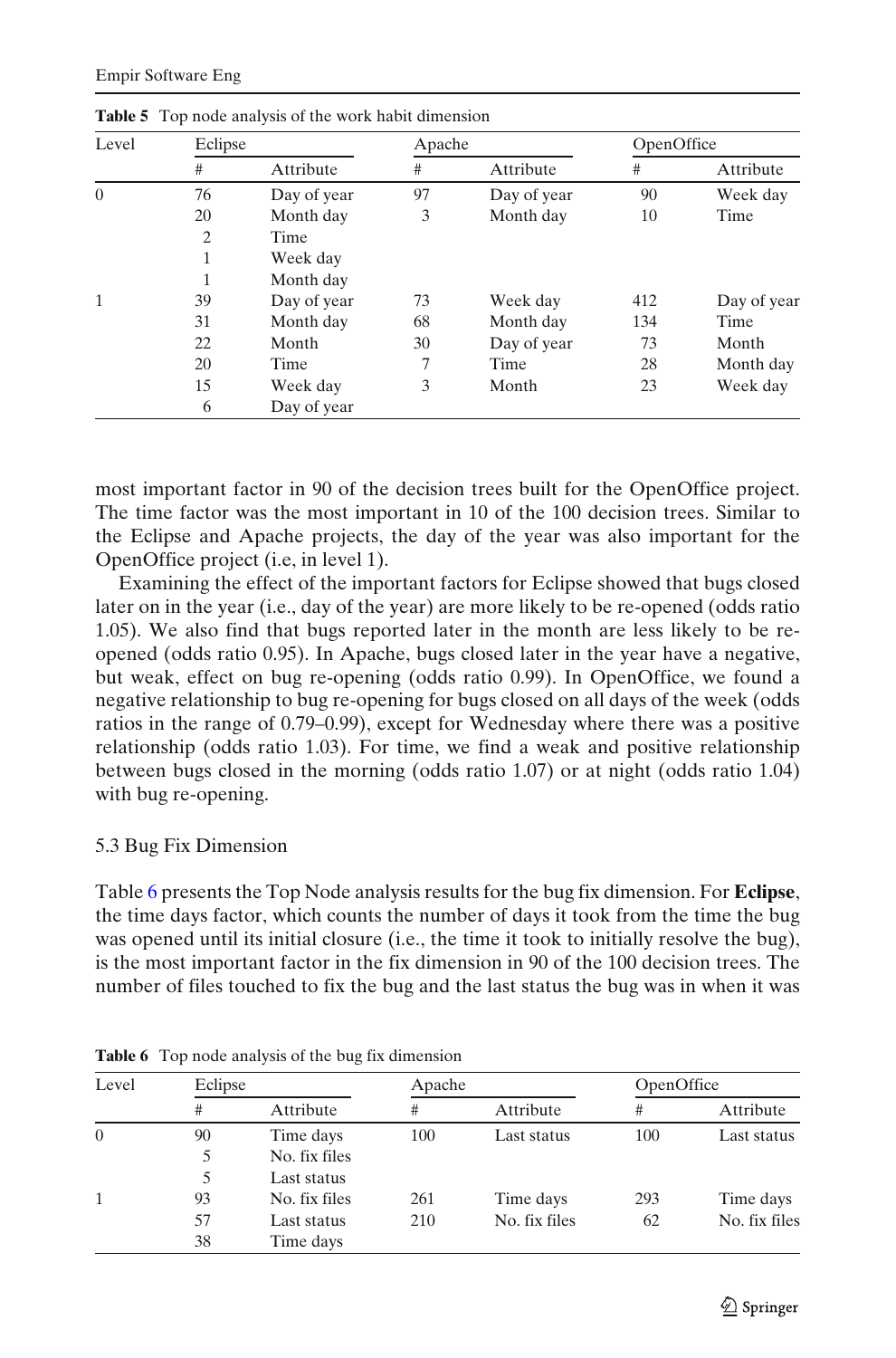closed were the most important factor in 5 of the 100 trees. In the case of **Apache** and **OpenOffice**, the last status the bug was in when it was closed (i.e., before it was reopened) was the most important factor in all 100 decision trees. Also important are the number of days it took to close the bug (i.e., time days fact) and the number of files in the fix, as shown by their importance in levels 1 of the decision trees.

As for the effect of the factors, in Eclipse we found that there is practically no effect between the number of days it takes to close a bug (odds ratio 1.0) and the likelihood of a bug being re-opened. To put things in perspective, we found that an increase of 365 days, increases the chance of the likelihood of a bug being re-opened by 0.4 %. In addition, we found that bugs in the "resolved\_duplicate", "resolved\_worksforme" and "resolved\_invalid" states before their final closure had the strongest chance of being re-opened. This means that when a bug is in any of those three aforementioned states before being closed, it should be closely verified since it is likely that it will be re-opened.

For Apache, bugs in the "resolved\_duplicate", "resolved\_wontfix", esolved\_invalid", "verified\_invalid" and "resolved worksforme" states "resolved\_invalid", "verified\_invalid" and "resolved\_worksforme" states were the most likely to be re-opened. In OpenOffice, we found that bugs in the "resolved\_duplicate", "verified\_wontfix", "verified\_invalid" and "verified\_worksforme" states prior to being closed were the most likely to be re-opened.

# 5.4 Bug Report Dimension

The Top Node analysis results of the bug report dimension are shown in Table 7. For the **Eclipse** project, the comment text content included in the bug report factor is the most important in this dimension, showing up as the most important in 94 of the 100 decision trees.

We examine the words that appear the most in the description and comments of the bugs. These are the words the Naive Bayesian classifier associates with re-opened and not re-opened bugs. Words such as "control", "background", "debugging", "breakpoint", "blocked" and "platforms" are associated with re-opened bugs. Words such as "verified", "duplicate", "screenshot", "important", "testing" and "warning" are associated with bugs that are not re-opened.

To shed some light on our findings, we manually examined ten of the re-opened bugs for each of the studied systems. We found that three of these re-opened bugs

| Level    | Eclipse |                  | Apache |                  | OpenOffice |                  |
|----------|---------|------------------|--------|------------------|------------|------------------|
|          | #       | Attribute        | #      | Attribute        | #          | Attribute        |
| $\Omega$ | 94      | Comment text     | 100    | Description text | 100        | Comment text     |
|          | 6       | Description text |        |                  |            |                  |
| 1        | 181     | Description text | 105    | Comment text     | 101        | Description text |
|          | 16      | Comment text     | 89     | No. of comments  | 84         | No. of comments  |
|          | 1       | Severity changed |        | Description size | 9          | No. in CC list   |
|          |         |                  |        |                  |            | Comment text     |
|          |         |                  |        |                  |            | Comment size     |

**Table 7** Top node analysis of the bug report dimension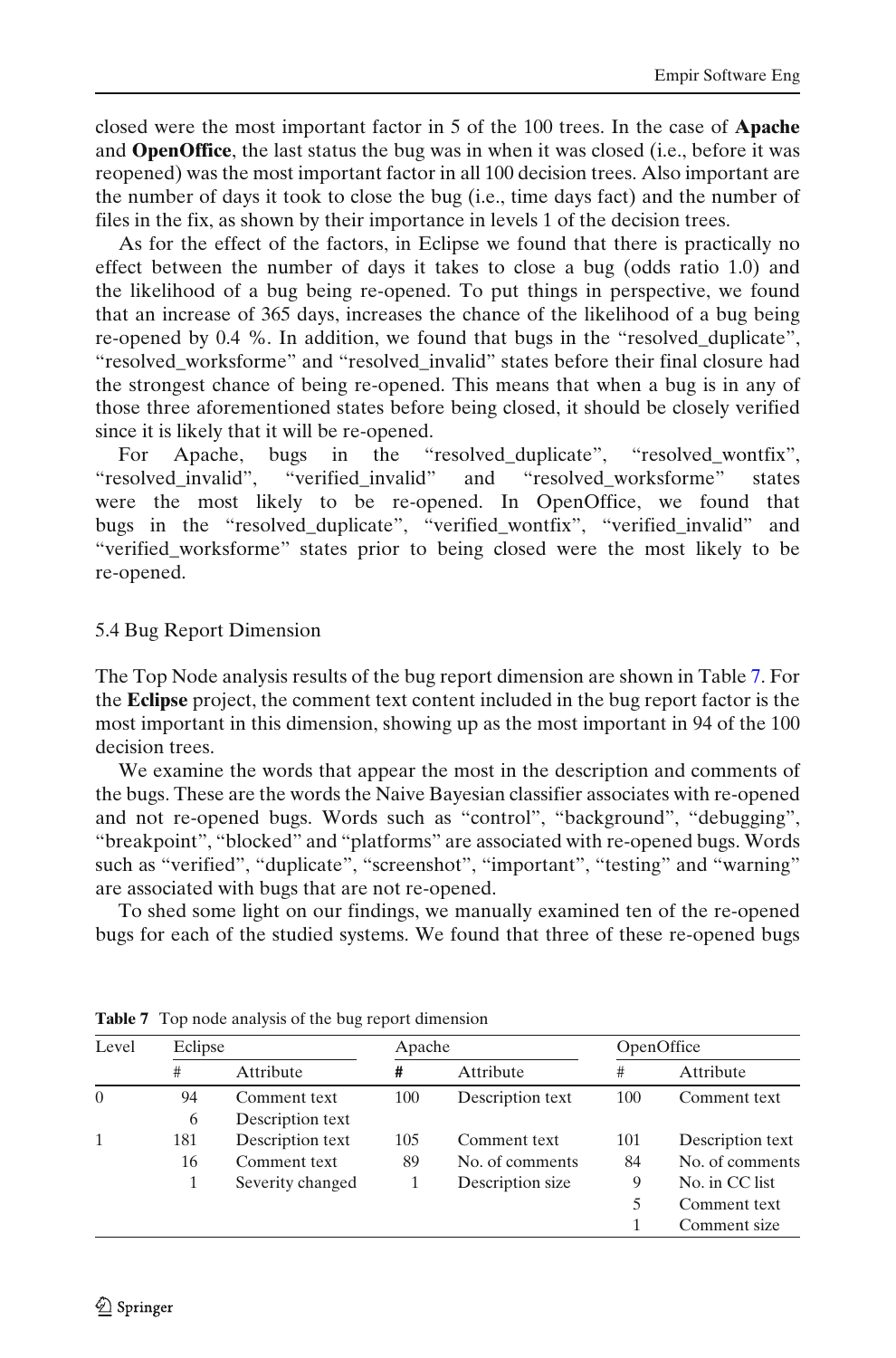involved threading issues. The discussions of these re-opened bugs talked about running processes in the "background" and having "blocked" threads. In addition, we found that bugs that involve the debug component were frequently re-opened, because they are difficult to fix. For example, we found comments such as "*Verif ied except for one part that seems to be missing: I think you forgot to add the...*" and "*This* seems more difficult that[than] is[it] should be. I wonder if we can add...".

For **Apache**, the description text is the most important factor in the bug report dimension. This finding is contrary to our observation in the Eclipse project, in which the comment text is shown to be the most important factor. However, the comment text is also of importance in the Apache project, appearing in level 1 of the decision trees.

The words that the Naive Bayesian classifier associates with re-opened bugs included words such as "cookie", "session", "block" and "hssfeventfactory" are associated with re-opened bugs. Words such as "attachment", "message", "ant", "cell" and "code" are associated with bugs that are not re-opened.

Manual examination of ten of the re-opened bugs shows that four of the re-opened bugs in Apache are related to compatibility issues. For example, in one of the bugs examined, the bug was re-opened because the initial fix cloned a piece of code but did not modify the cloned code to handle all cases in its context. We found comments that said "...The fix for this bug does not account for all error cases. I am attaching a *document for which the code fails...*". A later comment said "*...I see what's missing. We borrowed the code from RecordFactory.CreateRecords but forgot to handle unknown records that happen to be continued...*".

In another example, the bug was being deleted because it was difficult to fix, and even after a fix was done, it did not fix the bug entirely. One of the comments that reflects the difficulty of the bug says "... This bug is complex to fix, and for this reason will probably not be fixed in the 4.0.x branch, but more likely for 4.1. This will be *mentioned in the release notes..."*. After the bug was initially fixed, a later comment attached by the developer who re-opened the bug says *"While the new session is now being created and provided to the included resource, no cookie is being added to the response to allow the session to be retrieved when direct requests to the included context are recieved..."*

Similar to the Eclipse project, in **OpenOffice** the comment text is the most important factor in the bug report dimension. The description text and the number of comments are also shown to be important, appearing in level 1 of the decision trees.

The Naive Bayesian classifier associates words such as "ordinal", "database", "dpcc", "hsqldb" and "sndfile" with re-opened bugs, whereas words such as "attached", "menu", "button", "wizard" and "toolbar" were associated with bugs that are not re-opened.

A manual examination of ten of the re-opened bugs shows that seven of the re-opened bugs in OpenOffice are related to database access issues. In one of the examined bugs, the issue was related to a limitation of the HSQL database engine being used, where the reporter says *"Fields (names, data types) in HSQL-based tables cannot be modif ied after the table has been saved.."*. The bug is closed since this seemed to be a limitation of the HSQL database engine, as reported in this comment *"that would be nice, however I think it's (currently) a limitation of the used hsqldb database engine"*. Later on, support was added and the bug was re-opened and fixed.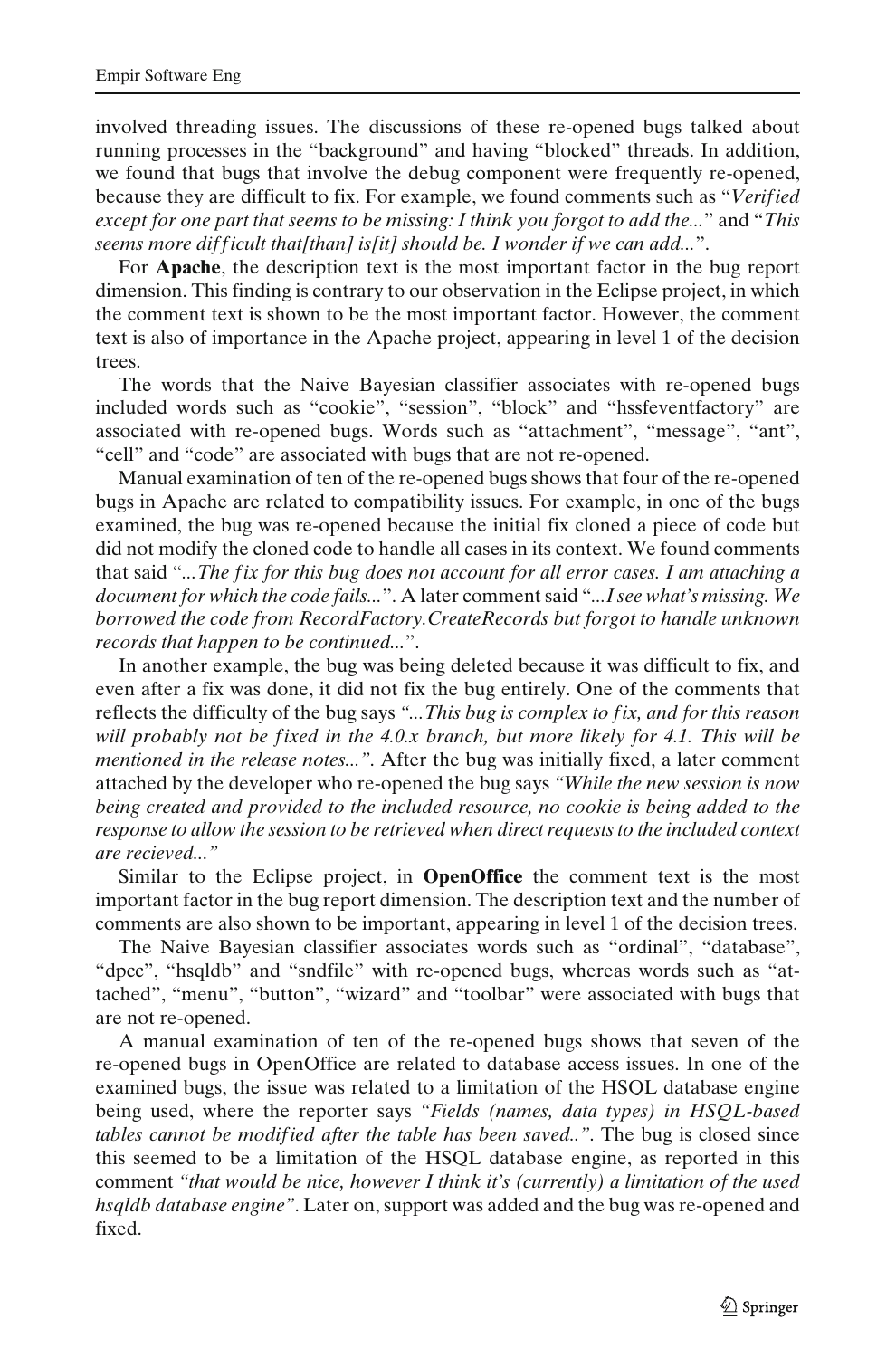**☎**

### 5.5 All Dimensions

**✞**

**T** 

Thus far, we looked at the dimensions in isolation and used Top Node analysis to determine the most important factors in each dimension. Now, we combine all of the dimensions together and perform the Top Node analysis using all of the factors. The Top Node analysis of all dimensions is shown in Table 8.

In **Eclipse**, the comment text is determined to be the most important factor amongst all of the factors considered in this study. In addition, the description text content is the next most important factor. For **Apache**, the last status of the bug when it is closed is the most important factor, followed by the description and comment text. Similar to the Eclipse project, in **OpenOffice** the comment text is shown to be the most important factor. The next most important factor is the last status factor, which appears in level 1 of the decision trees.

*The comment text is the most important factor for the Eclipse and OpenOf f ice projects, while the last status is the most important one for Apache.*

Q2. *Can we accurately predict whether a bug will be re-opened using the extracted factors?*

Following our study on which factors are good indicators of re-opened bugs, we use these factors to predict whether a bug will be re-opened. First, we build models that use only one dimension to predict whether or not a bug will be re-opened. Then, all of the dimensions are combined and used to predict whether or not a bug will be re-opened.

Table [9](#page-20-0) shows the prediction results produced using decision trees. The results are the averages of the 10 times 10-fold cross validation. Since we are reporting the average of 100 runs, we also report the variance to give an indication of how much the results vary across runs. The variance of the measures is shown in brackets

| Level    | Eclipse        |                  | Apache |                  | OpenOffice |              |
|----------|----------------|------------------|--------|------------------|------------|--------------|
|          | #              | Attribute        | #      | Attribute        | #          | Attribute    |
| $\Omega$ | 96             | Comment text     | 100    | Last status      | 100        | Comment text |
|          | $\overline{4}$ | Description text |        |                  |            |              |
| 1        | 180            | Description text | 280    | Description text | 200        | Last status  |
|          | 11             | Comment text     | 132    | Comment text     |            |              |
|          | 3              | Severity changed | 2      | Time             |            |              |
|          | 1              | Time             | 19     | Month            |            |              |
|          |                |                  |        | Description size |            |              |
|          |                |                  | 10     | Month day        |            |              |
|          |                |                  | 8      | No. of fix files |            |              |
|          |                |                  | 37     | No. of comments  |            |              |
|          |                |                  |        | Severity         |            |              |
|          |                |                  | 3      | Fixer experience |            |              |

**Table 8** Top node analysis across all dimensions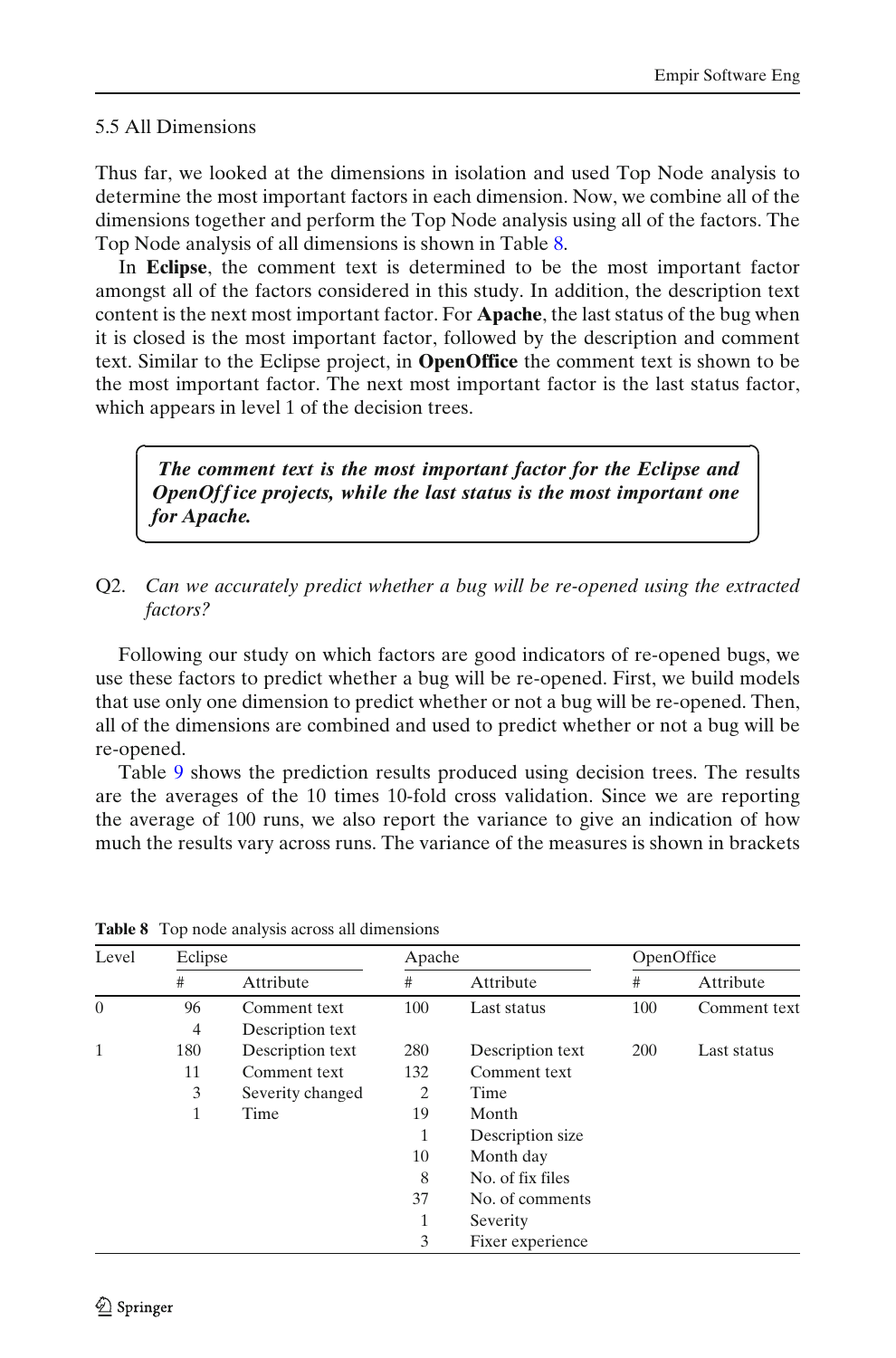<span id="page-20-0"></span>

| Table 9 Prediction results |                                                                                                                                  |                                                                                                                                                                                 |                                                                                                                      |                                                                                                                                                                  |                                                                                                                                                                |                                                                                                |                                                                                                                      |                                                                                              |
|----------------------------|----------------------------------------------------------------------------------------------------------------------------------|---------------------------------------------------------------------------------------------------------------------------------------------------------------------------------|----------------------------------------------------------------------------------------------------------------------|------------------------------------------------------------------------------------------------------------------------------------------------------------------|----------------------------------------------------------------------------------------------------------------------------------------------------------------|------------------------------------------------------------------------------------------------|----------------------------------------------------------------------------------------------------------------------|----------------------------------------------------------------------------------------------|
|                            | Dim.                                                                                                                             | Re-open                                                                                                                                                                         | Re-open                                                                                                              | Re-open                                                                                                                                                          | Not re-reopen                                                                                                                                                  | Not re-open                                                                                    | Not re-open                                                                                                          | Acc.                                                                                         |
|                            |                                                                                                                                  | Prec.                                                                                                                                                                           | Rec.                                                                                                                 | F-meas.                                                                                                                                                          | Prec.                                                                                                                                                          | Rec.                                                                                           | F-meas.                                                                                                              |                                                                                              |
| Eclipse                    | Team                                                                                                                             | 18.3(0.13                                                                                                                                                                       | 15.5(1.1                                                                                                             | 25.9(0.26)                                                                                                                                                       | 85.4(0.05                                                                                                                                                      | 1.0(0.29)                                                                                      | 71.0(0.15)                                                                                                           | 58.5(0.19)                                                                                   |
|                            | Work habit                                                                                                                       | 21.8(0.14)                                                                                                                                                                      | 54.1(1.2)                                                                                                            |                                                                                                                                                                  | \$7.7(0.07)                                                                                                                                                    | 62.5(0.36)                                                                                     | 72.8(0.19)                                                                                                           | 1.2(0.23)                                                                                    |
|                            |                                                                                                                                  |                                                                                                                                                                                 |                                                                                                                      |                                                                                                                                                                  |                                                                                                                                                                |                                                                                                |                                                                                                                      |                                                                                              |
|                            |                                                                                                                                  |                                                                                                                                                                                 |                                                                                                                      |                                                                                                                                                                  |                                                                                                                                                                |                                                                                                |                                                                                                                      | (51.0)(0.46)                                                                                 |
|                            | Fix<br>Bug<br>All<br>Team<br>Team                                                                                                | $\begin{array}{l} 18.9(0.06)\\ \textbf{51.3(0.74)}\\ 52.1(0.99)\\ 8.4(0.01)\\ 7.0(0.01)\\ 7.0(0.01)\\ \textbf{40.1(0.08)}\\ 28.5(0.06)\\ 57.5(0.02)\\ 57.5(0.02)\\ \end{array}$ | 68.2(2.0)<br><b>72.5(0.81)</b><br>70.5(0.69)<br>46.7(0.29)<br>38.3(0.12)<br>38.4.1(0.05)<br>75.5(0.03)<br>71.9(0.03) | $\begin{array}{l} 30.9(0.28)\\ 29.5(0.17)\\ 59.5(0.48)\\ 59.4(0.55)\\ 14.4(0.02)\\ 11.9(0.08)\\ 55.4(0.08)\\ 55.4(0.08)\\ 55.4(0.08)\\ 67.2(0.07)\\ \end{array}$ | $(0.13)$ $(0.013)$ $(0.000)$ $(0.000)$ $(0.000)$ $(0.000)$ $(0.000)$ $(0.000)$ $(0.000)$ $(0.000)$ $(0.000)$ $(0.000)$ $(0.000)$ $(0.000)$ $(0.000)$ $(0.000)$ | 44.1(0.94)<br>86.2(0.22)<br>86.8(0.21)<br>86.8(0.21)<br>86.3(0.02)<br>65.1(0.02)<br>94.1(0.02) | 58.1 (0.70)<br><b>89.9(0.07)</b><br>90.2(0.07)<br>77.2(0.02)<br>76.9(0.01)<br>94.7(0.00)<br>96.7(0.00)<br>96.7(0.00) |                                                                                              |
| Apache                     |                                                                                                                                  |                                                                                                                                                                                 |                                                                                                                      |                                                                                                                                                                  |                                                                                                                                                                |                                                                                                |                                                                                                                      | $84.2(0.15)$<br>$64.1(0.03)$<br>$63.4(0.02)$<br>$90.6(0.01)$<br>$90.6(0.01)$<br>$86.3(0.02)$ |
|                            |                                                                                                                                  |                                                                                                                                                                                 |                                                                                                                      |                                                                                                                                                                  |                                                                                                                                                                |                                                                                                |                                                                                                                      |                                                                                              |
|                            |                                                                                                                                  |                                                                                                                                                                                 |                                                                                                                      |                                                                                                                                                                  |                                                                                                                                                                |                                                                                                |                                                                                                                      |                                                                                              |
|                            |                                                                                                                                  |                                                                                                                                                                                 |                                                                                                                      |                                                                                                                                                                  |                                                                                                                                                                |                                                                                                |                                                                                                                      |                                                                                              |
|                            | $\begin{array}{l} \mathop{\mathrm{Fix}}\nolimits \\ \mathop{\mathrm{Bug}}\nolimits \\ \mathop{\mathrm{Al}}\nolimits \end{array}$ |                                                                                                                                                                                 |                                                                                                                      |                                                                                                                                                                  |                                                                                                                                                                |                                                                                                |                                                                                                                      | 4.0(0.00)                                                                                    |
| penOffice                  | Team                                                                                                                             |                                                                                                                                                                                 |                                                                                                                      |                                                                                                                                                                  |                                                                                                                                                                | 1.0(0.01)                                                                                      |                                                                                                                      | 78.6(0.01                                                                                    |
|                            | Work habit                                                                                                                       |                                                                                                                                                                                 |                                                                                                                      |                                                                                                                                                                  |                                                                                                                                                                | 73.2(0.02)                                                                                     |                                                                                                                      | 73.9(0.01)                                                                                   |
|                            | Fix                                                                                                                              | 4.0(0.01                                                                                                                                                                        | 7.3(0.04)                                                                                                            | 58.5(0.01)                                                                                                                                                       | 93.0(0.01)                                                                                                                                                     | (0.3(0.04))                                                                                    | 73.1(0.02)                                                                                                           | 57.4(0.01)                                                                                   |
|                            | Bug                                                                                                                              | 3.4(0.01                                                                                                                                                                        | 1.4(0.02)                                                                                                            | 1.3(0.01)                                                                                                                                                        | 2.6(0.00)                                                                                                                                                      | 33.2(0.01)                                                                                     | \$7.6(0.00)                                                                                                          | 2.7(0.00                                                                                     |
|                            |                                                                                                                                  | 78.6(0.02                                                                                                                                                                       | 9.3(0.01                                                                                                             | 33.6(0.01                                                                                                                                                        | 5.9(0.00                                                                                                                                                       | 1.3(0.01                                                                                       | 3.6(0.00)                                                                                                            | 0.8(0.00                                                                                     |
|                            |                                                                                                                                  |                                                                                                                                                                                 |                                                                                                                      |                                                                                                                                                                  |                                                                                                                                                                |                                                                                                |                                                                                                                      |                                                                                              |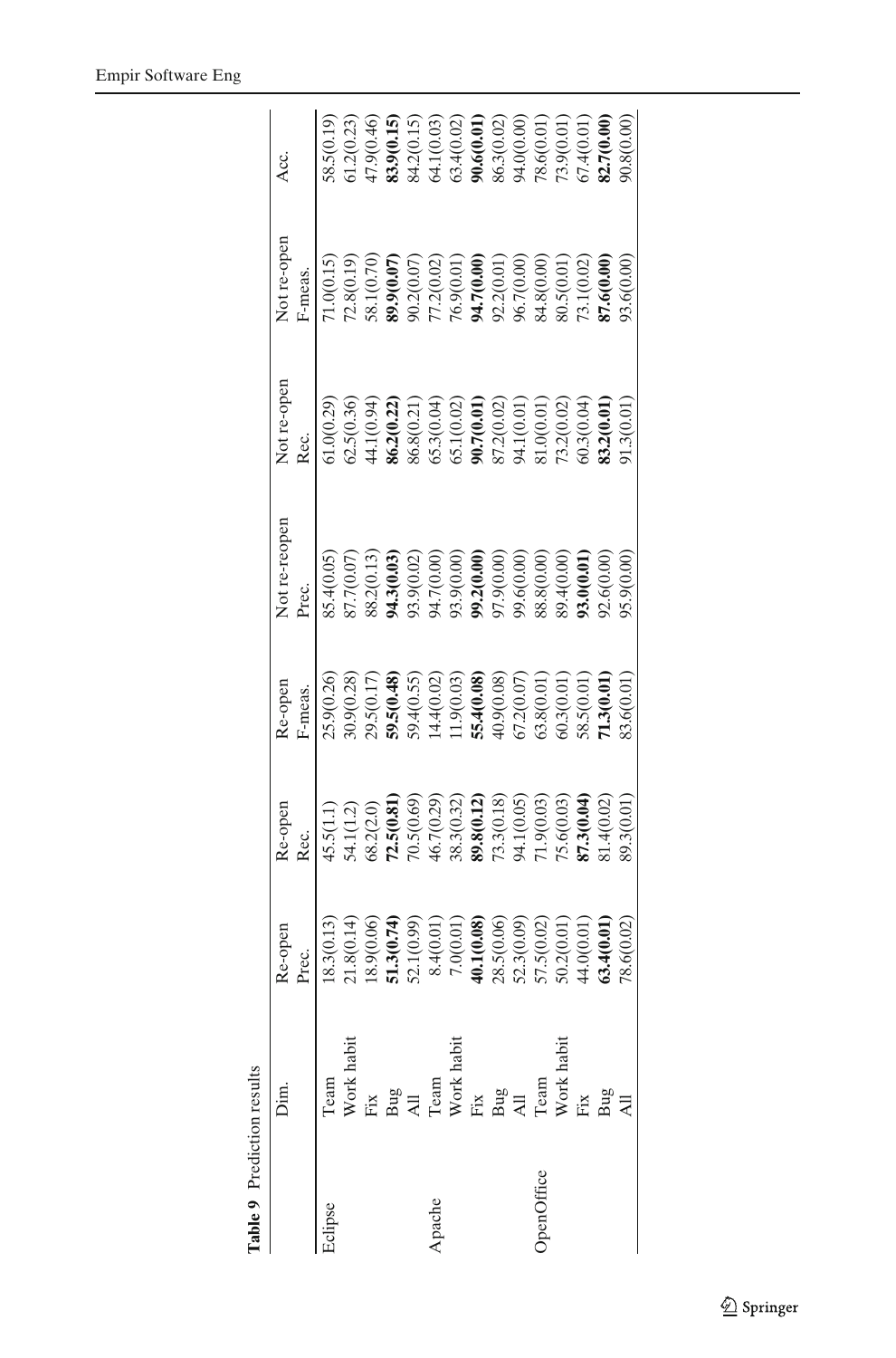besides each average value. Ideally, we would like to obtain high precision, recall and F-measure values, especially for the re-opened bugs.

**Eclipse** Out of the four dimensions considered, the bug report dimension was the best performing. It achieves a re-opened precision of 51.3 %, a re-opened recall of 72.5 % and 59.5 % re-opened F-measure. The bug report dimension was also the best performer for not-reopened bugs; achieving a not re-opened precision of 94.3 %, not re-opened recall of 86.2 % and 89.9 % not re-opened F-measure. The overall accuracy achieved by the bug report dimension is 83.9 %. The rest of the dimensions did not perform nearly as well as the bug report dimension.

To put our prediction results for re-opened bugs in perspective, we compare the performance of our prediction models to that of a random predictor. Since the re-opened class is a minority class that only occurs 16.1 % of the time, a random predictor will be accurate 16.1 % of the time. Our prediction model achieves 51.3 % precision, which is approximately a three-fold improvement over a random prediction. In addition, our model achieves a high recall of 72.5 %.

**Apache** The bug fix dimension is the best performing dimension. It achieves a reopened precision of 40.1 %, a re-opened recall of 89.8 % and F-measure of 55.4 %. The bug fix dimension also achieves the best not re-opened precision of 99.2 %, recall of 90.7 % and F-measure of 94.7 %. The overall accuracy of the bug fix dimension is 90.6 %.

Combining all of the dimensions improves the re-opened precision to 52.3 %, the re-opened recall to 94.1 % and the re-opened F-measure to 67.2 %. Furthermore, combining all of the dimensions improves the not re-opened precision to 99.6 %, recall to 94.1 % and F-measure to 96.7 %. The overall accuracy is improved to 94.0 %.

In the case of Apache, re-opened bugs appear in only 6.5 % of the total data set. This means that our re-opened precision improves over the random precision by more than eight times. At the same time, we are able to achieve a very high recall of 94.1 %.

**OpenOffice** Similar to the Eclipse project, the bug report dimension is the best performing dimension for the OpenOffice project. The re-opened precision is 63.4 %, the re-opened recall is 87.3 % and the re-opened F-measure is 71.3 %. The not reopened precision is 93.0 %, recall of 83.2 % and not re-opened F-measure of 87.6 %. The overall accuracy of the bug report dimension is 82.7 %.

Using all of the dimensions in combination improves the re-opened precision to 78.6 % (a three-fold improvement over a random predictor), the re-opened recall to 89.3 % and the re-opened F-measure to 83.6 %. The not re-opened precision improves to 95.9 %, the not re-opened recall improves to 91.3 % and the not reopened F-measure improves to 93.6 %. The overall accuracy improves to 90.8 %.

# 5.6 Final Remarks

As shown in Table [9,](#page-20-0) the precision varies across projects. For example, for Eclipse the precision is 52.1 %, whereas for OpenOffice it is 78.6 %. One factor that influences the precision value of prediction models is the ratio of re-opened to not re-opened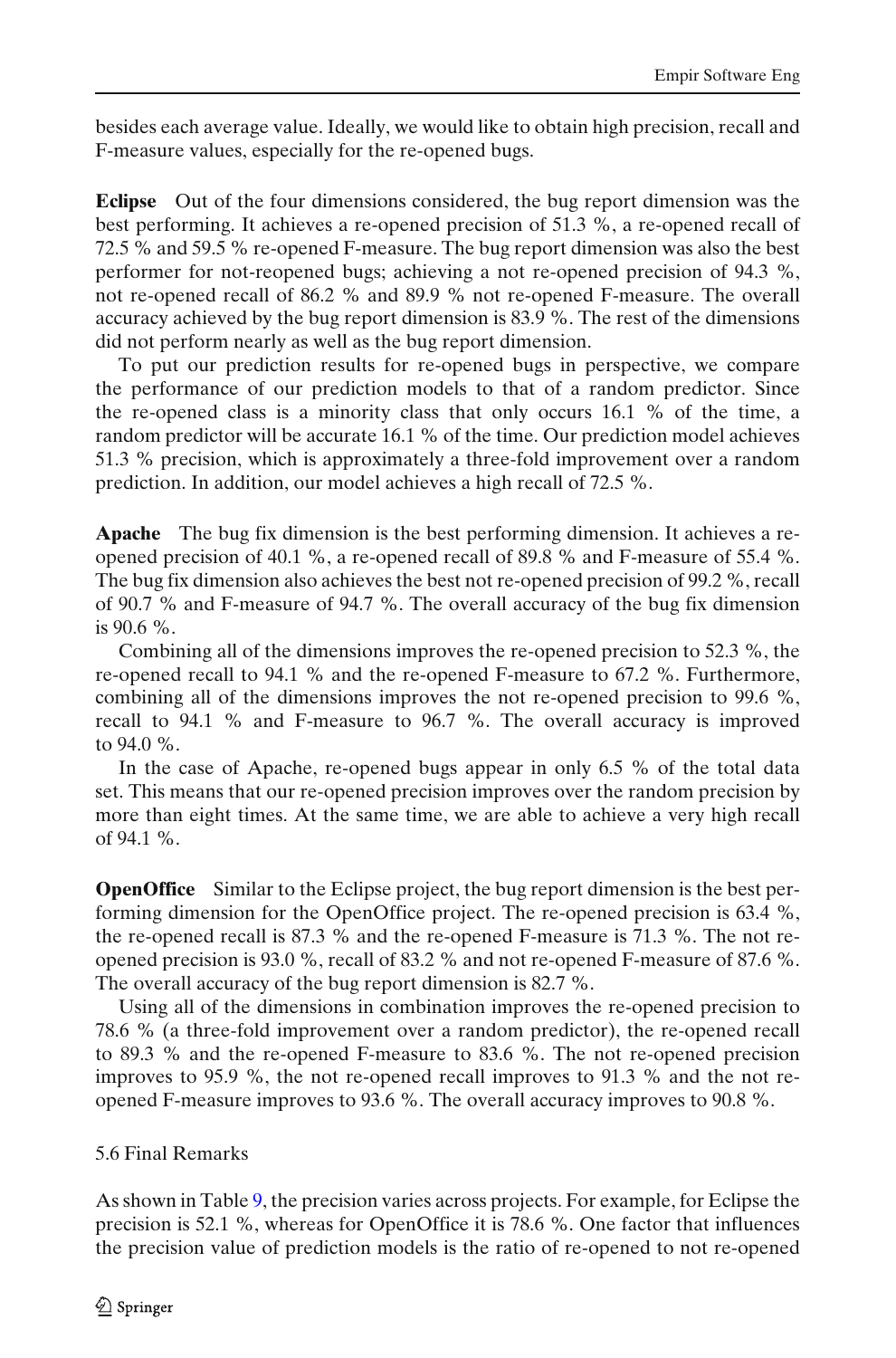**✍**

<span id="page-22-0"></span>bug reports (Menzies et al[.](#page-32-0) [2007](#page-32-0)). This ratio is generally used a baseline precision value (Lee et al[.](#page-33-0) [2011;](#page-32-0) Shihab et al. [2011\)](#page-33-0). Table [3](#page-12-0) shows that the baseline precision for Eclipse is  $\frac{246}{1530} = 16.1$  %, whereas the baseline precision for OpenOffice is  $\frac{10572}{40173} =$ 26.3 %. Therefore, we expect our prediction models to perform better in the case of OpenOffice compared to Eclipse. Another factor that influences the variation in prediction results is the fact that we are using the same factors for all projects. In certain cases, some factors may perform better for some projects than others.

Overall, our results show that fairly accurate prediction models can be created using a combination of the four dimensions. However, although combining all of the dimensions provides a considerable improvement over using the best single dimension for the Apache and OpenOffice projects, it only provides a slight improvement for the Eclipse project. Having a predictor that can perform well without the need to collect and calculate many complex factors makes it more attractive for practitioners to adopt the prediction approach in practice.

**✎** *We can build explainable prediction models that can achieve a precision of 52.1–78.6 % and a recall of 70.5–94.1 % recall when predicting whether a bug will be re-opened and a precision between 93.9–99.6 % and recall of 86.8–94.1 % when predicting if a bug will not be re-opened.*

#### **6 Comparison with Other Prediction Algorithms**

So far, we used decision trees to predict whether a bug will be re-opened. However, decision trees are not the only algorithm that can be used. Naive Bayes classification and Logistic regression are two very popular algorithms that have been used in many prediction studies (e.g., Panje[r](#page-32-0) [2007](#page-32-0)). In this section, we compare the prediction results of various prediction algorithms that can be used to predict whether or not a bug will be re-opened. In addition, we used the prediction from the Zero-R algorithm as a baseline for the prediction accuracy. The Zero-R algorithm simply predicts the majority class, which is not re-opened in our case.

The prediction results using the different algorithms are shown in Table [10.](#page-23-0) Since different algorithms may provide a tradeoff between precision and recall, we use the F-measure to compare the different prediction algorithms. As expected, the Zero-R algorithm achieves the worst performance, since it does not detect any of the re-opened bugs (it basically predicts the majority class). The Naive Bayes algorithm performs better in some cases. For example, for the Eclipse project the Naive Bayes algorithm achieves a re-opened recall of 73.9 % and not re-opened precision of 94.5 %. The Logistic Regression model performs slightly worse achieving re-opened F-measure of 53.8 % (precision: 45.3 %, recall: 67.2 %) and not re-opened F-measure of 88.1 % (precision: 93.1 %, recall: 84.1 %). Decision trees perform slightly worse (in some cases) than Naive Bayes for Eclipse, Apache and OpenOffice. More importantly however is that decision trees provide explainable models. Practitioners often prefer explainable models since it helps them understand why the predictions are the way they are.

**☞**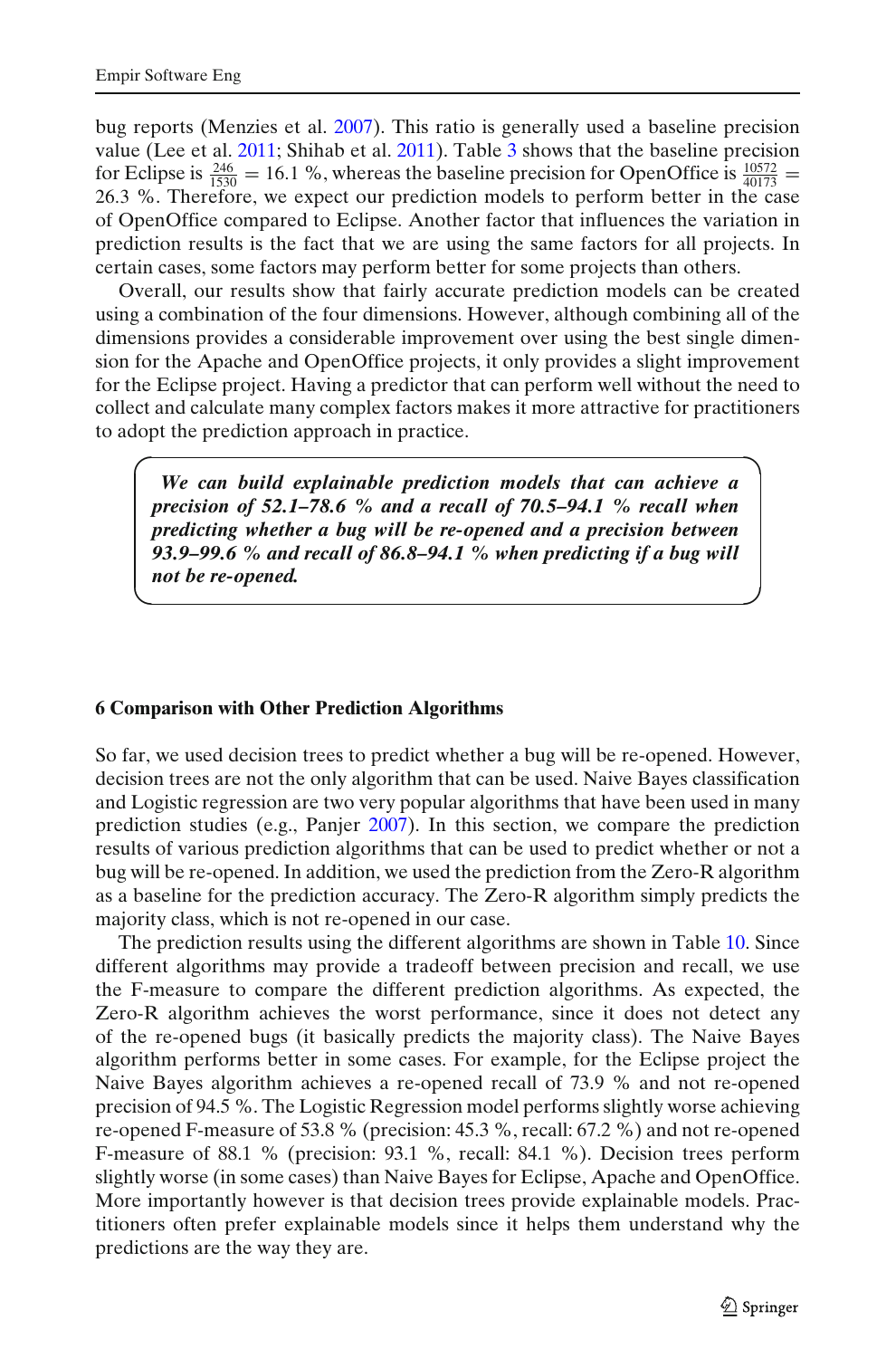<span id="page-23-0"></span>

|            | Table 10 Results using different                                  | prediction algorithms                             |                                          |                                               |                                                                                                       |                                                                                                                                                                                         |                                                                                                                                                                                           |                                                                                                              |
|------------|-------------------------------------------------------------------|---------------------------------------------------|------------------------------------------|-----------------------------------------------|-------------------------------------------------------------------------------------------------------|-----------------------------------------------------------------------------------------------------------------------------------------------------------------------------------------|-------------------------------------------------------------------------------------------------------------------------------------------------------------------------------------------|--------------------------------------------------------------------------------------------------------------|
|            | Algo.                                                             | Re-open<br>Prec.                                  | Re-open<br>Rec.                          | Re-open<br>F-meas.                            | Not re-reopen<br>Prec.                                                                                | Not re-oper<br>Rec.                                                                                                                                                                     | Not re-open<br>F-meas.                                                                                                                                                                    | Acc.                                                                                                         |
| Eclipse    | Naive Bayes<br>Zero-R                                             | 19.0(0.33<br>≸                                    | 73.9(0.81                                | 58.7(0.34)                                    |                                                                                                       | 0(0.00)                                                                                                                                                                                 | 1.3(0.00)                                                                                                                                                                                 | 83.9(0.00                                                                                                    |
|            | Logistic reg<br>C4.5                                              | 45.3(0.41)<br><b>52.1(0.99)</b>                   | 57.2(0.77)<br>70.5(0.69)                 | 53.8(0.35)<br><b>59.4(0.55)</b>               | 83.9(0.00)<br><b>94.5(0.03)</b><br>93.1(0.03)<br>93.5(0.00)<br>93.5(0.01)<br>93.4(0.01)<br>99.6(0.00) | $\begin{array}{l} 85.1(0.10) \\ 84.1(0.15) \\ 86.8(0.21) \\ 100(0.00) \\ 94.4(0.01) \\ 93.7(0.01) \\ 94.1(0.01) \\ 94.1(0.01) \\ 65.7(0.13) \\ 66.7(0.13) \\ 86.3(0.01) \\ \end{array}$ | $\begin{array}{l} 89.5(0.3)\\ 88.1(0.15)\\ 88.1(0.15)\\ 90.2(0.07)\\ 96.7(0.00)\\ 96.1(0.00)\\ 96.0(0.00)\\ 96.7(0.00)\\ 96.7(0.00)\\ 84.8(0.00)\\ 71.7(0.06)\\ 77.7(0.06)\\ \end{array}$ | 83.3(0.08)<br>81.4(0.10)<br><b>84.2(0.15)</b><br>93.5(0.00)<br>92.7(0.01)<br>92.7(0.00)<br><b>94.0(0.00)</b> |
| Apache     | Naive Bayes<br>Zero-R                                             | NA                                                |                                          |                                               |                                                                                                       |                                                                                                                                                                                         |                                                                                                                                                                                           |                                                                                                              |
|            | $\begin{array}{c} \text{Logistic reg} \\ \text{C4.5} \end{array}$ | $46.5(0.10)$<br>$46.5(0.15)$<br><b>52.3(0.09)</b> | $69.8(0.35)$<br>78.3(0.23)<br>94.1(0.05) | 55.7(0.10)<br>58.2(0.14)<br><b>67.2(0.07)</b> |                                                                                                       |                                                                                                                                                                                         |                                                                                                                                                                                           |                                                                                                              |
| OpenOffice | Naive Bayes<br>Zero-R                                             | 48.7(0.06<br>$\sum$                               | 0.5(0.02)                                |                                               | 35.1(0.00)                                                                                            |                                                                                                                                                                                         |                                                                                                                                                                                           | 72.3(0.06)                                                                                                   |
|            | Logistic reg<br>C4.5                                              | 78.6(0.02<br>9.8(0.0)                             | 88.9(0.01<br>89.3(0.01                   | 53.3(0.04)<br>78.2(0.01)<br>3.6(0.01          | 0.00.00<br>5.9(0.00)                                                                                  | 1.3(0.01)                                                                                                                                                                               | 0.00000<br>3.6(0.00                                                                                                                                                                       | 0.8(0.00)<br>86.9(0.00                                                                                       |
|            |                                                                   |                                                   |                                          |                                               |                                                                                                       |                                                                                                                                                                                         |                                                                                                                                                                                           |                                                                                                              |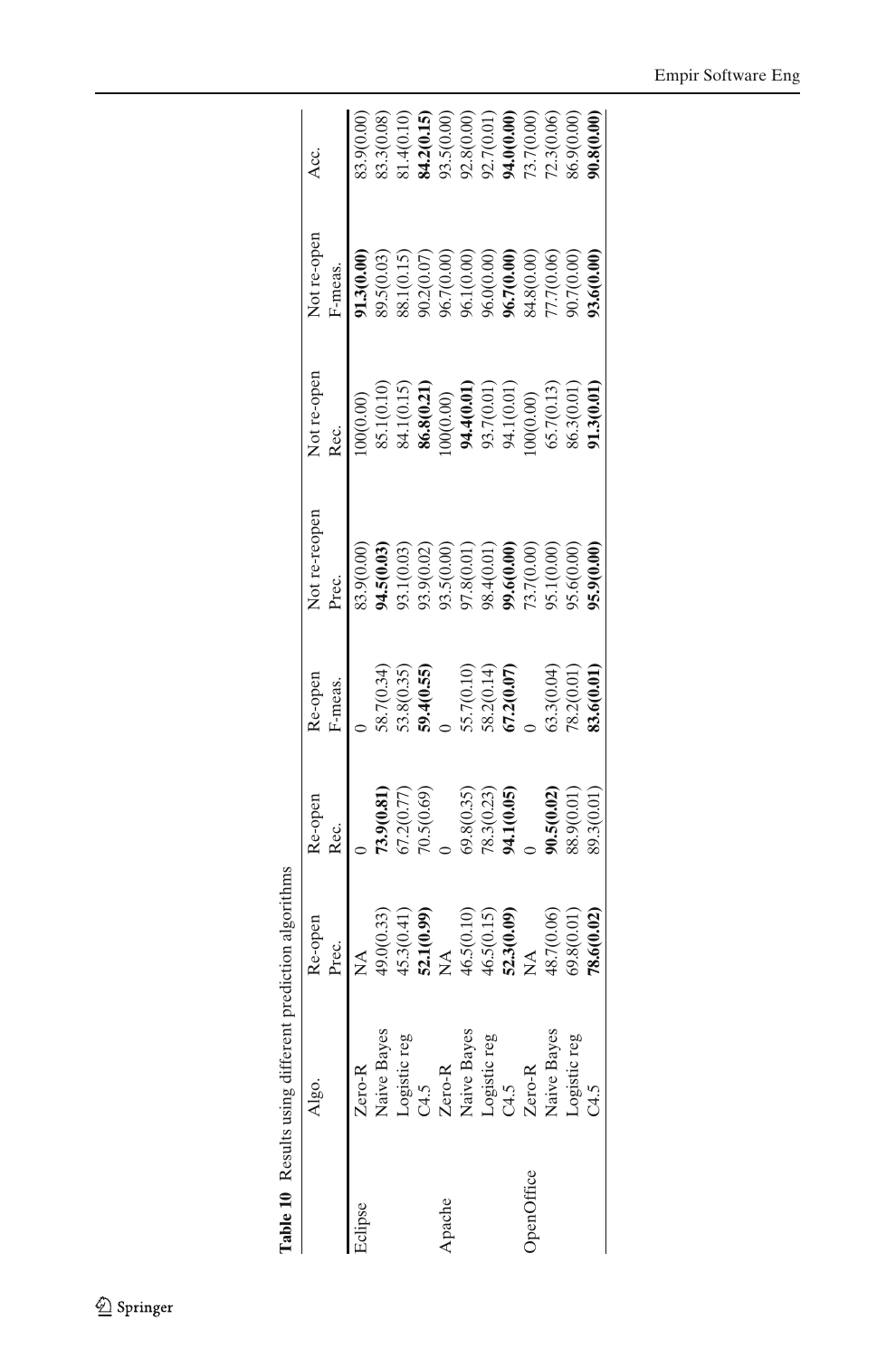<span id="page-24-0"></span>

| Table 11 Commit work habits factors |                        |         |                                                                                                   |                                                                                                                                           |
|-------------------------------------|------------------------|---------|---------------------------------------------------------------------------------------------------|-------------------------------------------------------------------------------------------------------------------------------------------|
|                                     | Factor                 | Type    | Explanation                                                                                       | Rationale                                                                                                                                 |
| Thange work habits Change time      |                        | Nominal | Time in hours (morning, afternoon, evening, night)<br>when the change to address the bug was made | times in the day (e.g., late afternoons) are<br>Changes made to address bugs at certain<br>more/less likely to be re-opened               |
|                                     | Change weekday         | Nominal | Day of the week (e.g., Mon or Tue) when the change<br>to address the bug was first made           | of the week (e.g., Fridays) are more/less likely<br>Changes made to address bugs on specific days<br>to be re-opened                      |
|                                     | Change month day       | Numeric | Calendar day of the month (0-30) when the change<br>to address the bug was made                   | periods like the beginning, mid or end of the<br>month are more/less likely to be re-opened<br>Changes made to address bugs at specific   |
|                                     | Change month           | Numeric | Month of the year (0-11) when the change<br>to address the bug was made                           | months (e.g., during holiday months like<br>Changes made to address bugs in specific<br>December) are more/less<br>likely to be re-opened |
|                                     | ay of year<br>Change d | Numeric | Day of the year (1-365) when the change<br>to address the bug was made                            | Changes made to address bugs in specific times<br>of the year(e.g., later on in the year) are<br>more/less likely to be re-opened         |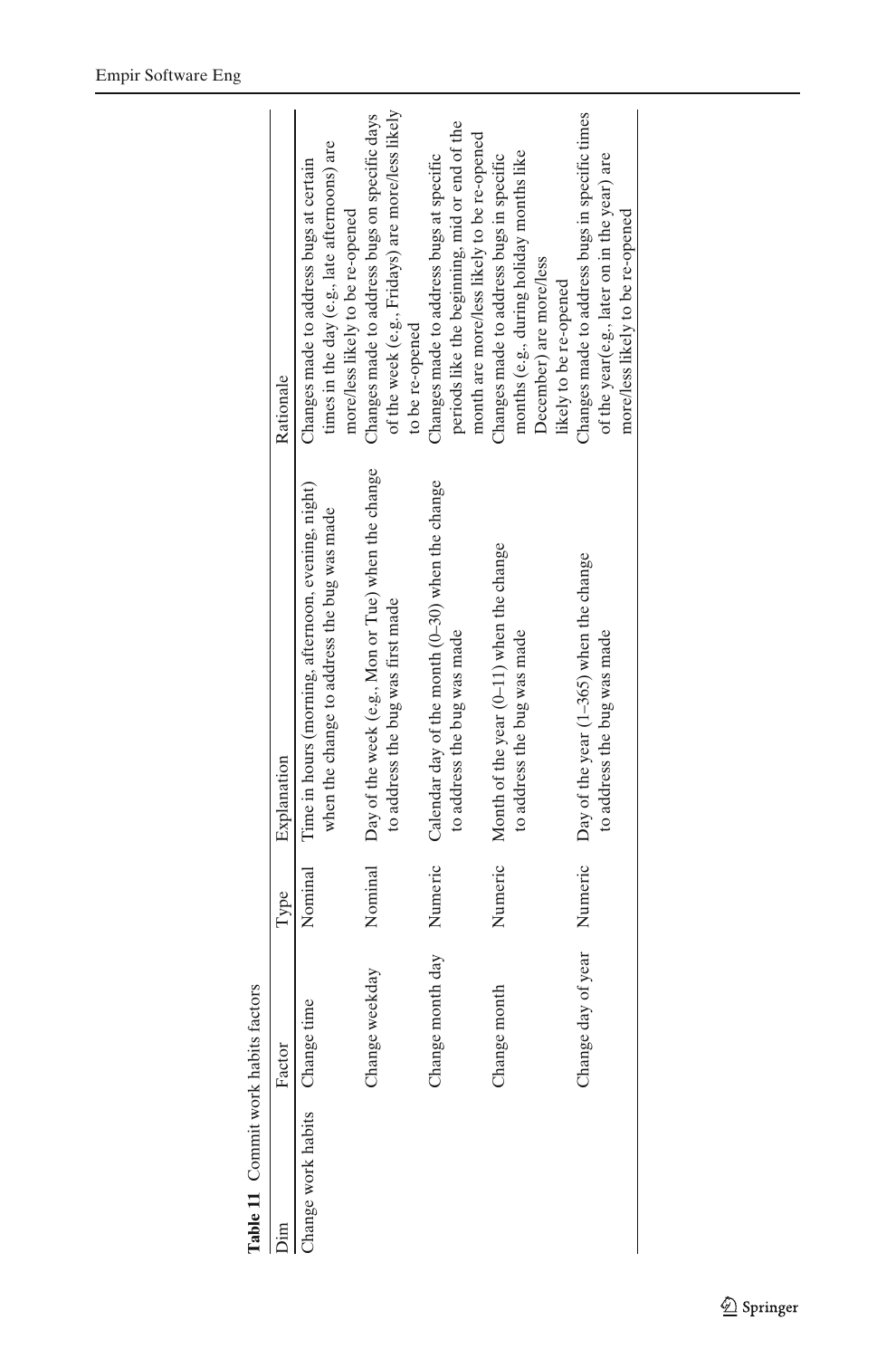### **7 Discussion: Commit vs. Bug Work Habits**

Our work habits factors are based on the time that the bug was initially closed. The reason for using the time the bug was initially closed was due to the fact that we wanted to investigate whether developers were more inclined to close bugs during specific times (e.g., to reduce their work queue). However, another side that may contribute to bug re-opening is the work habits factors of the commit or change performed to fix the bug. For example, commits made at specific times may be associated with a higher chance of a bug being re-opened later on.

To examine the effect of the commit work habits dimension, we extract the same factors for the work habits dimension, but now for each commit instead of for each bug report. The factors are shown in Table [11.](#page-24-0) Since not all bugs could be linked to a commit and we need all of the factors to perform our analysis, our dataset reduced in size. For Eclipse, we were able to link 1,144 bugs where 187 were reopened and 957 were not. For OpenOffice, we were able to link 19,393 bugs where 7181 were re-opened and 12,212 were not. For Apache were only able to link 278 bug reports. After examination of the linked data, we decided to perform the analysis for Eclipse and OpenOffice, but not for Apache (i.e., due to the low number of linked bug reports).

First, we redo the top node analysis of the work habits factors, this time including both bug closing and commit work habits. The results are shown in Table 12. To be clear, we explicitly label each factor with its association to bugs or commits, shown in brackets. We observe that for both projects, the work habits factors from the initial bug closure are the most important factors. In particular, the day of the year and the month were the most important. Commit work habits factors are placed in level 1 of the decision trees, showing that they are also important, but clearly less important than the initial bug closure.

| <b>Table 12</b> Top node analysis of       | Level          |    | Eclipse              |     | OpenOffice           |
|--------------------------------------------|----------------|----|----------------------|-----|----------------------|
| the commit and bug work<br>habit dimension |                | #  | Attribute            | #   | Attribute            |
|                                            | $\overline{0}$ | 66 | (Bug) Day of year    | 100 | (Bug) Day of year    |
|                                            |                | 21 | (Bug) Month          |     |                      |
|                                            |                | 5  | (Bug) Time           |     |                      |
|                                            |                | 3  | (Commit) Month       |     |                      |
|                                            |                | 2  | (Bug) Week day       |     |                      |
|                                            |                | 2  | (Commit) Time        |     |                      |
|                                            |                |    | (Commit) Month day   |     |                      |
|                                            | 1              | 16 | (Bug) Week day       | 106 | (Commit) Day of year |
|                                            |                | 5  | (Commit) Month day   | 94  | (Commit) Month       |
|                                            |                | 11 | (Bug) Month          |     |                      |
|                                            |                | 25 | (Commit) Month       |     |                      |
|                                            |                | 36 | (Bug) Day of year    |     |                      |
|                                            |                | 9  | (Commit) Weekday     |     |                      |
|                                            |                | 12 | (Bug) Time           |     |                      |
|                                            |                | 20 | (Bug) Month day      |     |                      |
|                                            |                | 37 | (Commit) Day of year |     |                      |
|                                            |                | 14 | (Commit) Time        |     |                      |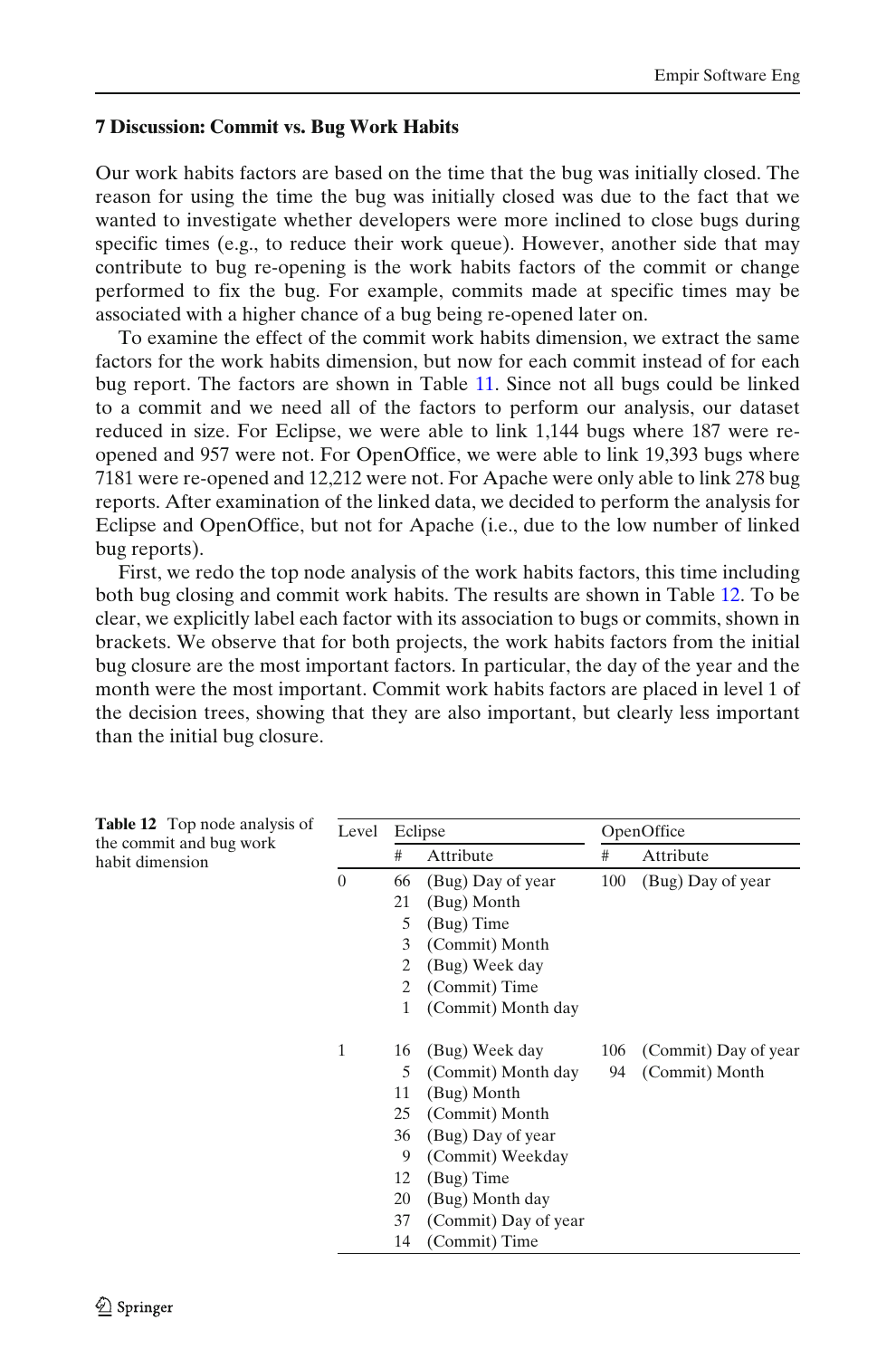<span id="page-26-0"></span>

|                   | Table 13 Prediction results when | considering commit work habits |                        |                    |                       |                     |                          |                          |
|-------------------|----------------------------------|--------------------------------|------------------------|--------------------|-----------------------|---------------------|--------------------------|--------------------------|
|                   | .<br>Fim                         | Re-open<br>Prec.               | Re-open<br>leς.        | Re-open<br>F-meas. | Vot re-reopen<br>rec. | Not re-open<br>₹ec. | Not re-open<br>F-meas.   | Acc.                     |
| Eclipse           | Work habit (bug)                 | 0.7(0.17)                      |                        | 29.2(0.32)         | 6.5(0.07)             | 51.7(0.47)          |                          |                          |
|                   | Nork habit (bug & commit         | 4.5(0.23                       | 50.6(1.2)<br>55.1(1.5) | 33.8(0.43)         | 88.4(0.08)            | 56.7(0.33)          | 71.8(0.26)<br>75.9(0.17) | 59.9(0.32)<br>64.7(0.24) |
| <b>OpenOffice</b> | Vork habit (bug)                 | 2.7(0.04)                      | 75.4(0.06)             | 68.4(0.02)         | 3.6(0.01              | 73.5(0.07)          | 78.2(0.02)               | 74.2(0.02)               |
|                   | $&$ commi<br>Work habit (bug     | 82.3(0.02)                     | 87.3(0.02)             | 4.7(0.01)          | 2.3(0.00)             | 88.9(0.01)          | 0.6(0.00)                | 88.3(0.01)               |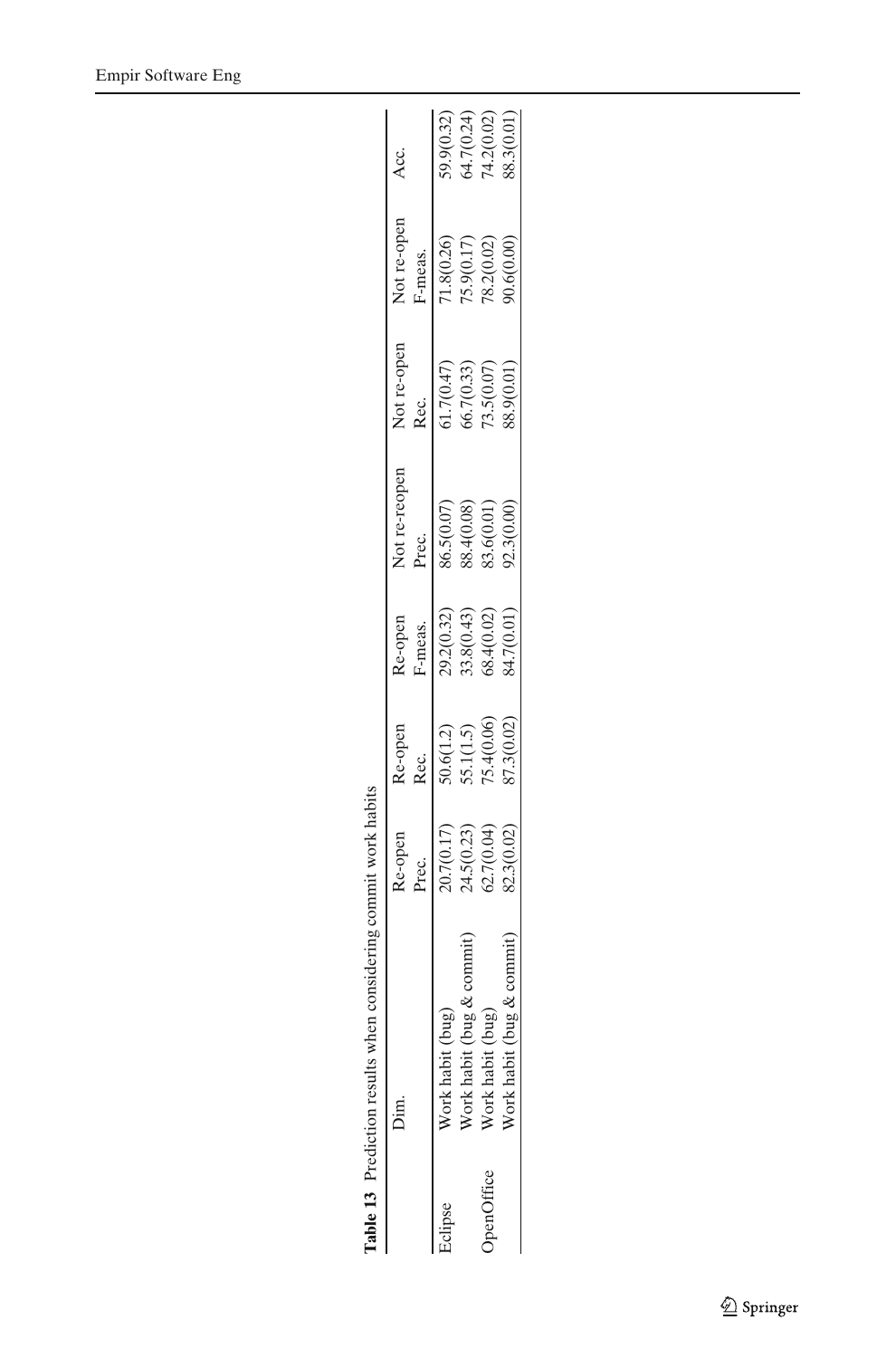<span id="page-27-0"></span>To examine whether including the commit work habit factors improves prediction accuracy, we present the prediction results in Table [13.](#page-26-0) For each project, the first row presents the prediction results when the bug work habits are only considered. The second row presents the prediction results when the commit and bug work habits factors are combined. We see that for both, Eclipse and OpenOffice, the prediction results improve. For Eclipse, we see an improvement of 3.8 % in re-opened precision and 4.5 % in re-opened recall, whereas, for OpenOffice we see an improvement in prediction results of 19.6 % in re-opened precision and 15.4 % improvement in reopened recall.

#### **8 Threats to Validity**

In this section, we discuss the possible threats to validity of our study.

**Threats to Construct Validity** consider the relationship between theory and observation, in case the measured variables do not measure the actual factors. Some of the re-opened bugs considered in our study were re-opened more than once. In such cases, we predict for the first time the bug was re-opened. In future studies, we plan to investigate bugs that are re-opened several times.

One of the attributes used in the People dimension is the fixer name. We extracted the names of the fixers from the committed CVS changes. In certain cases, the fixer and the committer of the changes are two different people. In the future, we plan to use heuristics that may improve the accuracy of the fixer name factor.

For the work habits dimension, we use the dates in the Bugzilla bug tracking system. These times refer to the server time and may not be the same as the local user time. Furthermore, we do not take timezone information into account since such information is not available. These threats show that in some cases, our work habits may not directly measure the commit habits of developers.

**Threats to Internal validity** refers to whether the experimental conditions makes a difference or not, and whether there is sufficient evidence to support the claim being made.

The percentage of bug reports that met the prerequisites to be included in our study is small (e.g., for Eclipse we were able to extract a total of 18,312 bug reports, of which 1,530 met our prerequisites). At first glance, this seems to be a low number bug reports used to extracted bug reports ratio. However, such a relatively low ratio is a common phenomenon in studies using bug reports (Weiss et al[.](#page-33-0) [2007;](#page-33-0) Panje[r](#page-32-0) [2007\)](#page-32-0). In addition, we would like to note that the percentage of open-to-reopened bugs in the data set used and the original data set are quite close. For example, in the Eclipse project, 16.1 % of the bug reports were re-opened, whereas 10.2 % of the bug reports were re-opened in the original data set.

We use 24 different factors that cover four dimensions to predict re-opened bugs. Although this set of factors is large, it is only a subset of factors that may be used to predict re-opened bugs. Other factors such as social networks factors for example can be used to further improve the prediction results.

Bird et al[.](#page-31-0) [\(2009a](#page-31-0)) showed that bias due to imperfect linking between historical databases is common and may impact the performance of prediction techniques.

**Threats to External Validity** consider the generalization of our findings. In this study, we used three large, well established Open Source projects to conduct our case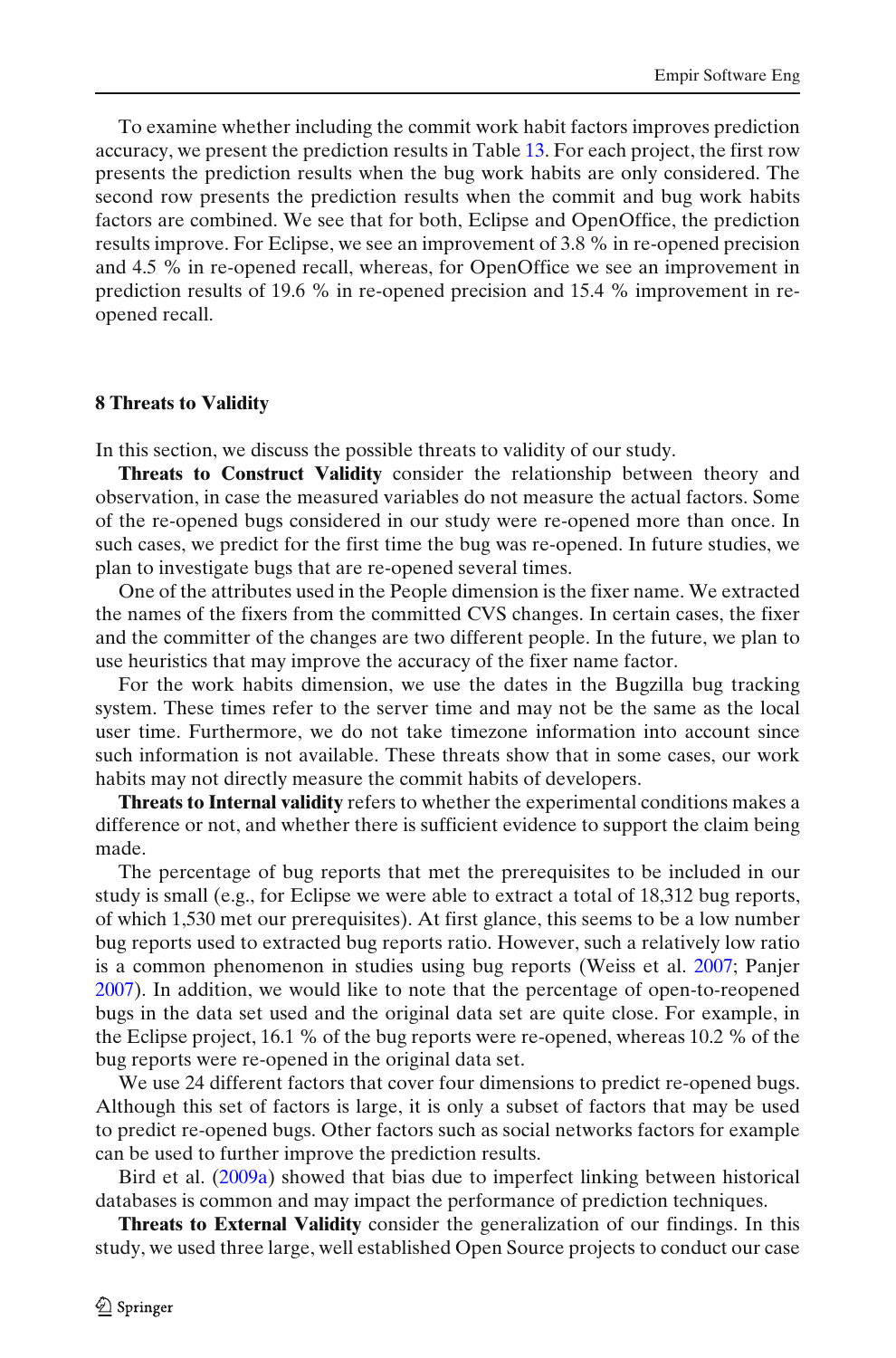<span id="page-28-0"></span>study. Although these are large open source projects, our results may not generalize (and as we have seen do not generalize) to all open source or commercial software projects.

We use decision trees to perform our prediction and compared our results to three other popular prediction algorithms. Decision trees performed well, for all three projects, compared to the three algorithms we compared with, however, using other prediction algorithms may produce different results. One major advantage to using decision trees is that they provide explainable models that practitioners can use to understand the prediction results.

In our manual examination of the re-opened bugs, we only examined a very small sample of ten bug reports. The purpose of this analysis was to shed some light on the type of information that we were able to get from the re-opened bug reports. Our findings do not generalize to all re-opened bugs.

### **9 Related Work**

We divide the related work into two parts: the work related to the dimension used and work related to bug report quality and triage.

### 9.1 Work Related to Dimensions Used

The work closest to this paper is the work by Zimmermann et al[.](#page-33-0) [\(2012](#page-33-0)) which characterizes and predicts re-opened bugs in Windows. The authors perform a qualitative and quantitative study and find that some of the reasons for bug reopens are the fact that bugs were difficult to reproduce, developers misunderstood the root cause, bug reports had insufficient information and the fact that priority of the bug may have been initially underestimated. Through their quantitative analysis, the authors find that bugs reported by customers or found during system testing are more likely to be re-opened. Also, bugs that are initially assigned to someone on a different team or geographic location are more likely to be re-opened. In many ways this paper complements our study since we both focus on bug reopens. However, our study is done on OSS projects, whereas Zimmermann et al. use commercial systems. Also, their study surveys Microsoft developers and provides more insight about the reasons for bug re-opens at Microsoft.

*Work Habit Dimension* Anbalagan and Vou[k](#page-31-0) [\(2009](#page-31-0)) performed a case study on the Ubuntu Linux distribution and showed that the day of the week on which a bug was reported impacts the amount of time it will take to fix the bug[.](#page-33-0) Sliwerski et al.  $(2005)$  $(2005)$ measured the frequency of bug introducing changes on different days of the week. Through a case study on the Eclipse and Mozilla projects, they showed that most bug introducing changes occur on Fridays. Hassan and Zhan[g](#page-32-0) [\(2006\)](#page-32-0) used the time of the day, the day of the week and the month day to predict the certification results of a software build and Ibrahim et al[.](#page-32-0) [\(2010](#page-32-0)) used the time of the day, the week day and the month day that a message was posted to predict whether a developer will contribute to that message[.](#page-31-0) Eyolfson et al. [\(2008\)](#page-31-0) examine the effect of time of day and developer experience on commit bugginess in two open source projects. The authors find that approximately 25 % of commits are buggy, that commits checked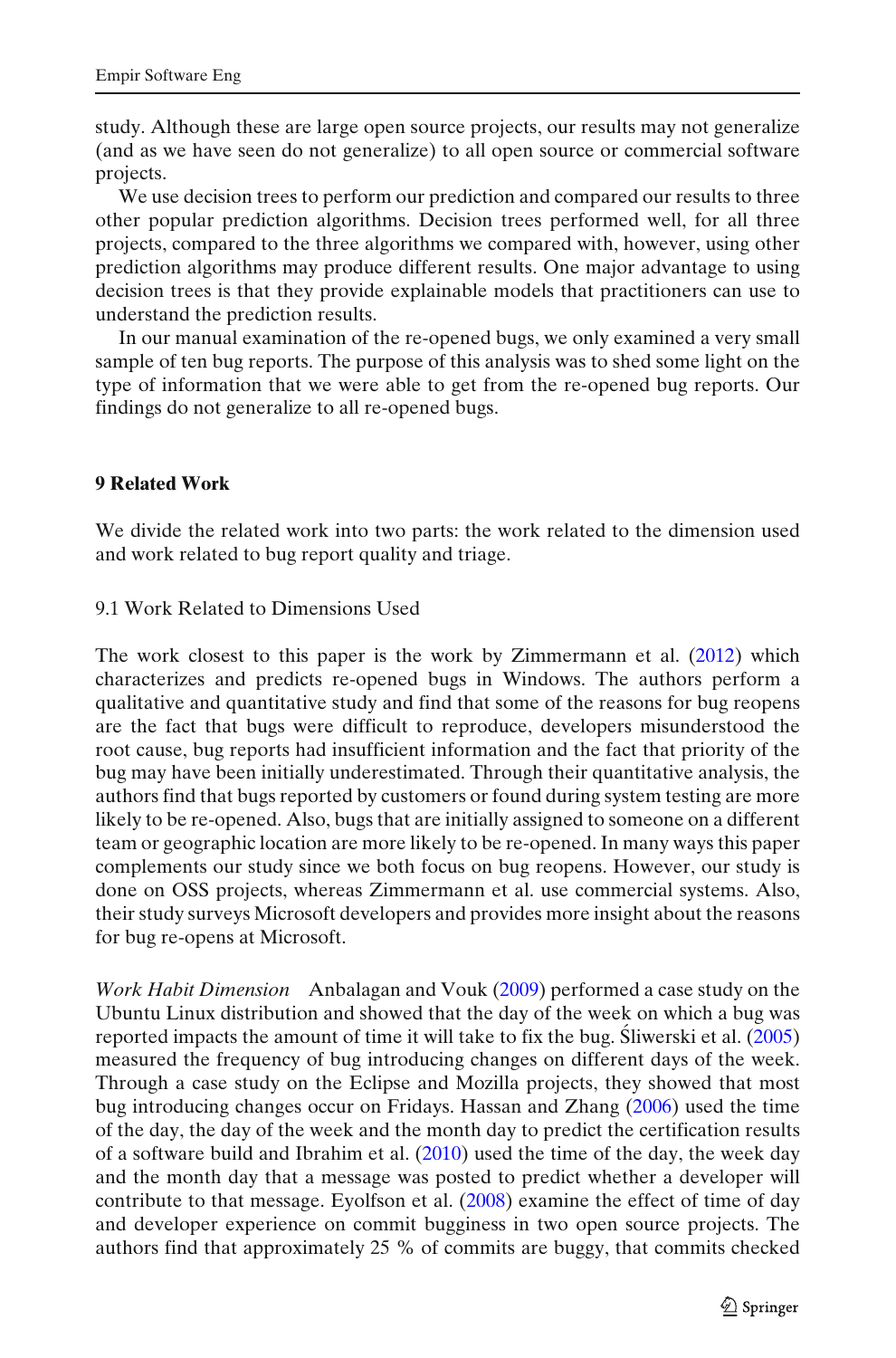in between 00:00 and 4:00 AM are more likely to be buggy, developers who commit on a daily basis write less-buggy commits and bugginess for commits per day of the week vary for different projects. No prediction was performed.

The work habit dimension extracts similar information to those used in the aforementioned related work. However, our work is different in that we use the information to investigate whether these work habit factors affect the chance of a bug being re-opened.

*Bug Report Dimension* Mockus et al[.](#page-32-0) [\(2002](#page-32-0)) and Herraiz et al[.](#page-32-0) [\(2008\)](#page-32-0) used information contained in bug reports to predict the time it takes to resolve bugs. For example, in Mockus et al[.](#page-32-0) [\(2002\)](#page-32-0), the authors showed that in the Apache and Mozilla projects, 50 % of the bugs with priority P1 and P3 were resolved within 30 days and half of the P2 bugs were resolved within 80 days. On the other hand, 50 % of the bugs with priority P4 and P5 took much longer to resolve (i.e., their resolution time was in excess of 100 days). They also showed that bugs logged against certain components were resolved faster than others.

Similar to the previous work, we use the information included in bug reports, however, we do not use this information to study the resolution time of a bug. Rather, we use this information to predict whether or not a bug will be re-opened.

*Bug Fix Dimension* Hooimeijer and Weime[r](#page-32-0) [\(2007](#page-32-0)) built a model that measures bug report quality and predicts whether a developer would choose to fix the bug report. They used the total number of attachments that are associated with bug reports as one of the features in the model. Similarly, Bettenburg et al[.](#page-31-0) [\(2008a](#page-31-0)) used attachment information to build a tool that recommends to reporters how to improve their bug report. Hewett and Kijsanayothi[n](#page-32-0) [\(2009](#page-32-0)) used the status of a bug (e.g., Worksforme) as one of the features to model the bug resolution time.

Similar to the previous studies, we use information about the initial bug fix as input into our model, which predicts whether or not a bug will be re-opened.

*People Dimension* Schröter et al[.](#page-33-0) [\(2006](#page-33-0)) analyzed the relationship between human factors and software reliability. Using the Eclipse bug dataset, they examined whether specific developers were more likely to introduce bugs than others. They observed a substantial difference in bug densities in source code developed by different developers. Anvik et al[.](#page-31-0) [\(2006\)](#page-31-0) and Jeong et al[.](#page-32-0) [\(2009\)](#page-32-0) were interested in determining which developers were most suitable to resolve a bug.

We use the names and the experience of the bug reporters and fixers to predict whether or not a bug will be re-opened. Although our paper is similar to other previous work in terms of the factors used, to the best of our knowledge, this paper is the first to empirically analyze whether or not a bug will be re-opened.

#### 9.2 Work on Bug Report Quality and Triage

Antoniol et al[.](#page-31-0) [\(2008](#page-31-0)) use decision trees, naive bayes and logistic regression to correctly classify issues in bug tracking systems as bugs or enhancements. Bettenburg et al[.](#page-31-0) [\(2008a](#page-31-0)) investigate what makes a good bug report. They find that there is a mismatch between information that developers need (i.e., stack traces, steps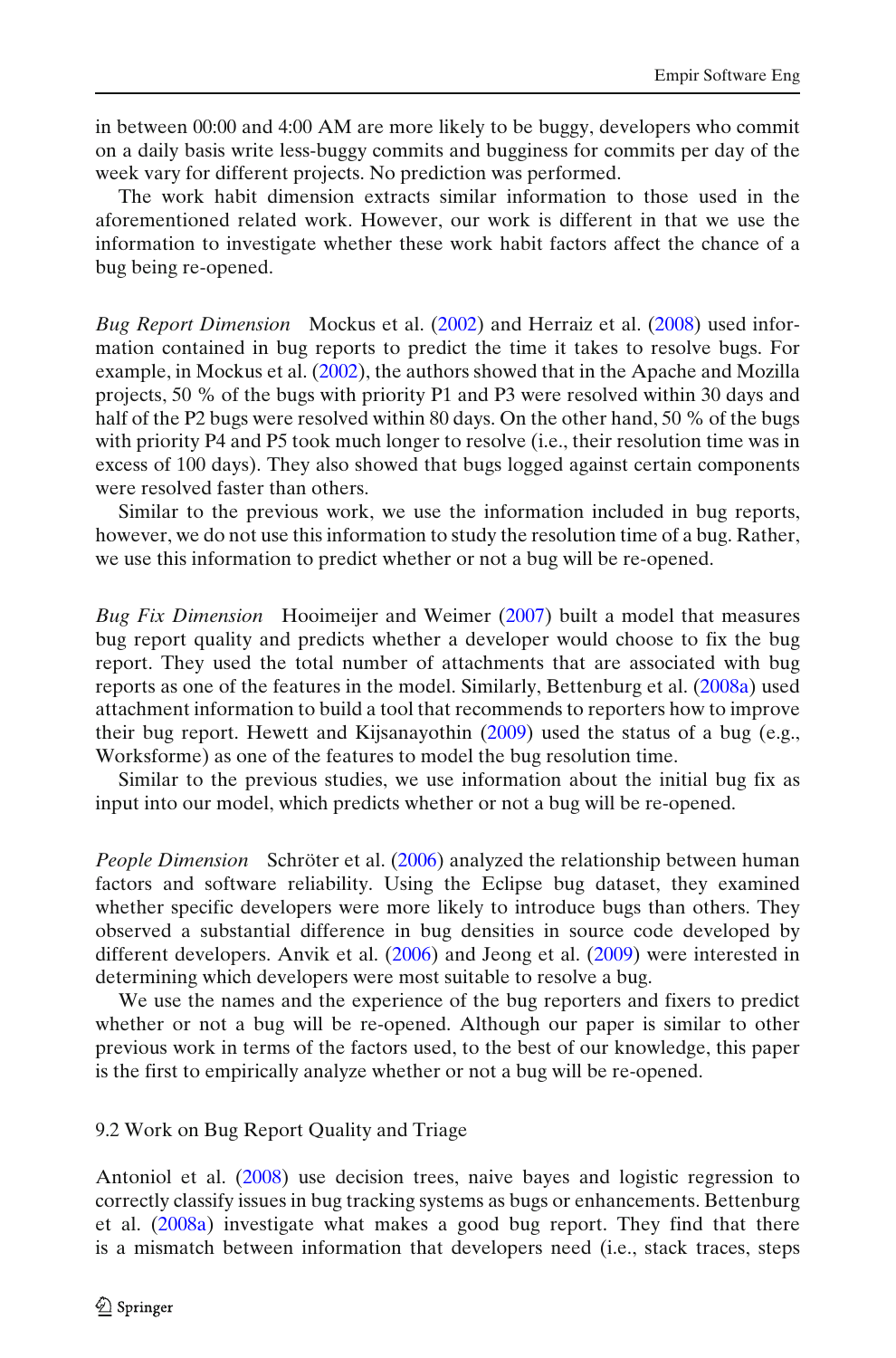<span id="page-30-0"></span>to reproduce and test cases) and what users supply. Aranda and Venoli[a](#page-31-0) [\(2009\)](#page-31-0) report a field study of coordination activities related to bug fixing. They find that data stored in repositories can be incomplete since they do not take into account social, organizational and technical knowledge[.](#page-31-0) Bettenburg et al. [\(2008b\)](#page-31-0) examine the usefulness of duplicate bug reports and find that duplicate bug reports contain valuable information that can be combined with other bug reports. Guo et al[.](#page-32-0) [\(2010\)](#page-32-0) chaterize factors that affect whether a bug is fixed in Windows Vista and Windows 7. They find that bugs reported by people with better reputation, and on the same team or within the same geographic proximity are more likely to get fixed.

Another line of work aims to assist in the bug triaging process. This work focused on predicting who should be assigned to fix a particular bug (Anvik et al[.](#page-31-0) [2006\)](#page-31-0), the analysis of bug report reassignments (Jeong et al[.](#page-32-0) [2009\)](#page-32-0) and predicting the severity of bug reports (Lamkanfi et al[.](#page-32-0) [2010](#page-32-0)). In contrast to prior work, in this work we focus on re-opened bugs.

This paper is an extension of an earlier conference version of the paper (Shihab et al[.](#page-33-0) [2010](#page-33-0)) in which we conduct our study on two additional Open Source systems, Apache and OpenOffice. We also contrast the findings from the three projects, in terms of which factors best predict re-opened bugs and their prediction accuracy, and report our findings. We provide insight about the way in which the most important factors impact the likelihood of a bug being re-opened and examine work habits of the commit.

### **10 Conclusion**

Re-opened bugs increase maintenance costs, degrade the overall user-perceived quality of the software and lead to unnecessary rework by busy practitioners. Therefore, practitioners are interested in identifying factors that influence the likelihood of a bug being re-opened to better deal with, and minimize the occurrence of re-opened bugs. In this paper, we used information extracted from the bug and source code repositories of the Eclipse, Apache and OpenOffice open source projects to derive 24 different factors, which make up four different dimensions, to predict whether or not a bug will be re-opened. We performed Top Node analysis to determine which factors are the best indicators of a bug being re-opened. The Top Node analysis showed that the factors that best indicate re-opened bugs depends on the project. The comment text is the most important factor for the Eclipse and OpenOffice projects, while the last status is the most important one for Apache. In addition, we provide insight about the way in which the important factors impact the likelihood of a bug being reopened. Then, with the derived factors, we can build explainable prediction models that can achieve 52.1–78.6 % precision and 70.5–94.1 % recall when predicting whether a bug will be re-opened. The findings of this work contribute towards better understanding of what factors impact bug re-openings so they can be examined more carefully. Doing so will reduce the number of re-opened bugs and the maintenance costs associated with them.

**Acknowledgements** This research is being conducted as a part of the Next Generation IT Program and Grant-in-aid for Young Scientists (B), 22700033, 2010 by the Ministry of Education, Culture, Sports, Science and Technology, Japan. In addition, it is supported in part by research grants from the Natural Science and Engineering Research Council of Canada.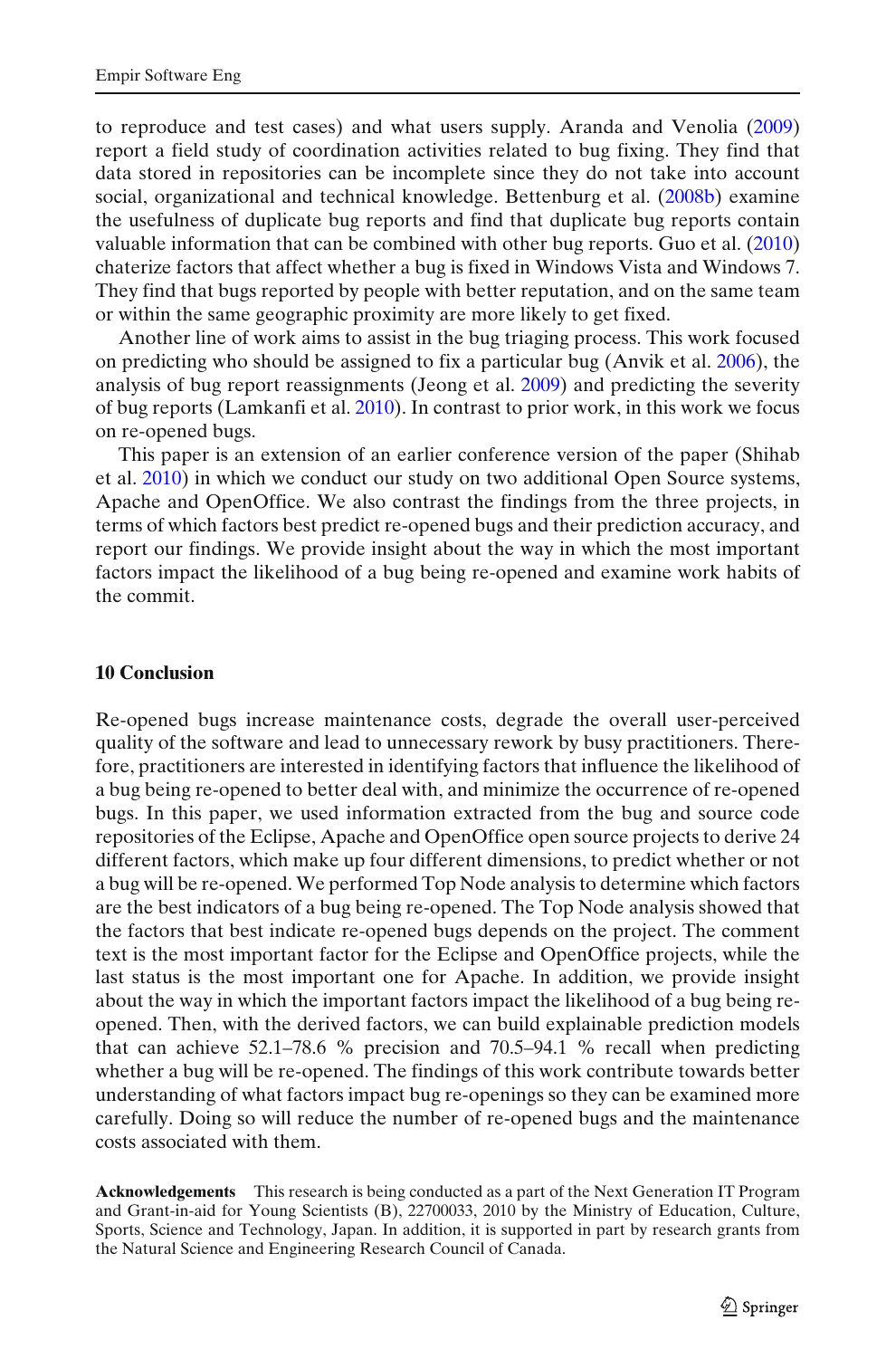# <span id="page-31-0"></span>**References**

- Anbalagan P, Vouk M (2009) "Days of the week" effect in predicting the time taken to fix defects. In: DEFECTS '09: proceedings of the 2nd international workshop on defects in large software systems, pp 29–30
- Androutsopoulos I, Koutsias J, Cb KV, Spyropoulos CD (2000) An experimental comparison of Naive Bayesian and keyword-based anti-spam filtering with personal e-mail messages. In: Proceedings of the 23rd annual international ACM SIGIR conference on research and development in information retrieval, pp 160–167
- Antoniol G, Ayari K, Di Penta M, Khomh F, Guéhéneuc Y (2008) Is it a bug or an enhancement?: a text-based approach to classify change requests. In: CASCON '08: proceedings of the 2008 conference of the center for advanced studies on collaborative research: meeting of minds, pp 304–318
- Anvik J, Hiew L, Murphy GC (2006) Who should fix this bug? In: ICSE'06: proceedings of the 28th international conference on software engineering, pp 361–370
- Aranda J, Venolia G (2009) The secret life of bugs: going past the errors and omissions in software repositories. In: ICSE '09: proceedings of the 31st international conference on software engineering, pp 298–308
- Barandela R, Sánchez JS, García V, Rangel E (2003) Strategies for learning in class imbalance problems. Pattern Recogn 36(3):849–851
- Bettenburg N, Just S, Schröter A, Weiss C, Premraj R, Zimmermann T (2008a) What makes a good bug report? In: SIGSOFT '08/FSE-16: proceedings of the 16th ACM SIGSOFT international symposium on foundations of software engineering, pp 308–318
- Bettenburg N, Premraj R, Zimmermann T, Kim S (2008b) Duplicate bug reports considered harmful really? In: ICSM '08: proceedings of international conference on software maintenance, pp 337– 345
- Bird C, Bachmann A, Aune E, Duffy J, Bernstein A, Filkov V, Devanbu P (2009a) Fair and balanced? Bias in bug-fix datasets. In: ESEC/FSE'09: proceedings of the the seventh joint meeting of the European software engineering conference and the ACM SIGSOFT symposium on the foundations of software engineering, pp 121–130
- Bird C, Nagappan N, Devanbu P, Gall H, Murphy B (2009b) Does distributed development affect software quality? An empirical case study of windows vista. In: ICSE '09: proceedings of the 31st international conference on software engineering, pp 518–528
- Cataldo M, Mockus A, Roberts JA, Herbsleb JD (2009) Software dependencies, work dependencies, and their impact on failures. IEEE Trans Softw Eng 99(6):864–878
- Chan P, Stolfo SJ (1998) Toward scalable learning with non-uniform class and cost distributions: a case study in credit card fraud detection. In: Proceedings of the fourth international conference on knowledge discovery and data mining, pp 164–168
- D'Ambros M, Lanza M, Robbes R (2009) On the relationship between change coupling and software defects. Working conference on reverse engineering, pp 135–144
- Efron B (1983) Estimating the error rate of a prediction rule: improvement on cross-validation. J Am Stat Assoc 78(382):316–331
- Erlikh L (2000) Leveraging legacy system dollars for e-business. IT Prof 2(3):17–23
- Estabrooks A, Japkowicz N (2001) A mixture-of-experts framework for learning from imbalanced data sets. In: IDA '01: proceedings of the 4th international conference on advances in intelligent data analysis, pp 34–43
- Eyolfson J, Tan L, Lam P (2008) Do time of day and developer experience affect commit bugginess? In: MSR '11: proceedings of the 8th working conference on mining software repositories, pp 153–162
- Fischer M, Pinzger M, Gall H (2003) Populating a release history database from version control and bug tracking systems. In: ICSM'03: proceedings of the international conference on software maintenance, pp 23–32
- Freund Y, Schapire RE (1995) A decision-theoretic generalization of online learning and an application to boosting. In: Second European conf. on computational learning theory (EuroCOLT), pp 23–37
- Graham P (2002) A plan for spam. [http://paulgraham.com/spam.html.](http://paulgraham.com/spam.html) Accessed Mar 2012
- Graves TL, Karr AF, Marron JS, Siy H (2000) Predicting fault incidence using software change history. IEEE Trans Softw Eng 26(7):653–661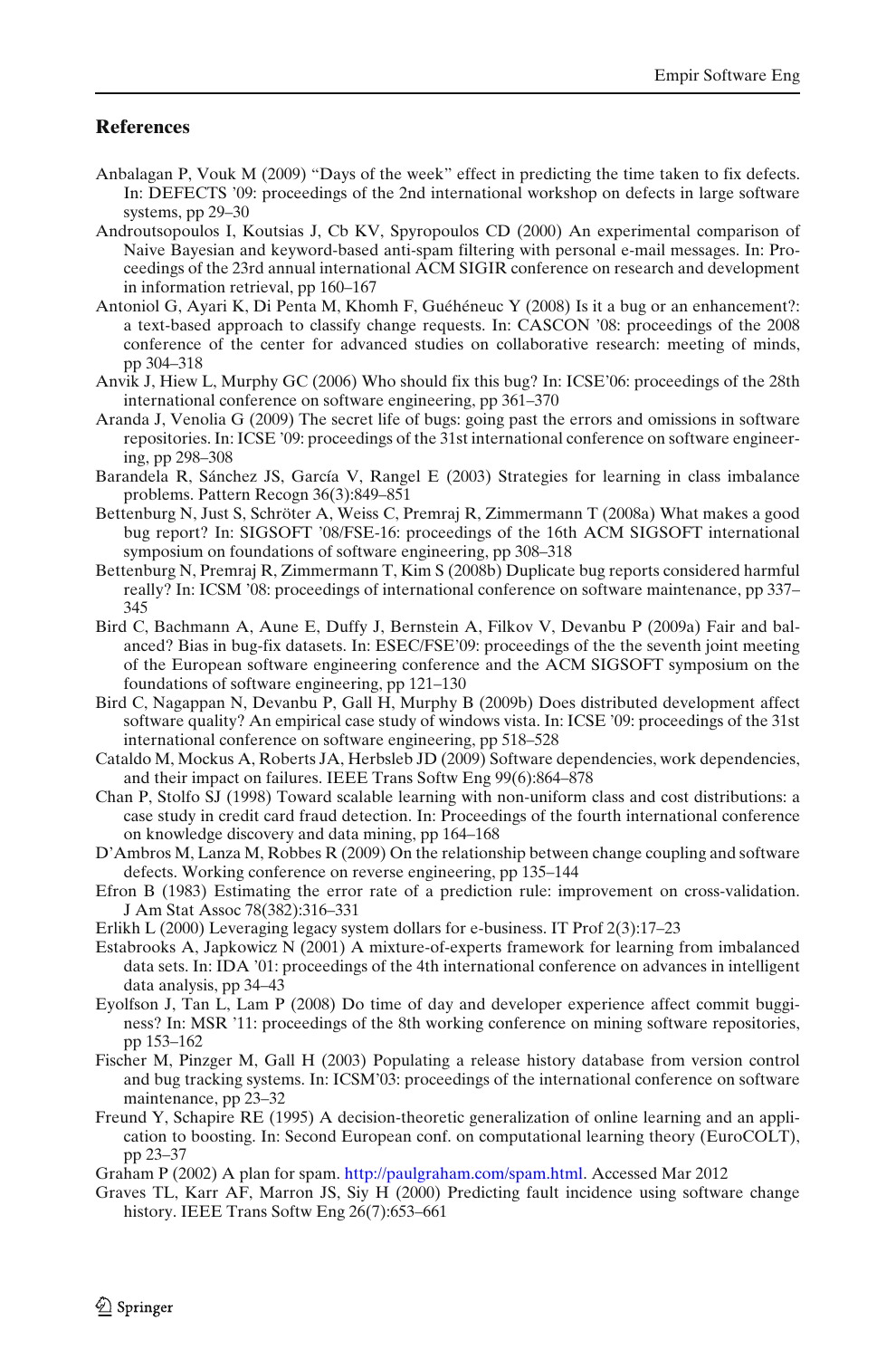- <span id="page-32-0"></span>Guo PJ, Zimmermann T, Nagappan N, Murphy B (2010) Characterizing and predicting which bugs get fixed: an empirical study of Microsoft Windows. In: ICSE '10: proceedings of the 32nd ACM/IEEE international conference on software engineering, vol 1, pp 495–504
- Hassan AE (2009) Predicting faults using the complexity of code changes. In: ICSE '09: proceedings of the 2009 IEEE 31st international conference on software engineering, pp 78–88
- Hassan AE, Zhang K (2006) Using decision trees to predict the certification result of a build. In: ASE '06: proceedings of the 21st IEEE/ACM international conference on automated software engineering, pp 189–198
- Herraiz I, German DM, Gonzalez-Barahona JM, Robles G (2008) Towards a simplification of the bug report form in eclipse. In: MSR '08: proceedings of the 2008 international working conference on mining software repositories, pp 145–148
- Hewett R, Kijsanayothin P (2009) On modeling software defect repair time. Empir Software Eng 14(2):165–186
- Hooimeijer P, Weimer W (2007) Modeling bug report quality. In: ASE '07: proceedings of the twenty-second IEEE/ACM international conference on automated software engineering, pp 34–43
- Ibrahim WM, Bettenburg N, Shihab E, Adams B, Hassan AE (2010) Should I contribute to this discussion? In: MSR '10: proceedings of the 2010 international working conference on mining software repositories
- Jeong G, Kim S, Zimmermann T (2009) Improving bug triage with bug tossing graphs. In: ESEC/FSE '09: proceedings of the the 7th joint meeting of the European software engineering conference and the ACM SIGSOFT symposium on The foundations of software engineering, pp 111–120
- Kim S, Whitehead EJ Jr (2006) How long did it take to fix bugs? In: MSR '06: proceedings of the 2006 international workshop on mining software repositories, pp 173–174
- Kim S, James Whitehead JE, Zhang Y (2008) Classifying software changes: clean or buggy? IEEE Trans Softw Eng 34:181–196
- Lamkanfi A, Demeyer S, Giger E, Goethals B (2010) Predicting the severity of a reported bug. In: ICSE '06: proceedings of the IEEE working conference on mining software repositories, pp 1–10
- Lee T, Nam J, Han D, Kim S, In H (2011) Micro interaction metrics for defect prediction. In: ESEC/FSE '11: proceedings of the 19th ACM SIGSOFT symposium and the 13th European conference on foundations of software engineering, pp 311–321
- Menzies T, Dekhtyar A, Distefano J, Greenwald J 2007 Problems with precision: a response to comments on data mining static code attributes to learn defect predictors. IEEE Trans Softw Eng 33:637–640
- Meyer TA, Whateley B (2004) SpamBayes: effective open-source, Bayesian based, email classification system. In: Proceedings of the first conference on email and anti-spam
- Michelakis E, Androutsopoulos I, Paliouras G, Sakkis G, Stamatopoulos P (2004) Filtron: a learningbased anti-spam filter. In: Proceedings of the 1st conference on email and anti-spam
- Mizuno O, Hata H (2010) An integrated approach to detect fault-prone modules using complexity and text feature metrics. In: Proceedings of the 2010 international conference on advances in computer science and information technology, pp 457–568
- Mizuno O, Ikami S, Nakaichi S, Kikuno T (2007) Spam filter based approach for finding fault-prone software modules. In: MSR'07: proceedings of the fourth international workshop on mining software repositories, pp 4–8
- Mockus A (2010) Organizational volatility and its effects on software defects. In: FSE '10: proceedings of the eighteenth ACM SIGSOFT international symposium on foundations of software engineering, pp 117–126
- Mockus A, Fielding RT, Herbsleb JD (2002) Two case studies of open source software development: Apache and mozilla. ACM Trans Softw Eng Methodol 11(3):309–346
- Moser R, Pedrycz W, Succi G (2008) A comparative analysis of the efficiency of change metrics and static code attributes for defect prediction. In: ICSE '08: proceedings of the 30th international conference on Software engineering, pp 181–190
- Nagappan N, Murphy B, Basili V (2008) The influence of organizational structure on software quality: an empirical case study. In: ICSE '08: proceedings of the 30th international conference on Software engineering, pp 521–530
- Panjer LD (2007) Predicting eclipse bug lifetimes. In: MSR '07: proceedings of the fourth international workshop on mining software repositories, p 29
- Quinlan JR (1993) C4.5: programs for machine learning. Morgan Kaufmann Publishers Inc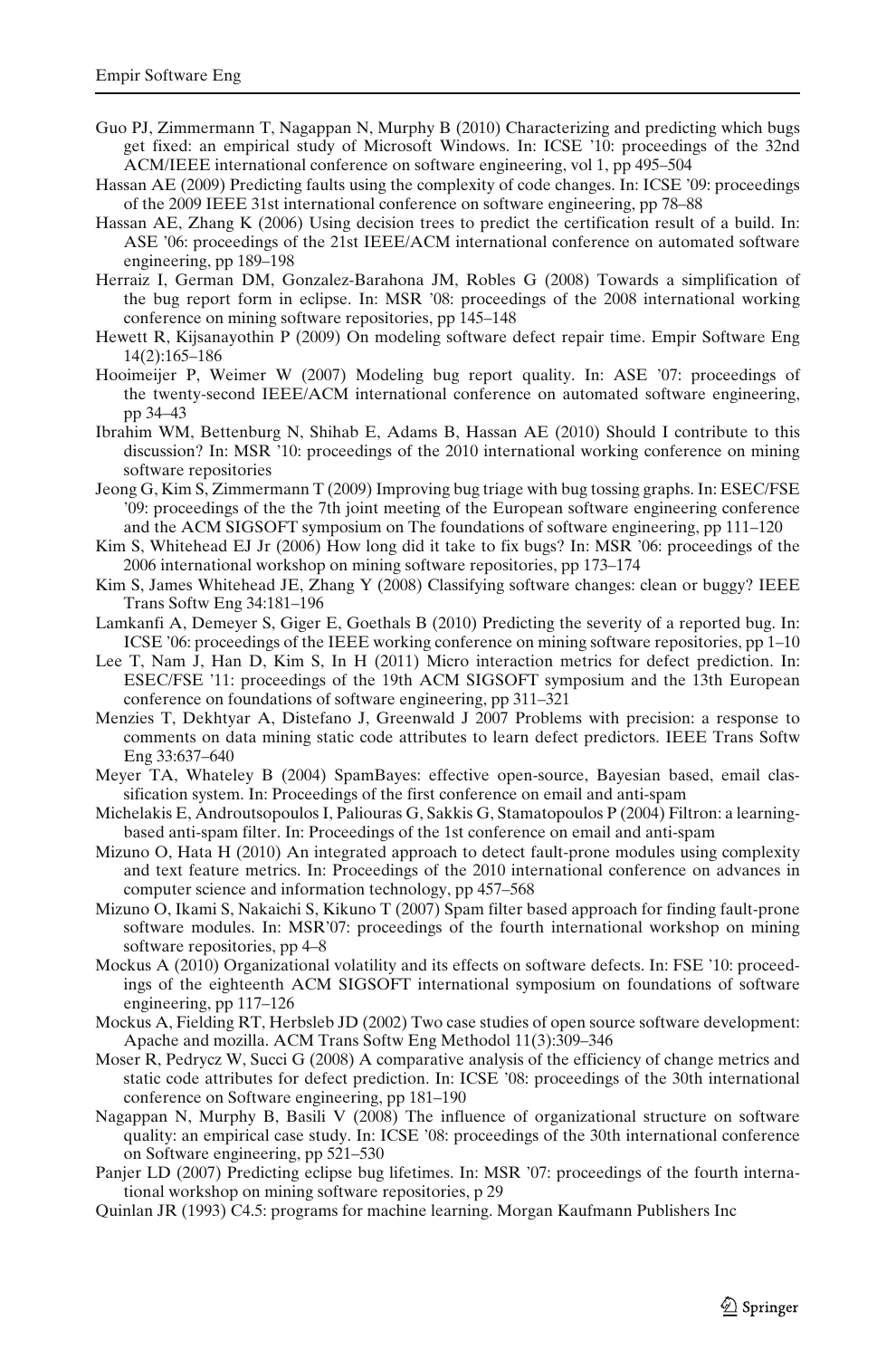- <span id="page-33-0"></span>Sánchez JS, Barandela R, Marqués AI, Alejo R (2001) Performance evaluation of prototype selection algorithms for nearest neighbor classification. In: SIBGRAPI '01: proceedings of the XIV Brazilian symposium on computer graphics and image processing, p 44
- Sayyad J, Lethbridge C (2001) Supporting software maintenance by mining software update records. In: ICSM '01: proceedings of the IEEE International Conference on Software Maintenance (ICSM'01), p 22
- Schröter A, Zimmermann T, Premraj R, Zeller A (2006) If your bug database could talk.... In: ISESE '06: proceedings of the 5th international symposium on empirical software engineering. Volume II: short papers and posters, pp 18–20
- Shang W, Jiang ZM, Adams B, Hassan AE (2009) Mapreduce as a general framework to support research in mining software repositories (MSR). In: MSR '09: proceedings of the fourth international workshop on mining software repositories, p 10
- Shihab E, Ihara A, Kamei Y, Ibrahim WM, Ohira M, Adams B, Hassan AE, Matsumoto K (2010) Predicting re-opened bugs: a case study on the eclipse project. In: WCRE'10: proceedings of the 17th working conference on reverse engineering, pp 249–258
- Shihab E, Mockus A, Kamei Y, Adams B, Hassan AE (2011) High-impact defects: a study of breakage and surprise defects. In: ESEC/FSE '11: proceedings of the 19th ACM SIGSOFT symposium and the 13th European conference on foundations of software engineering, pp 300– 310
- Sliwerski J, Zimmermann T, Zeller A (2005) When do changes induce fixes? In: MSR '05: proceed- ´ ings of the 2005 international workshop on mining software repositories, pp 1–5
- Weiss C, Premraj R, Zimmermann T, Zeller A (2007) How long will it take to fix this bug? In: MSR '07: proceedings of the fourth international workshop on mining software repositories, p 1
- Witten IH, Frank E (2005) Data mining: practical machine learning tools and techniques, 2nd edn. Morgan Kaufmann Publishers Inc
- Zimmermann T, Premraj R, Zeller A (2007) Predicting defects for eclipse. In: PROMISE '07: proceedings of the third international workshop on predictor models in software engineering, p 9
- Zimmermann T, Nagappan N, Guo PJ, Murphy B (2012) Characterizing and predicting which bugs get reopened. In: ICSE '12: proceedings of the 34th international conference on software engineering, pp 495–504



**Emad Shihab** is an assistant professor in the department of software engieering at the Rochester Institute of Technology. He received his PhD in Computer Science from the School of Computing, Queen's University, his BEng. and MASc. in Electrical and Computer Engineering from the University of Victoria. His research interests are in Mining Software Repositories, Software Maintenance, Software Quality Assurance, Empirical Software Engineering, and Software Architecture. He worked as a software researcher at Research In Motion in Waterloo, Ontario and Microsoft Research in Redmond, Washington. He held an NSERC Alexander Graham Bell Canada Graduate Scholarship (CGS) and a Google GRAD CS Forum. He served as co-publicity chair for the 2011 International Workshop on Empirical Software Engineering in Practice (IWESEP) and as program chair of the 2012 Mining Software Repositories (MSR) Challenge Track.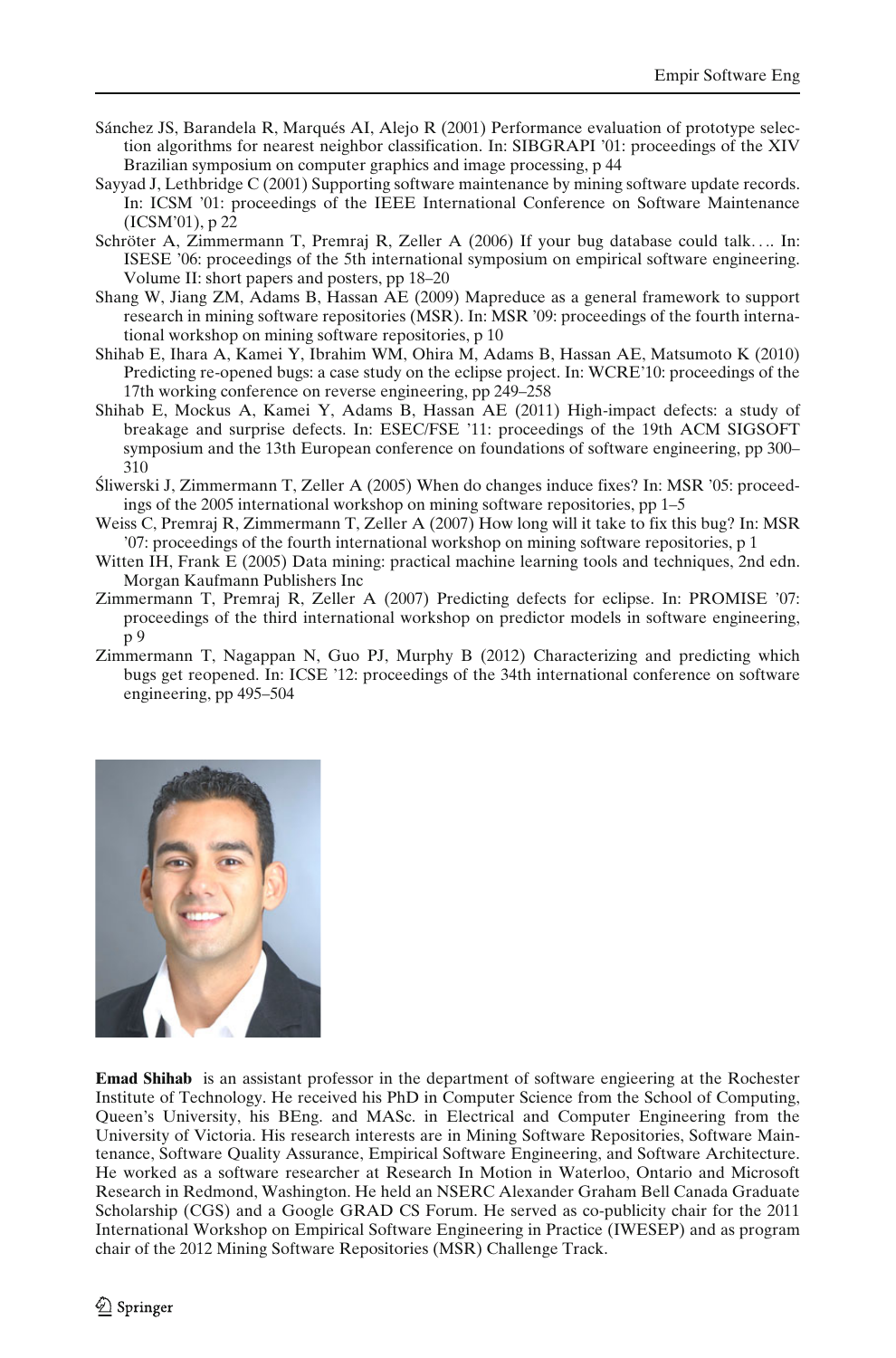

**Akinori Ihara** is an assistant professor at Nara Institute of Science and Technology in Japan. His research interests include the quantitative evaluation of open source software development process. He received the B.E. degree (2007) in Science and Technology from Ryukoku University, and the M.E. degree (2009) and Ph.D. degree (2012) in Information Science from Nara Institute of Science and Technology.



**Yasutaka Kamei** is an assistant professor at Kyushu University in Japan. He has been a research fellow of the JSPS (PD) from July 2009 to March 2010. From April 2010 to March 2011, he was a postdoctoral fellow at Queen's University in Canada. His research interests include empirical software engineering, open source software engineering and mining software repositories (MSR). He received the B.E. degree (2005) in Informatics from Kansai University, and the M.E. degree (2007) and Ph.D. degree (2009) in Information Science from Nara Institute of Science and Technology.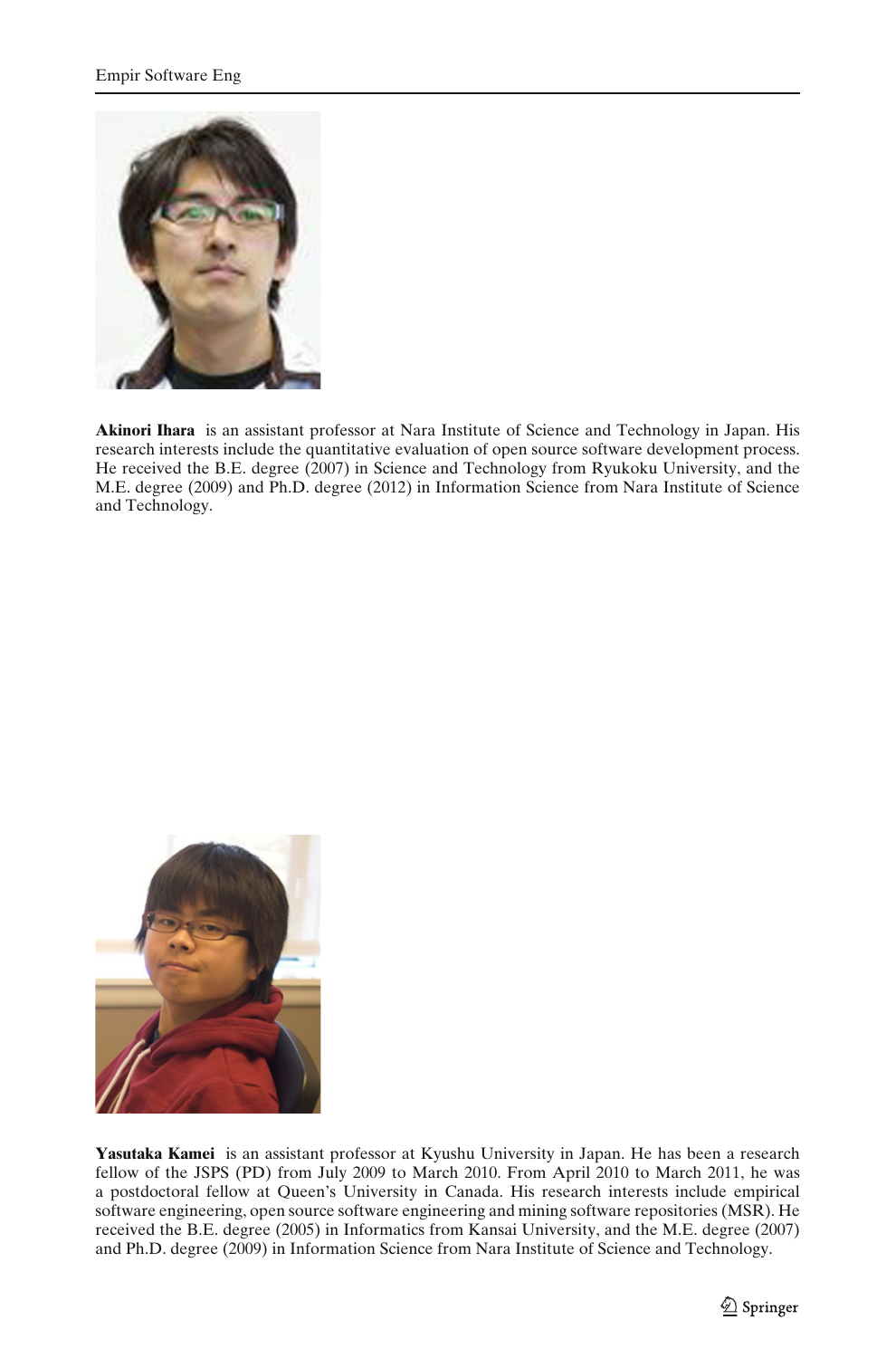

**Walid M. Ibrahim** received the BS and MS degrees in computer science from Cairo University in 2004 and 2008, respectively. He is currently working toward the PhD degree in computer science at Queen's University under the supervision of Hossam S. Hassanein. His research interests are Mining Software Repositories, Wireless Sensor Networks and Internet of Things. He is a member of the IEEE.



**Masao Ohira** is an associate professor at Wakayama University, Japan, where he has been directing Open Source Software Engineering (OSSE) Laboratory since 2012. He received B.E. from Kyoto Institute of Technology, Japan, in 1998, and M.E. in 2000 and Ph.D. in 2003 from Nara Institute of Science and Technology, Japan. He was a visiting researcher in 2011 at Software Analysis & Intelligence Lab (SAIL), School of Computing, Queen's University. He is interested in supporting knowledge collaboration in software development and also supporting development and use of open source software for the software industry. He has served as co-chairs, co-editors, and members for numerous research committees, journals, conferences, workshops and tutorials.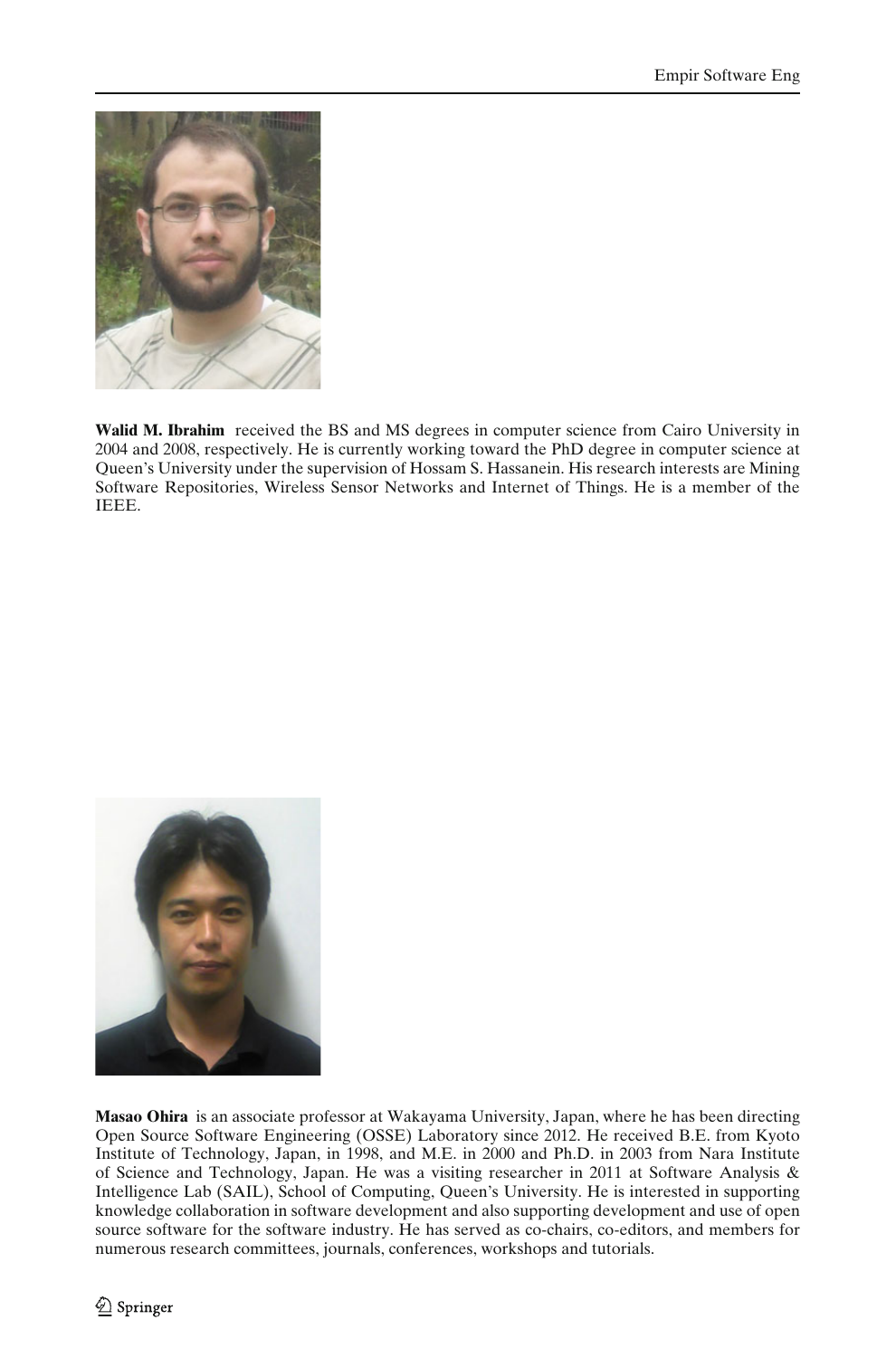

**Bram Adams** is an assistant professor at the École Polytechnique de Montréal, where he heads the MCIS lab on Maintenance, Construction and Intelligence of Software. He obtained his PhD at Ghent University (Belgium), and was a postdoctoral fellow at Queen's University (Canada) from October 2008 to December 2011. His research interests include software release engineering in general, and software integration, software build systems, software modularity and software maintenance in particular. His work has been published at premier venues like ICSE, FSE, ASE, ESEM, MSR and ICSM, as well as in major journals like EMSE, JSS and SCP. Bram has coorganized 4 international workshops, has been tool demo and workshop chair at ICSM and WCRE, and was program chair for the 3rd International Workshop on Empirical Software Engineering in Practice (IWESEP 2011) in Nara, Japan. He currently is program co-chair of the ERA-track at the 2013 IEEE International Conference on Software Maintenance (ICSM), as well as of the 2013 International Working Conference on Source Code Analysis and Manipulation (SCAM), both taking place in Eindhoven, The Netherlands.



**Ahmed E. Hassan** is the NSERC/RIM Software Engineering Chair at the School of Computing in Queen's University.

Dr. Hassan spearheaded the organization and creation of the Mining Software Repositories (MSR) conference and its research community. He co-edited special issues of the IEEE Transaction on Software Engineering and the Journal of Empirical Software Engineering on the MSR topic.

Early tools and techniques developed by Dr. Hassan's team are already integrated into products used by millions of users worldwide. Dr. Hassan industrial experience includes helping architect the Blackberry wireless platform at RIM, and working for IBM Research at the Almaden Research Lab and the Computer Research Lab at Nortel Networks. Dr. Hassan is the named inventor of patents at several jurisdictions around the world including the United States, Europe, India, Canada, and Japan.